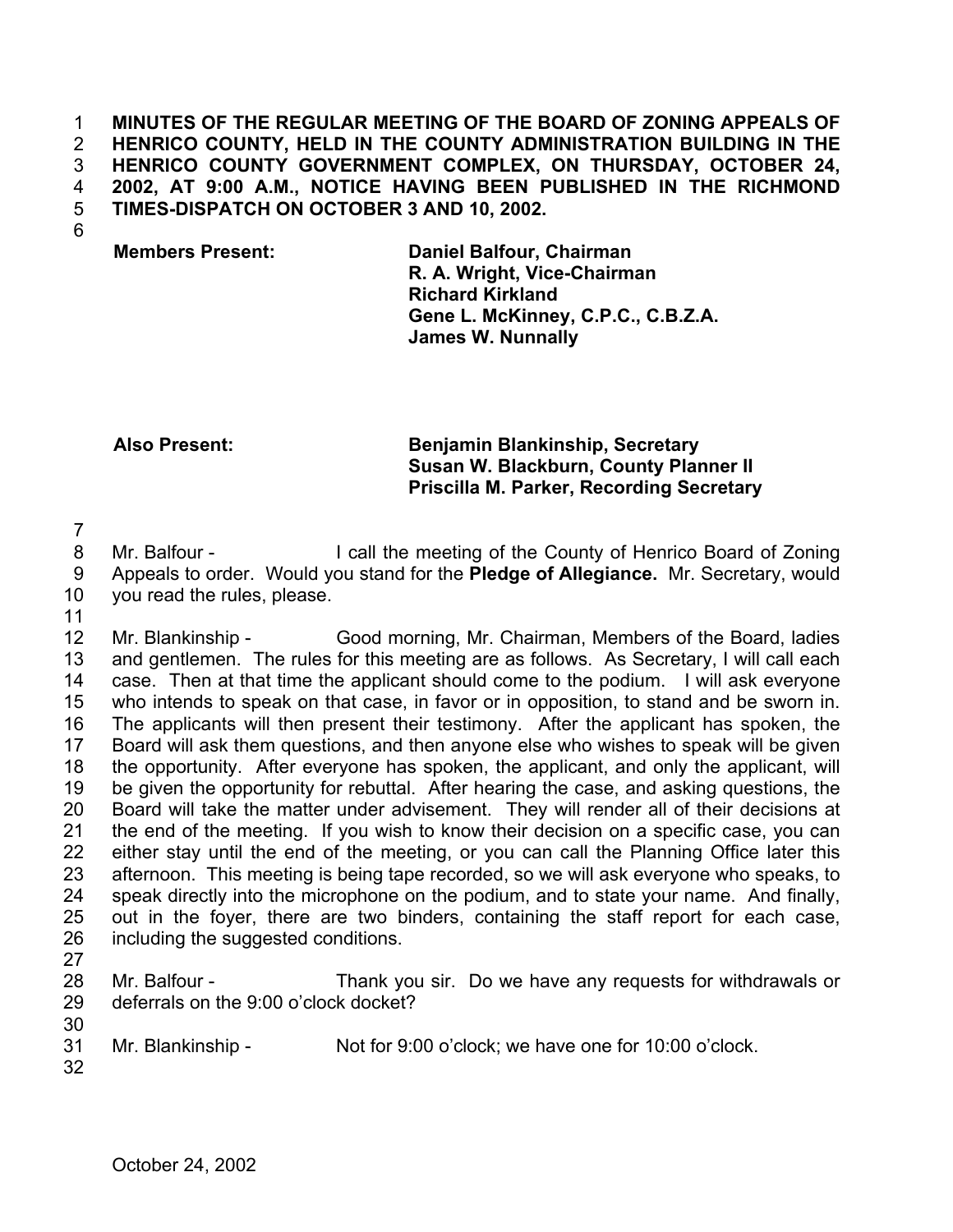33

Mr. Balfour - I believe we have one deferred from the previous meeting.

34 Would you call that.

- 35 36 37 38 39 40 41 42 43 44 45 **A -147-2002 MICHEL ZAJUR** requests a variance from Section 24-95(i)(2)c. of Chapter 24 of the County Code to build a detached garage at 12124 Gayton Manor Place (Gayton Park) (Parcel 732-762-3068), zoned R-3AC, One-family Residence District (Conditional) (Three Chopt). The accessory structure location requirement is not met. The applicant proposes 2 feet separation between an accessory structure and the existing dwelling, where the Code requires 10 feet. The applicant requests a variance of 8 feet separation between an accessory structure and the existing dwelling.
- 46 47 Mr. Balfour - Any others to testify in this matter? Would both of you raise your right hand and be sworn please.
- 49 50 51 Mr. Blankinship - Do you swear that the testimony you are about to give is the truth, the whole truth, and nothing but the truth, so help you God?
- 52 53 54 55 56 57 Mr. Vanfossen - I do. My name is Tommy Vanfossen, and my father-in-law is Michel Zajur. He's out of town, so I'm representing him today. He wants to build a detached garage, 24 by 24, at this dwelling. He asks for an 8-foot separation, but he has a foot overhang on his house, and he was talking about putting a foot overhang on his garage, which is where they got their 2 feet from. You actually have 4 feet in between the 2 buildings. That's what this is for.
- 58 59 60 Mr. Balfour - You're saying the overhang is what creates the problem for him?
- 61

- 62 63 64 Mr. Vanfossen - Yes sir. The overhang is on the roof of the house, and he was going to put a foot overhang on the garage, but he said he didn't have to do that, and it would be 4 feet in between the 2 buildings.
- 65 66 67 68 69 70 71 Mr. Balfour - Is that vacant lot behind the house? Mr. Vanfossen - No sir. There is a house behind the house. Mr. Balfour - Any questions by Board members?
- 72 73 Mr. Wright- **How would you access this garage?**
- 74 Mr. Vanfossen - From the front?
- 75 76 Mr. Wright- You'd come in on the right side facing the dwelling, from the
- 77 cul-de-sac?
- 78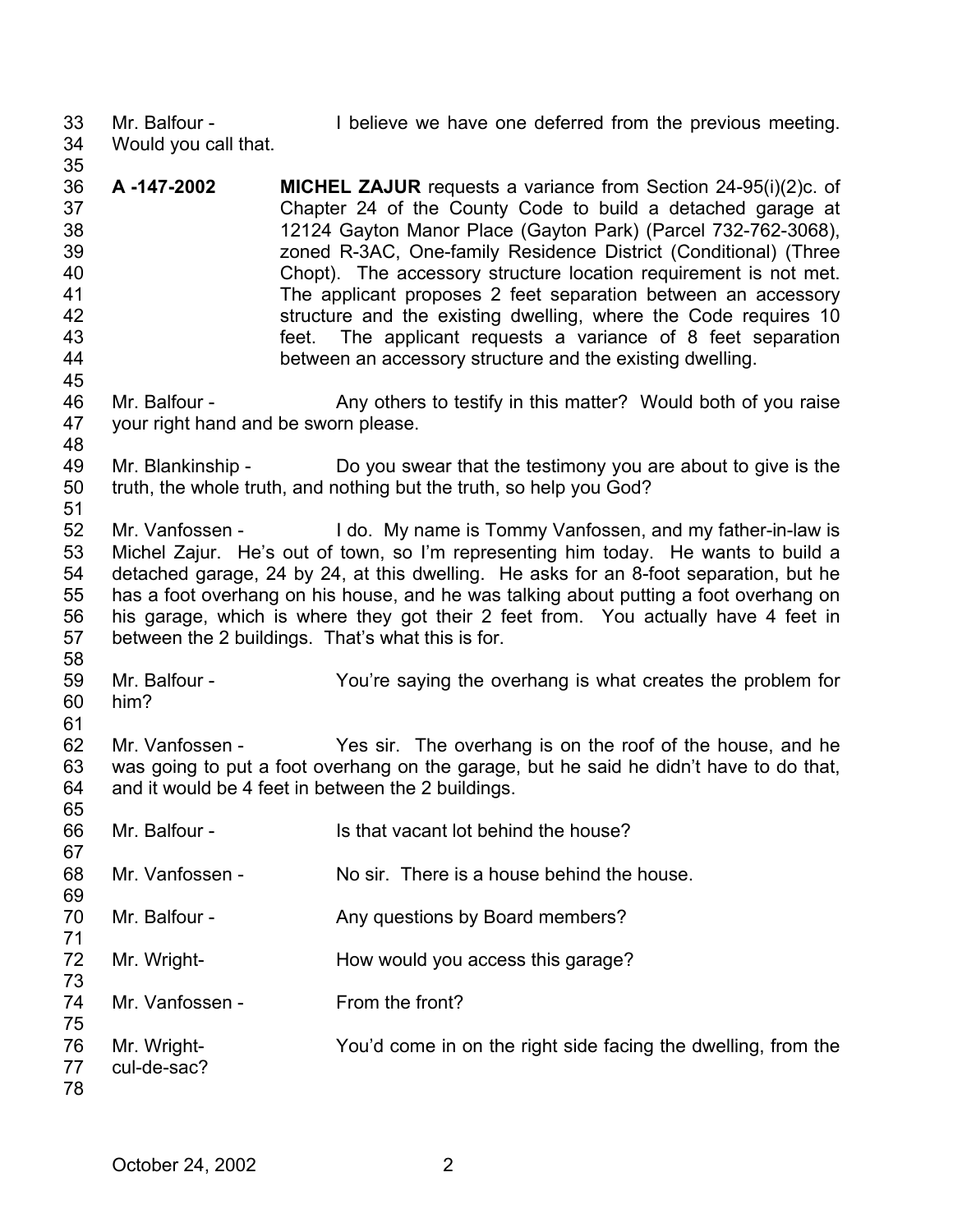79 80 81 82 83 84 85 86 87 88 89 90 91 92 93 94 95 96 97 98 99 100 101 102 103 104 105 106 107 108 109 110 111 112 113 114 115 116 117 118 119 120 121 122 123 124 Mr. Vanfossen - You would access it from the driveway, which is on the right side of the house. Mr. Wright- There's an asphalt drive there now, in front of the house? So you'd have to construct a driveway down the side of the house, correct? Mr. Vanfossen - Correct. Mr. McKinney - The Mr. Vanfossen, when you're speaking of the overhang, you're talking about the soffit on the house? What is that, a 10 or 12 inch? Mr. Vanfossen - Yes sir, it's a 12-inch overhang on the house. Mr. Wright- Outside of the soffit, or the overhang, how far is it from the base of the house to the base of the garage? Do we know that, the actual physical house? Mr. Vanfossen - From the house actually to the garage building itself? It would be 4 feet. Mr. Balfour- That drive is going on the right-hand side between the house and the border, it looks like it's about 15 ½ feet there. Mr. McKinney - The Mr. Blankinship, what happens if he connects this with a breezeway? Mr. Blankinship - Then it would have to meet the side and rear yard setbacks for the dwelling. Mr. McKinney - The same as the house. Mr. Blankinship - Yes sir. But it does look like there's room to the left side of the house, to put the garage back there and to meet all the setbacks. Is there a reason it couldn't be put over there? Mr. Vanfossen - The driveway already being there, and he wanted a garage on the right side. Anyway, he said he could actually move the driveway and he wanted the garage there because of the flow, what he wanted to do with his yard. The driveway is already there. Mr. Wright - **How far would you have to move it over Mr. Blankinship, so** it would satisfy the zoning requirements? Mr. Blankinship - It's hard to tell without a scale on this drawing, but I would say, not too far, something like the middle of the house.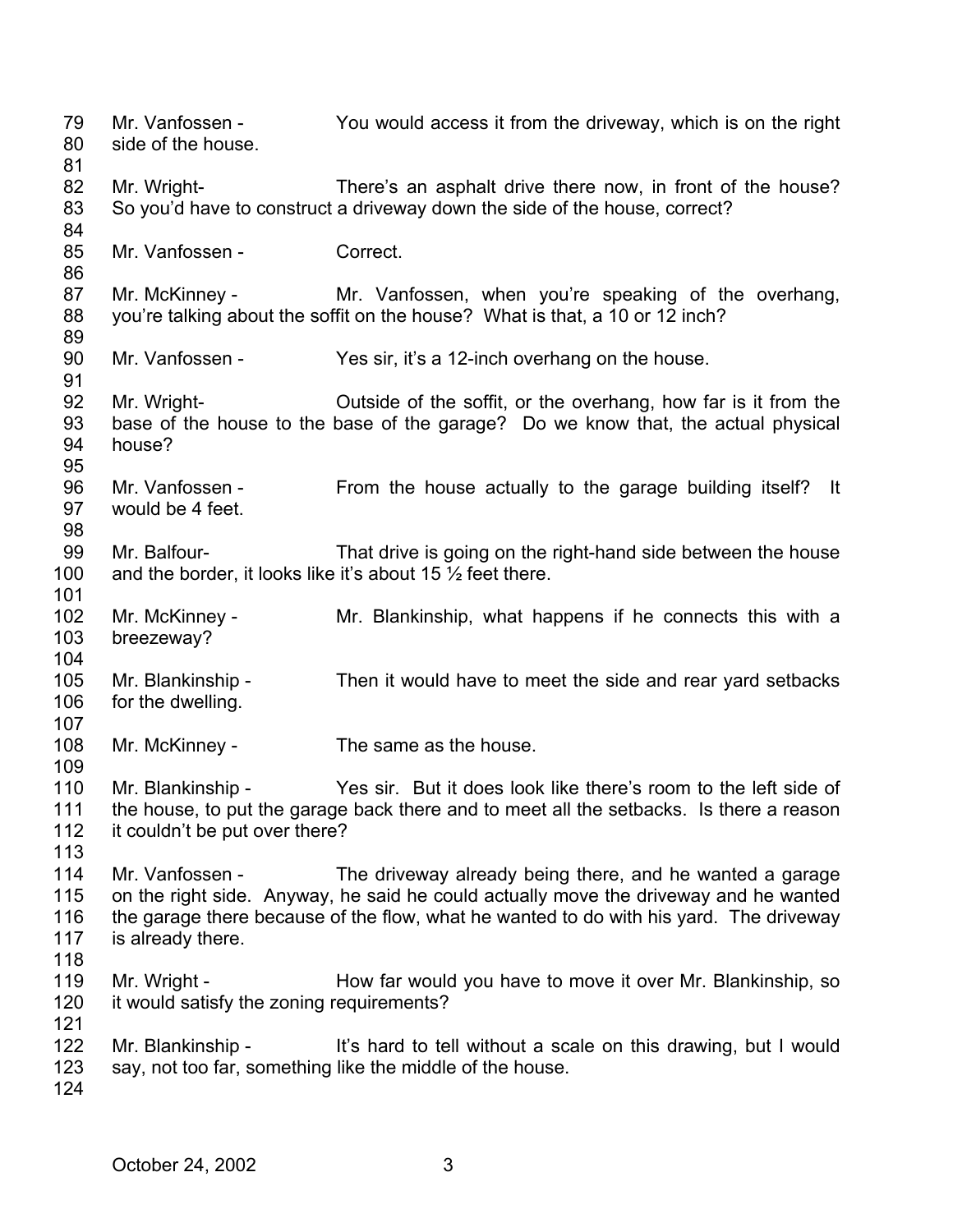| 125<br>126                                                                                     | Mr. Kirkland -                                                     | Then you could enter from he side.                                                                                                                                                                                                                                                                                                                                                                                                                                                                                                                                                                                                                                                                                                                                                                                                                                                                                                                                                                                                                             |
|------------------------------------------------------------------------------------------------|--------------------------------------------------------------------|----------------------------------------------------------------------------------------------------------------------------------------------------------------------------------------------------------------------------------------------------------------------------------------------------------------------------------------------------------------------------------------------------------------------------------------------------------------------------------------------------------------------------------------------------------------------------------------------------------------------------------------------------------------------------------------------------------------------------------------------------------------------------------------------------------------------------------------------------------------------------------------------------------------------------------------------------------------------------------------------------------------------------------------------------------------|
| 127<br>128                                                                                     | Mr. Wright-                                                        | You could turn the garage around and enter from that way.                                                                                                                                                                                                                                                                                                                                                                                                                                                                                                                                                                                                                                                                                                                                                                                                                                                                                                                                                                                                      |
| 129<br>130                                                                                     | Mr. Vanfossen -                                                    | Try moving the garage behind the house.                                                                                                                                                                                                                                                                                                                                                                                                                                                                                                                                                                                                                                                                                                                                                                                                                                                                                                                                                                                                                        |
| 131<br>132<br>133<br>134<br>135                                                                | Mr. Wright-<br>garage from where it is.                            | And if you wanted to access, turn it around so you could<br>come in. This looks like to me, is going to be a little awkward to get it in there, you may<br>be able to get it in there, but it looks like it's going to be a little awkward to access the                                                                                                                                                                                                                                                                                                                                                                                                                                                                                                                                                                                                                                                                                                                                                                                                       |
| 136<br>137<br>138                                                                              | Mr. Vanfossen -<br>front of the garage, one opening.               | He was going to put a 24 by 24 and put a 16-foot door on the                                                                                                                                                                                                                                                                                                                                                                                                                                                                                                                                                                                                                                                                                                                                                                                                                                                                                                                                                                                                   |
| 139<br>140                                                                                     | Mr. Wright-                                                        | It's a 2-car garage though.                                                                                                                                                                                                                                                                                                                                                                                                                                                                                                                                                                                                                                                                                                                                                                                                                                                                                                                                                                                                                                    |
| 141<br>142                                                                                     | Mr. Vanfossen -                                                    | Yes sir, but he's going to put a 16-foot door on the front of it.                                                                                                                                                                                                                                                                                                                                                                                                                                                                                                                                                                                                                                                                                                                                                                                                                                                                                                                                                                                              |
| 143<br>144<br>145                                                                              | Mr. Wright-<br>house is almost mid-way of the garage.              | Overhead door. I understand, but still the corner of the                                                                                                                                                                                                                                                                                                                                                                                                                                                                                                                                                                                                                                                                                                                                                                                                                                                                                                                                                                                                       |
| 146<br>147                                                                                     | Mr. Balfour -                                                      | Any other questions?                                                                                                                                                                                                                                                                                                                                                                                                                                                                                                                                                                                                                                                                                                                                                                                                                                                                                                                                                                                                                                           |
| 148<br>149                                                                                     | Mr. McKinney $-$                                                   | Is this County water and sewer?                                                                                                                                                                                                                                                                                                                                                                                                                                                                                                                                                                                                                                                                                                                                                                                                                                                                                                                                                                                                                                |
| 150<br>151                                                                                     | Mr. Blankinship -                                                  | Yes sir, I'm sure it is.                                                                                                                                                                                                                                                                                                                                                                                                                                                                                                                                                                                                                                                                                                                                                                                                                                                                                                                                                                                                                                       |
| 152<br>153                                                                                     | Mr. Balfour -                                                      | Thank you sir. Did you want to speak?                                                                                                                                                                                                                                                                                                                                                                                                                                                                                                                                                                                                                                                                                                                                                                                                                                                                                                                                                                                                                          |
| 154<br>155<br>156<br>157<br>158<br>159<br>160<br>161<br>162<br>163<br>164<br>165<br>166<br>167 | Mr. Cooke -<br>on the other side of the property.<br>Mr. Balfour - | My name is James Cooke; I live in the adjoining lot, lot 9, to<br>the right of this. I can't say I'm in opposition to Mr. Zajur on the garage, because I think<br>as a member of the association, it helps property value. It's the only house in the<br>subdivision that doesn't have a garage. It was a ranch that was moved back from the<br>front up on Gayton, the original house for the acreage. We have some concerns about<br>noise, about the driveway coming right down along the lot line. I've got 3 sons, and<br>they've got some play equipment back there right where the garage is going to sit, and if<br>you look at the site plan for the lot, one of the members was speaking about the<br>difficulty in getting down that line and making that turn, and I don't see how he's going to<br>do it. We were told the house was approved to get a garage or was going to have a<br>garage on the lot, but we were all under the assumption, or were told it was going to be<br>The other corner. Is there a fence near between $-$ you're on |
| 168<br>169                                                                                     | the                                                                |                                                                                                                                                                                                                                                                                                                                                                                                                                                                                                                                                                                                                                                                                                                                                                                                                                                                                                                                                                                                                                                                |
| 170                                                                                            | Mr. Cooke -                                                        | Lot 10 and Gayton Station are adjoining, yes, that fence                                                                                                                                                                                                                                                                                                                                                                                                                                                                                                                                                                                                                                                                                                                                                                                                                                                                                                                                                                                                       |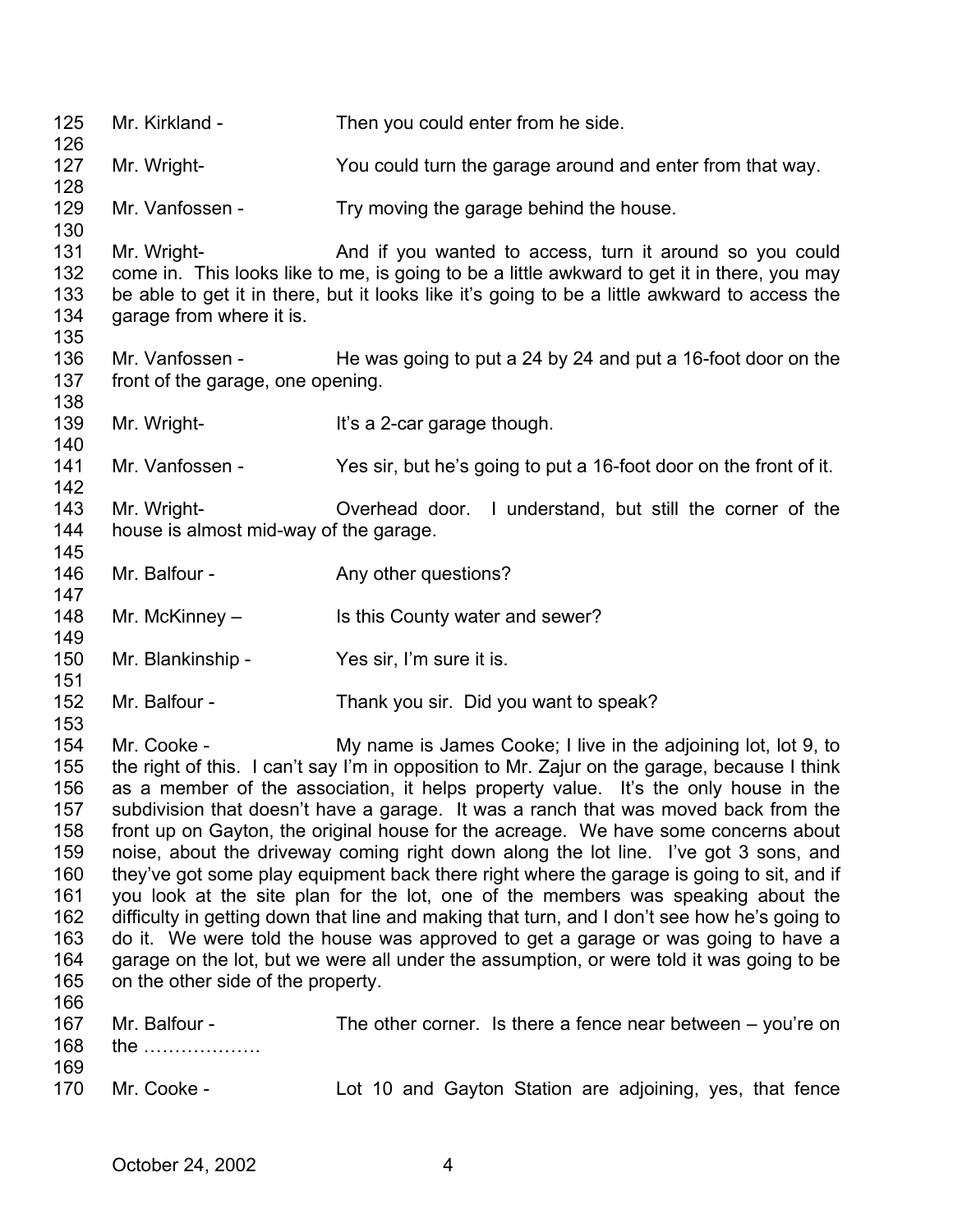| 171<br>172                      |                                                         | belongs to the people in Gayton Station; that's not Mr. Zajur's.                                                                                                                                                                           |
|---------------------------------|---------------------------------------------------------|--------------------------------------------------------------------------------------------------------------------------------------------------------------------------------------------------------------------------------------------|
| 173<br>174                      | Mr. Balfour -                                           | There's not a fence then between. You're on lot 9 next to it?                                                                                                                                                                              |
| 175<br>176<br>177               | Mr. Cooke -<br>lot, and that's a few feet over.         | I'm on lot 9. That view there, that's the playset right on my                                                                                                                                                                              |
| 178<br>179                      | Mr. Wright-                                             | What is that play station there – is that on your property?                                                                                                                                                                                |
| 180<br>181<br>182<br>183        | Mr. Cooke -<br>was a ranch made into a duplex actually. | Yes. Those 3 or 4 trees and bushes there, you're looking at<br>his house right here on the right. It's U-shaped; he's got 2 extensions off the back; it                                                                                    |
| 184<br>185<br>186               | Mr. Wright-                                             | Would you have any objection if he moved the garage over<br>back by the center of his house, away from that corner?                                                                                                                        |
| 187<br>188<br>189<br>190<br>191 | Mr. Cooke -<br>sense.                                   | So that he would make the turn and come in? I've got to be<br>honest with you; I haven't seen anything to indicate how they plan to do it, and I'm<br>learning more right now as to how they actually plan. To me, that would make more    |
| 192<br>193<br>194<br>195        | Mr. Wright-<br>right to do that.                        | Of course, if he did that and complied with the ordinance, he<br>wouldn't be here. He would not have to come to this Board. He would have the perfect                                                                                      |
| 196<br>197                      | Mr. Cooke -                                             | It's a large lot; it's the largest lot in the subdivision.                                                                                                                                                                                 |
| 198<br>199                      | Mr. Balfour-                                            | Your driveway would be adjacent to his driveway.                                                                                                                                                                                           |
| 200<br>201<br>202<br>203        | Mr. Cooke -                                             | No, actually our driveway is not shown here. Our driveway<br>is further over to the east, and he does have a large area there on the drawing. It's just<br>that he would have to extend that back along my line, and I can't see what that |
| 204<br>205                      | Mr. Wright-                                             | What is your house number?                                                                                                                                                                                                                 |
| 206<br>207                      | Mr. Cooke -                                             | Lot 9, 12120.                                                                                                                                                                                                                              |
| 208<br>209                      | Mr. Wright-                                             | I see it, yes.                                                                                                                                                                                                                             |
| 210<br>211<br>212               | Mr. Cooke -<br>where it's going to be placed.           | So again, I'm not opposed; I'm just a little concerned about                                                                                                                                                                               |
| 213<br>214<br>215               | Mr. Balfour -<br>anything further?                      | Any other questions? Thank you sir. Would you like to say                                                                                                                                                                                  |
| 216                             | Mr. Vanfossen -                                         | I understood where he's concerned about his children, as far                                                                                                                                                                               |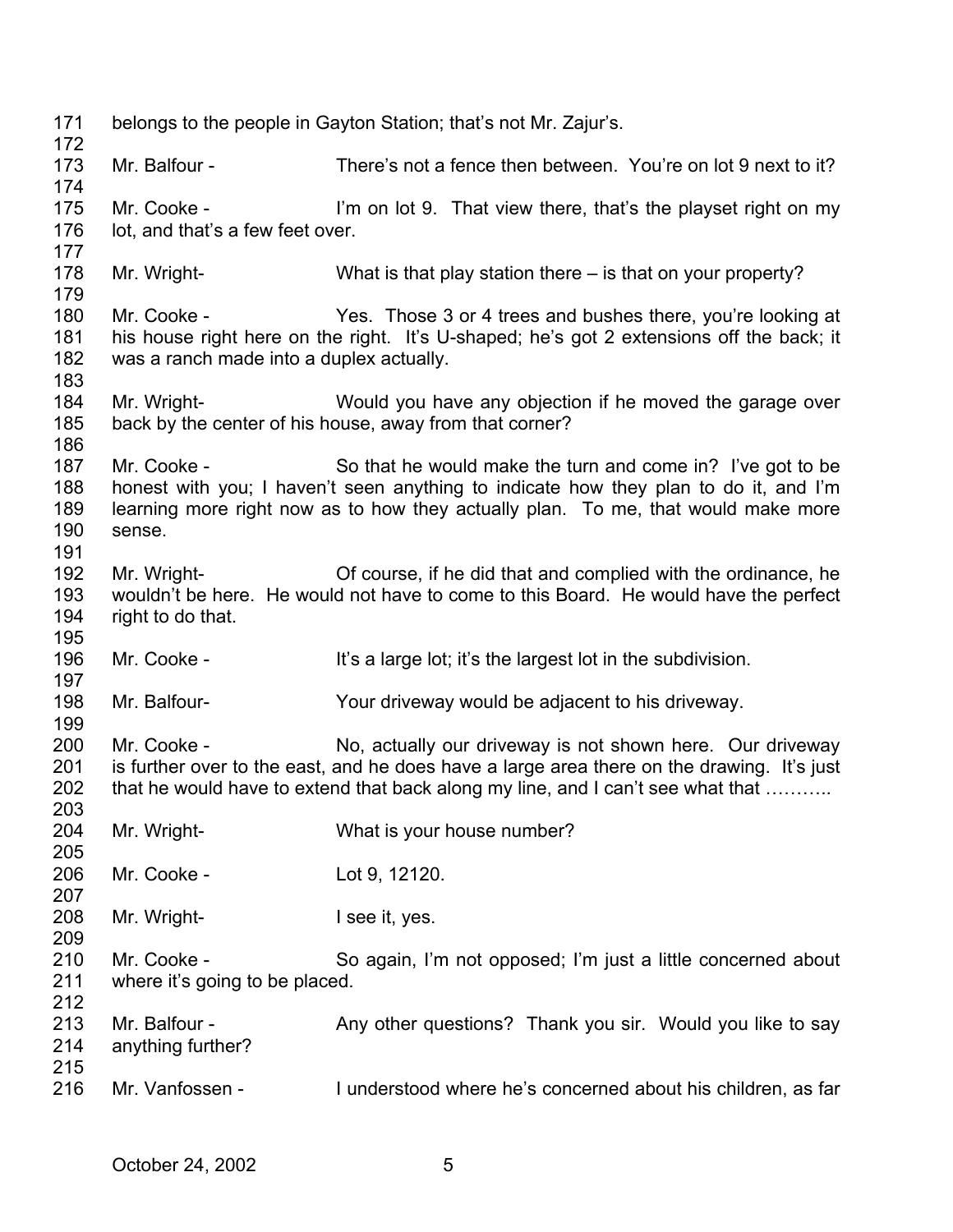217 218 219 220 221 222 as the garage or the driveway. I don't know if this will matter, but as soon as he gets this done, he's talking about putting up a fence around the house to match the one on the other side that you saw on the drawing. I don't know if that helps things or not. That's what they're planning on doing. Mr. Zajur has a lot of grandchildren himself, so they're from a huge family, so he understands the noise and all that.

223 Mr. Balfour - Thank you sir.

225 226 227 228 229 Upon a motion by Mr. Wright, seconded by Mr. Kirkland, the Board **denied** application **A-147-2002** for a variance to build a detached garage at 12124 Gayton Manor Place (Gayton Park) (Parcel 732-762-3068). The Board denied your request as it found from the evidence presented that approving the variance would be of substantial detriment to adjacent property or would materially impair the purpose of the zoning regulations.

| 231 | Affirmative:  | Balfour, Kirkland, McKinney, Nunnally, Wright |  |
|-----|---------------|-----------------------------------------------|--|
|     | 232 Negative: |                                               |  |
| 233 | Absent:       |                                               |  |

- 235 236 237 238 239 240 241 **A -152-2002 MARK S. DESGAIN** requests a variance from Section 24-94 of Chapter 24 of the County Code to build an addition at 10704 Shadyford Lane (Woods at Innsbrook) (Parcel 753-764-6788), zoned R-3A, One-family Residence District (Three Chopt). The rear yard setback is not met. The applicant proposes 24 feet rear yard setback, where the Code requires 35 feet rear yard setback. The applicant requests a variance of 11 feet rear yard setback.
- 243 244 Mr. Balfour - Any others to testify in this matter? Would you raise your right hand and be sworn please.
- 245 246 247 248 Mr. Blankinship - Do you swear that the testimony you are about to give is the truth, the whole truth, and nothing but the truth, so help you God?
- 249 250 251 252 253 Mr. Desgain - The I do. My name is Mark S. Desgain. What I want to do, is put an addition on the back of the present dwelling that is 22 by 22, and once we laid that off, we realized that the rear yard setback was not met, which is 35 feet. We're proposing changing that with a variance of 11 feet, so that I think the rear yard setback is 24 feet.
- 255 256 Mr. Wright- It looks like it almost meets it at that left corner facing the dwelling. You have an odd-shaped lot, which causes you the problem.
- 257 258 259 260 261 Mr. Desgain - Yes I do. I think if I were going to put a garage in, I'd put it in that back left corner, but in this case, it's coming off of the house. It's a family room. I have 3 sons, and my wife's just decided that they need a large room to keep track of them.
- 262

254

224

230

234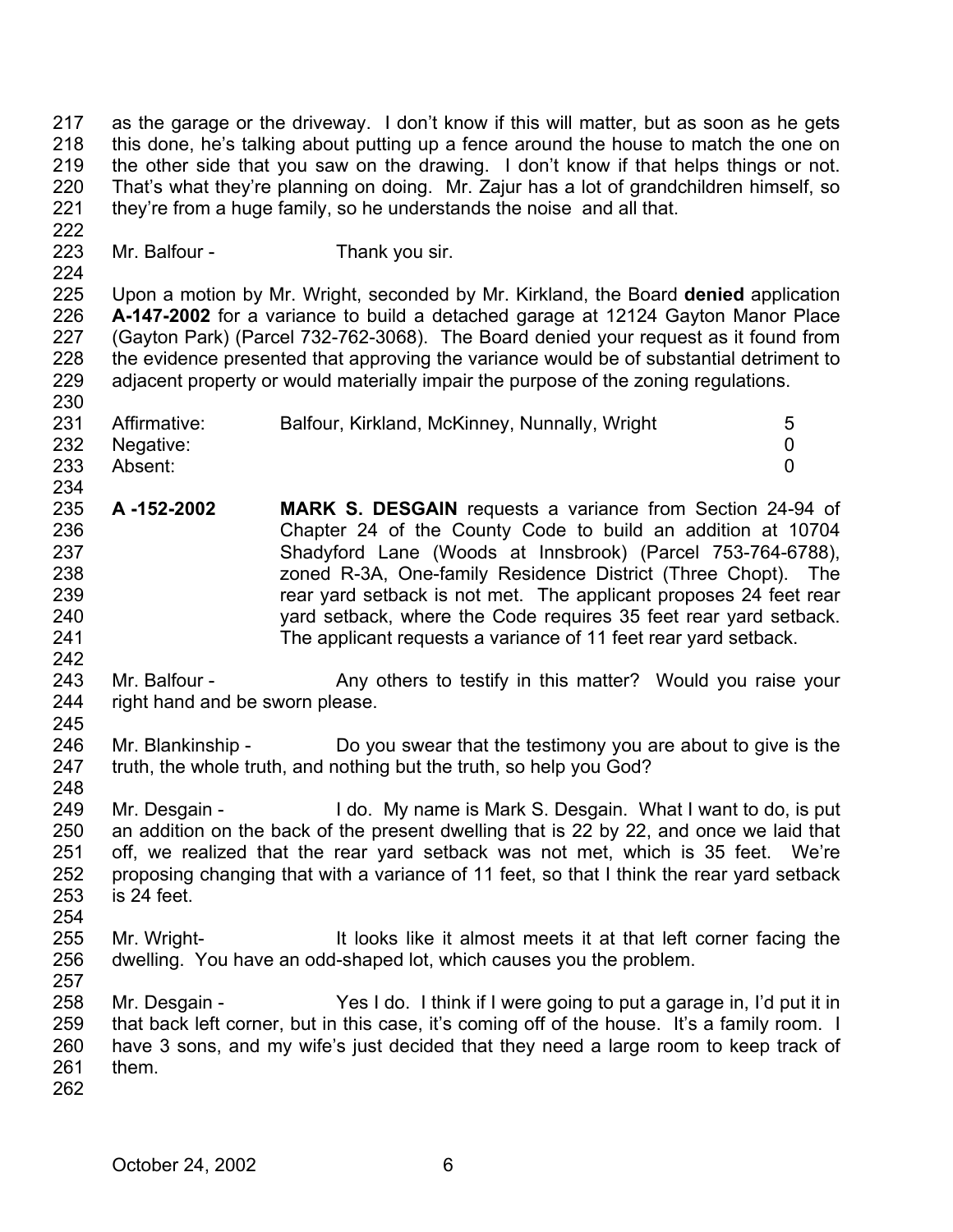263 264 265 266 267 268 269 270 271 272 273 274 275 276 277 278 279 280 281 282 283 284 285 286 287 288 289 290 291 292 293 294 295 296 297 298 299 300 301 302 303 304 305 306 307 Mr. Wright - Is it one-story or two-story? Mr. Desgain - The addition is one-story. Mr. Wright - And what type of construction will it be? Mr. Desgain - It'll be wood frame with vinyl siding; we'll use a vinyl window. Mr. Wright - Will it match the house? Mr. Desgain - Yes sir, yes, we're going to vinyl side the rest of the house once this little project is done. There's no plumbing in there; there will just be electricity going to it. The heating and air will come through from the main house. Mr. Wright - What will happen to that deck that's there? Mr. Desgain - At this time the deck is just being done away with. I'm not sure what I'm going to do back there. I may do something on the side area, on the left of the room, as we're looking at it there. Mr. Wright - So your deck will be removed? How abut the window on the rear there, that little area that protrudes out from the house. Mr. Desgain - That angled bay will be done away with; that will actually become a cased opening with a knee wall, so that you can look into the new main room. That's a kitchen where that is. Mr. McKinney - You can use that on the side of your addition. Mr. Desgain - That angled bay? Unfortunately, it's a little rotted, and I sell millwork for a living. Mr. Kirkland - Time to get rid of it? Mr. Desgain - Yes sir; we're just going to do away with that and the deck. Mr. Balfour - Any other questions? Thank you. After an advertised public hearing and on a motion by Mr. Wright, seconded by Mr. McKinney, the Board **granted** application **A-152-2002** for a variance to build an addition at 10704 Shadyford Lane (Woods at Innsbrook) (Parcel 753-764-6788). The Board granted the variance subject to the following condition: 1. Only the addition shown on the plan filed with the application may be constructed pursuant to this approval. No substantial changes or additions to the layout may be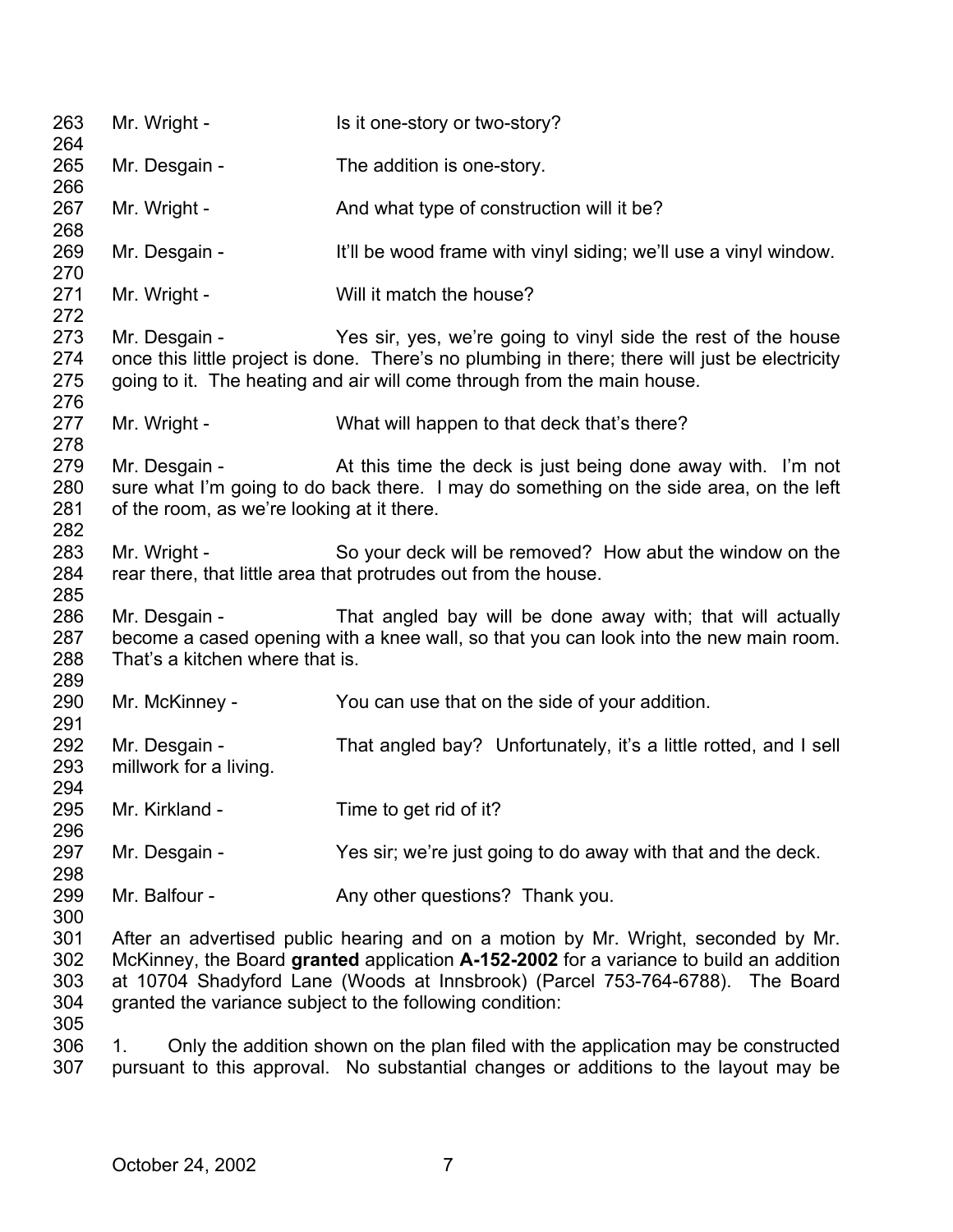308 309 made without the approval of the Board of Zoning Appeals. Any additional improvements shall comply with the applicable regulations of the County Code.

310

312

311 2. The new construction shall match the existing dwelling as nearly as practical.

| <u>- 15</u> |                  |                                               |   |
|-------------|------------------|-----------------------------------------------|---|
|             | 313 Affirmative: | Balfour, Kirkland, McKinney, Nunnally, Wright | 5 |
|             | 314 Negative:    |                                               |   |
| 315         | Absent:          |                                               |   |
|             |                  |                                               |   |

316

322

331

334

317 318 319 320 321 The Board granted this request, as it found from the evidence presented that, due to the unique circumstances of the subject property, strict application of the County Code would produce undue hardship not generally shared by other properties in the area, and authorizing this variance will neither cause a substantial detriment to adjacent property nor materially impair the purpose of the zoning regulations.

- 323 324 325 326 327 328 329 330 **A -154-2002 JOHN AND LINDA SKORACKYJ** request a variance from Section 24-94 of Chapter 24 of the County Code to build a screened porch over the existing deck at 929 Ayers Way (Ayers Tavern) (Parcel 785-762-5845), zoned R-3AC, One-family Residence District (Conditional) (Fairfield). The rear yard setback is not met. The applicants propose 25 feet rear yard setback, where the Code requires 35 feet rear yard setback. The applicants request a variance of 10 feet rear yard setback.
- 332 333 Mr. Balfour - Any others to testify in this matter? Would you raise your right hand and be sworn please.
- 335 336 337 Mr. Blankinship - Do you swear that the testimony you are about to give is the truth, the whole truth, and nothing but the truth, so help you God?
- 338 339 340 341 Mr. Skorackyj - Yes sir. John Skorackyj. We want to put a screened porch on an existing deck that's already there. We have, I think it's supposed to be a 35-foot variance, and by being on the deck that was already on there when we bought the home, that's going to knock it down to 25 feet. We request a 10-foot variance.
- 342 343 344 Mr. Balfour - Looks like you've got some neighbors who want you to do it too.
- 346 347 348 349 Mr. Skorackyj - Yes sir, they said they didn't oppose anything. Actually we had 4 letters, but the gentleman to the right of our property, we're on Ayers Way, and he's on Tavern Green, and he got his in a little late. We submitted it, but I don't know whether it got to the Board in time.
- 351 Mr. Wright - Is his name Mr. Deem?
- 352

350

345

353 Mr. Skorackyj - Right.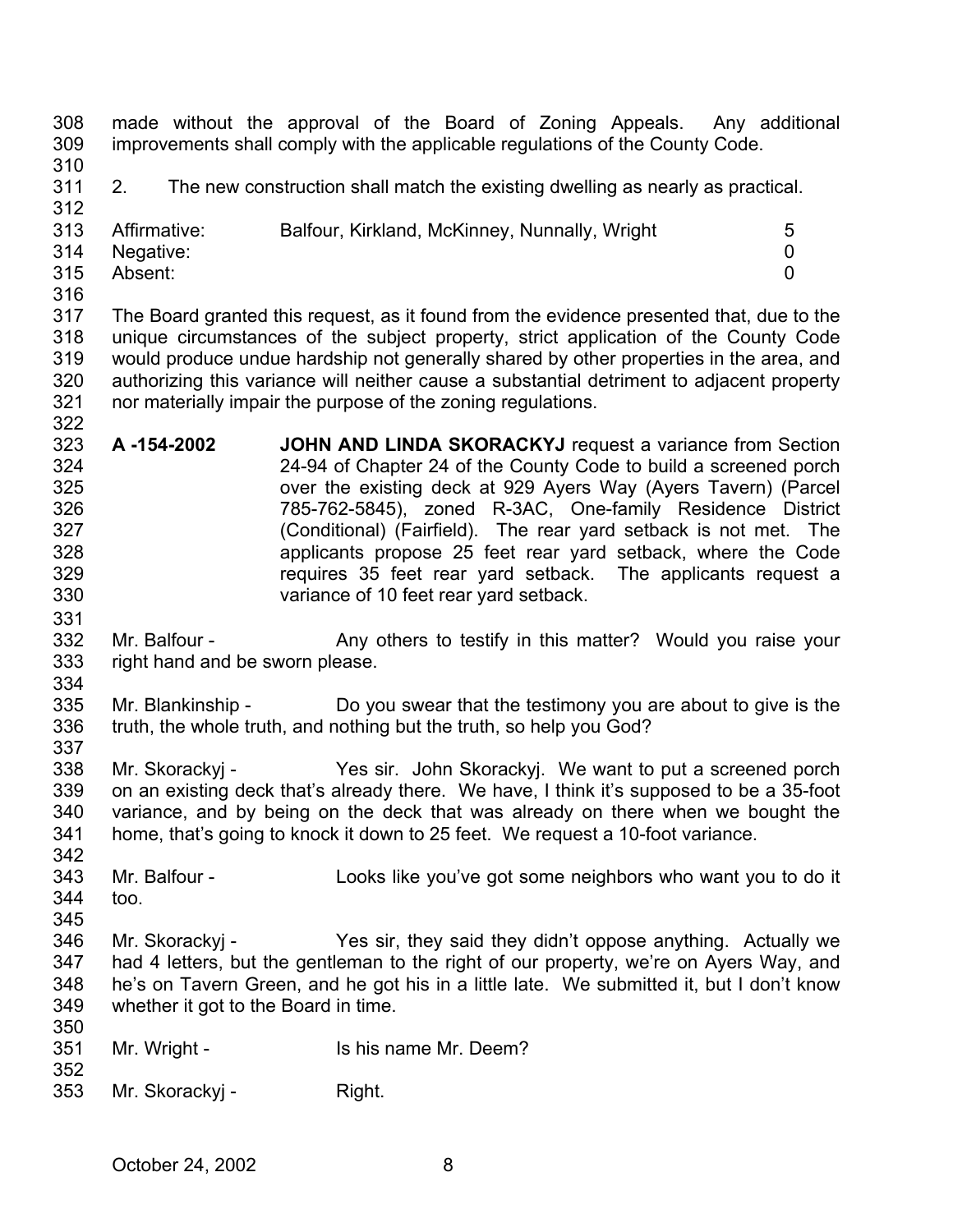354 355 356 357 358 359 360 361 362 363 364 365 366 367 368 369 370 371 372 373 374 375 376 377 378 379 380 381 382 383 384 385 386 387 388 389 390 391 392 393 394 395 396 397 398 399 Mr. Kirkland - We got it this morning. Mr. Skorackyj - So they're kind of behind us, beside us, to the left of us, and across the street. Mr. Balfour - Is that an old home, did you move there, or is that a steep roof you put on there? Mr. Skorackyj - No, I was told that that home was kind of facing Telegraph Road, and it was moved over in that section like that, in that lot. That's what my understanding is, so it's an older home than the rest of them, yes sir. M. Balfour - Sure looks like it. Mr. Skorackyj - It's got hardwood doors in it, and it's pretty well constructed. They've re-done the inside of it. Mr. Balfour - Any questions of Board members? Mr. Wright-  $\blacksquare$  Is this addition – will it be the same size as the deck? Mr. Skorackyj - Yes sir, I believe it's, that's what the gentleman who's going to do our deck said – he might extend it a little bit, over to the left and additional foot or so, but not toward the rear of the property, no sir. Mr. Balfour - Any other questions? Thank you. After an advertised public hearing and on a motion by Mr. McKinney, seconded by Mr. Wright, the Board **granted** application **A-154-2002** for a variance to build a screened porch over the existing deck at 929 Ayers Way (Ayers Tavern) (Parcel 785-762-5845). The Board granted the variance subject to the following condition: 1. Only a porch over the existing deck may be constructed pursuant to this approval. Any additional improvements shall comply with the applicable regulations of the County Code. 2. The new construction shall match the existing dwelling as nearly as practical. Affirmative: Balfour, Kirkland, McKinney, Nunnally, Wright 5 Negative: 0 Absent: 0 The Board granted this request, as it found from the evidence presented that, due to the unique circumstances of the subject property, strict application of the County Code would produce undue hardship not generally shared by other properties in the area, and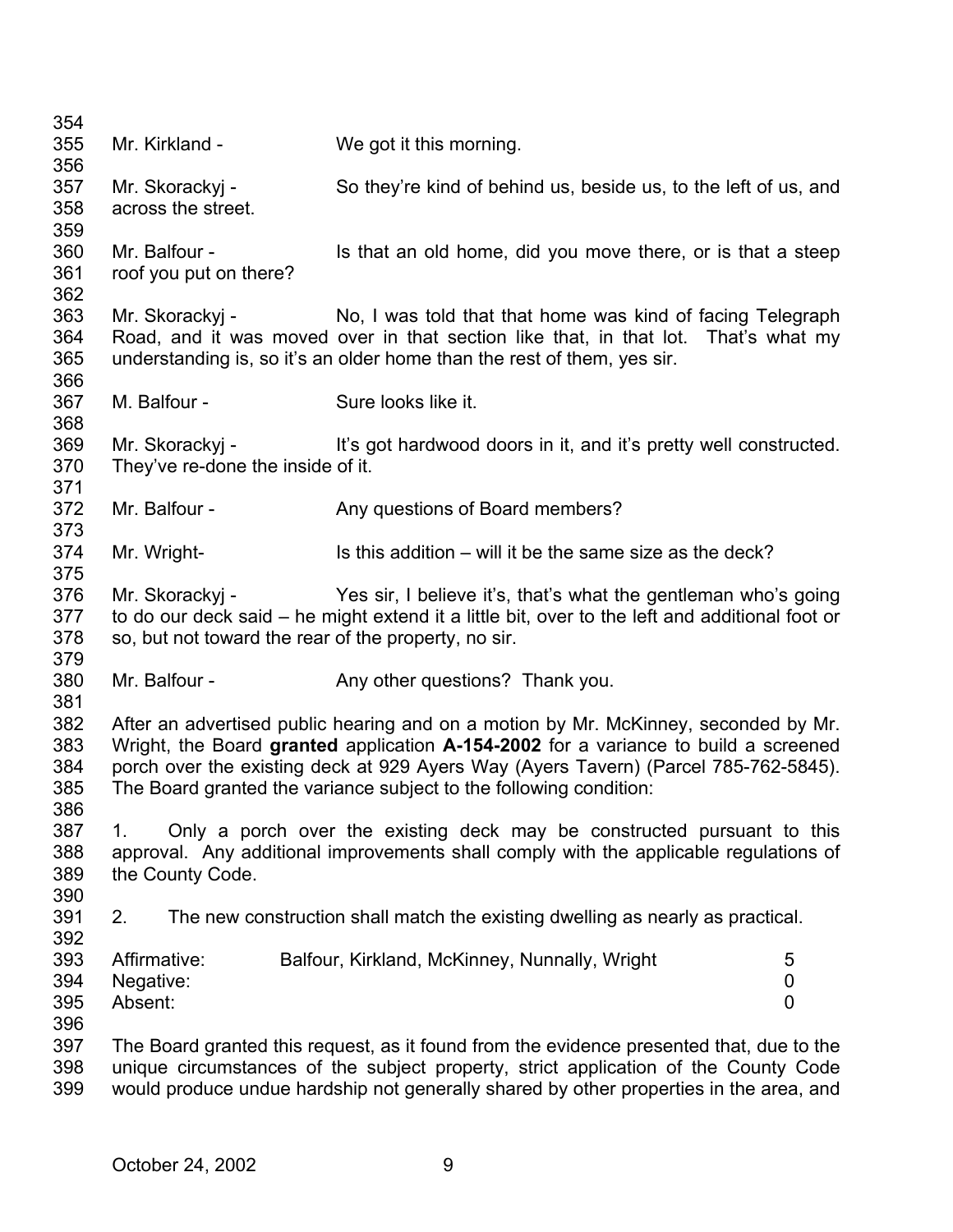- 400 401 authorizing this variance will neither cause a substantial detriment to adjacent property nor materially impair the purpose of the zoning regulations.
- 402

412

- 403 404 405 406 407 408 409 410 411 **A -155-2002 KENNETH A. PLOTZ** requests a variance from Section 24-94 of Chapter 24 of the County Code to build a screened porch over an existing deck at 4009 Graham Meadows Court (Graham Meadows) (Parcel 729-764-9622), zoned C-1C, Conservation District (Conditional) and R-3AC, One-family Residence District (Conditional) (Three Chopt). The rear yard setback is not met. The applicant proposes 31.33 feet rear yard setback, where the Code requires 35 feet rear yard setback. The applicant requests a variance of 3.67 feet rear yard setback.
- 413 414 Mr. Balfour - Any others to testify in this matter? Would you raise your right hand and be sworn please.
- 416 417 Mr. Blankinship - Do you swear that the testimony you are about to give is the truth, the whole truth, and nothing but the truth, so help you God?
- 418 419 420 421 422 423 424 425 426 427 Mr. Plotz - I certainly do. I'm Ken Plotz. First of all, I want to state that I'm not going to build a screened in porch over an existing deck. The deck that is there is very small; I'm going to tear that down and build a new one. As you can see, it's a pie-shaped lot, forcing our dwelling to be built back basically into the middle of it, but that really restricts my rear yard setback. This is a very low lying community. Down the particular road that I live on, there is a lot of mosquitoes; there is a lot of marshland further back into a commons area, so this building is basically just for convenience and comfort for my family. The 10 by 20 screened in porch that I would like to construct approaches that setback by about 3 ½ feet. I'm asking for that variance.
- 428
- 429 430 Mr. Wright - What's located to the rear of your property?
- 431 432 433 434 Mr. Plotz - The Music extends a commons area, and behind the commons area is basically a large field. About 200 yards of that field is Henrico County, and after that is Goochland County. It is my understanding that as a low lying area, it can never receive any construction in that particular area.
- 435
- 436 437 438 Mr. Wright- So there's no way this could ever have any impact on anybody to the rear of you.
- 439 Mr. Balfour - Any other questions by Board members? Thank you sir.
- 440
- 
- 441 442 443 444 445 After an advertised public hearing and on a motion by Mr. Wright, seconded by Mr. Kirkland, the Board **granted** application **A-155-2002** for a variance to build a screened porch over an existing deck at 4009 Graham Meadows Court (Graham Meadows) (Parcel 729-764-9622). The Board granted the variance subject to the following conditions: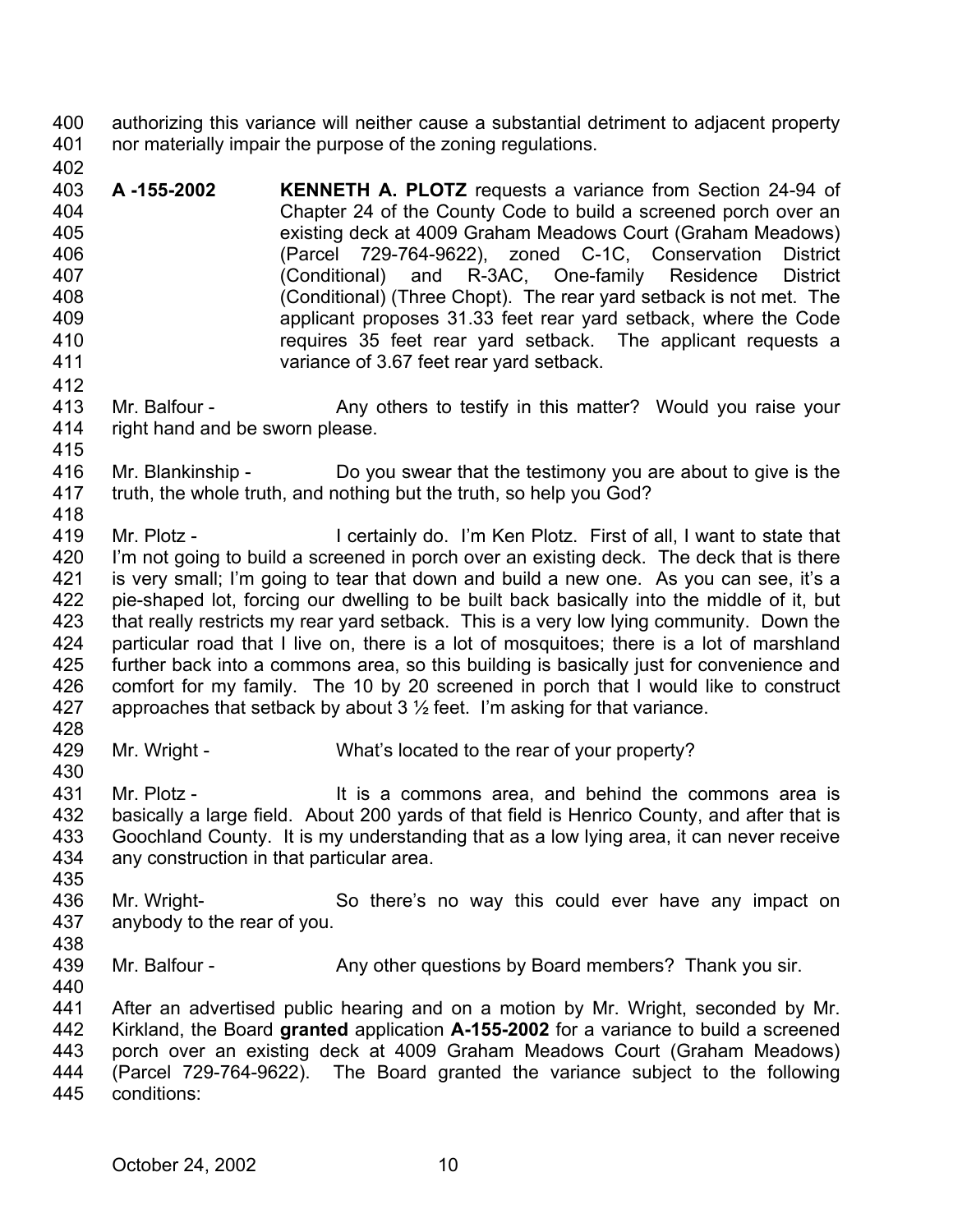446

447 448 449 450 1. Only the improvements shown on the plan filed with the application may be constructed pursuant to this approval. No substantial changes or additions to the layout may be made without the approval of the Board of Zoning Appeals. Any additional improvements shall comply with the applicable regulations of the County Code.

451 452

453

2. The new construction shall match the existing dwelling as nearly as practical.

| 454 | Affirmative:  | Balfour, Kirkland, McKinney, Nunnally, Wright | 5 |
|-----|---------------|-----------------------------------------------|---|
|     | 455 Negative: |                                               |   |
| 456 | Absent:       |                                               |   |

457

458 459 460 461 462 463 The Board granted this request, as it found from the evidence presented that, due to the unique circumstances of the subject property, strict application of the County Code would produce undue hardship not generally shared by other properties in the area, and authorizing this variance will neither cause a substantial detriment to adjacent property nor materially impair the purpose of the zoning regulations.

- 464 465 466 467 468 469 470 471 472 473 **A -156-2002 TALBOT AND MARTHA CORNETT** request a variance from Section 24-94 of Chapter 24 of the County Code to build an attached garage at 9635 Rainbrook Drive (Rainbrook) (Parcel 747- 747-4176), zoned R-3, One-family Residence District (Tuckahoe). The front yard setback and total side yard setback are not met. The applicants propose 39 feet front yard setback and 24 feet total side yard setback, where the Code requires 40 feet front yard setback and 30 feet total side yard setback. The applicants request a variance of 1 foot front yard setback and 6 feet total side yard setback.
- 475 476 Mr. Balfour - Any others to testify in this matter? Would you raise your right hand and be sworn please.
- 477

474

478 479 Mr. Blankinship - Do you swear that the testimony you are about to give is the truth, the whole truth, and nothing but the truth, so help you God?

480

481 482 483 484 485 486 487 488 Mr. Cornett - The I do. My name is Talbot Cornett. We would like to build an attached garage on the side of my house. The dimensions are 19 by 30. We would like to extend our bedroom over top of the garage and add a bathroom in the back. The bathroom that we have is very small, so we want to put our bathroom over top of that and convert our bathroom to our mother-in-law's bathroom, so she can have her own bathroom. The side of the property is pretty wide. I don't know why there would be any problem. There's quite a bit of distance between our property and our neighbors.

489 490 491 Mr. Wright- The problem is not how close it is to the line there, the problem is caused because you have to have a certain distance from both sides of the house and the sideline. This is a total side yard requirement, not how far it is from the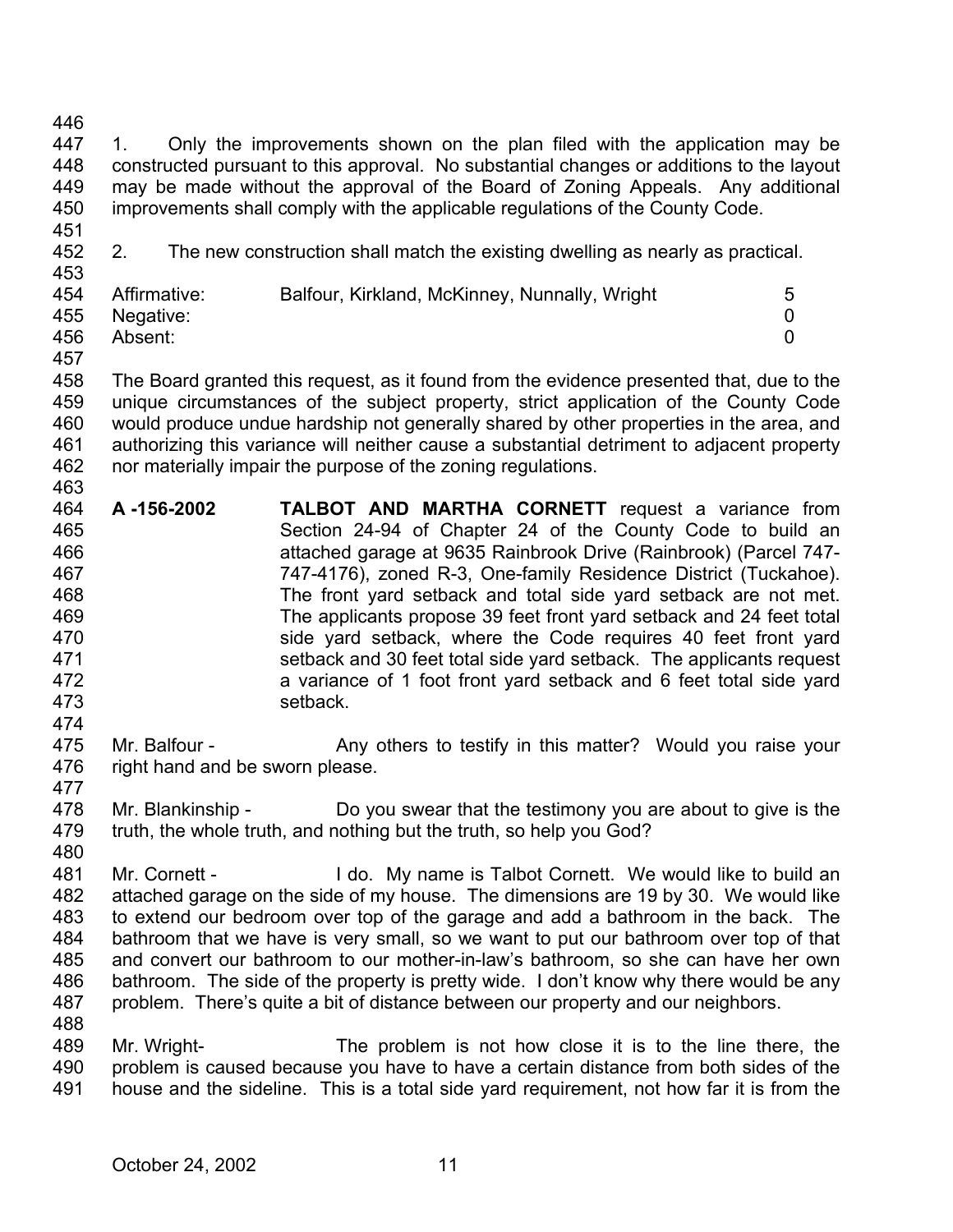493 494 495 496 497 498 499 500 501 502 503 504 505 506 507 508 509 510 511 512 513 514 515 516 517 518 519 520 521 522 523 524 525 526 527 528 529 530 531 532 533 534 535 536 537 sideline? That's your next door neighbor. Mr. Cornett - He's got a pretty good area. Mr. Wright- In other words, he's not jammed up there to the line, that this would cause him any problem. Mr. Cornett - He has a wider lot than I do. His is not as deep, but it's wider. Mr. Blankinship - The staff report says approximately 60 feet. Mr. Wright- Looks like you have a good deal of screening there too between your property and the next-door neighbor's property. Mr. Cornett - Screening? Mr. Wright- Trees, bushes. Mr. Cornett - Consection Consection Consection Consection Consection Consection Consection Consection Consection Consection Consection Consection Consection Consection Consection Consection Consection Consection Consection yard, and on the side of my house. We wanted the depth of the garage so that we could park 2 cars. I have a small truck and a larger vehicle that we wanted to park back to back. The garage will be 19 feet, so I'm not really sure whether that will be wide enough to get 2 vehicles in there side by side. Mr. Wright- What's the size of the proposed garage? Mr. Cornett - Nineteen by 30. Mr. Wright- Nineteen wide – you're not going to get 2 cars in there, I can tell you that. It takes 24 really to do it right. Mr. Balfour - Any other questions by members of the Board? Thank you. After an advertised public hearing and on a motion by Mr. Wright, seconded by Mr. McKinney, the Board **granted** application **A-156-2002** for a variance to build an attached garage at 9635 Rainbrook Drive (Rainbrook) (Parcel 747-747-4176). The Board granted the variance subject to the following conditions: 1. Only the attached garage shown on the plan filed with the application may be constructed pursuant to this approval. No substantial changes or additions to the layout may be made without the approval of the Board of Zoning Appeals. Any additional improvements shall comply with the applicable regulations of the County Code. 2. The new construction shall match the existing dwelling as nearly as practical.

sideline. The ordinance requires it. How far is that house which is at 9637 from your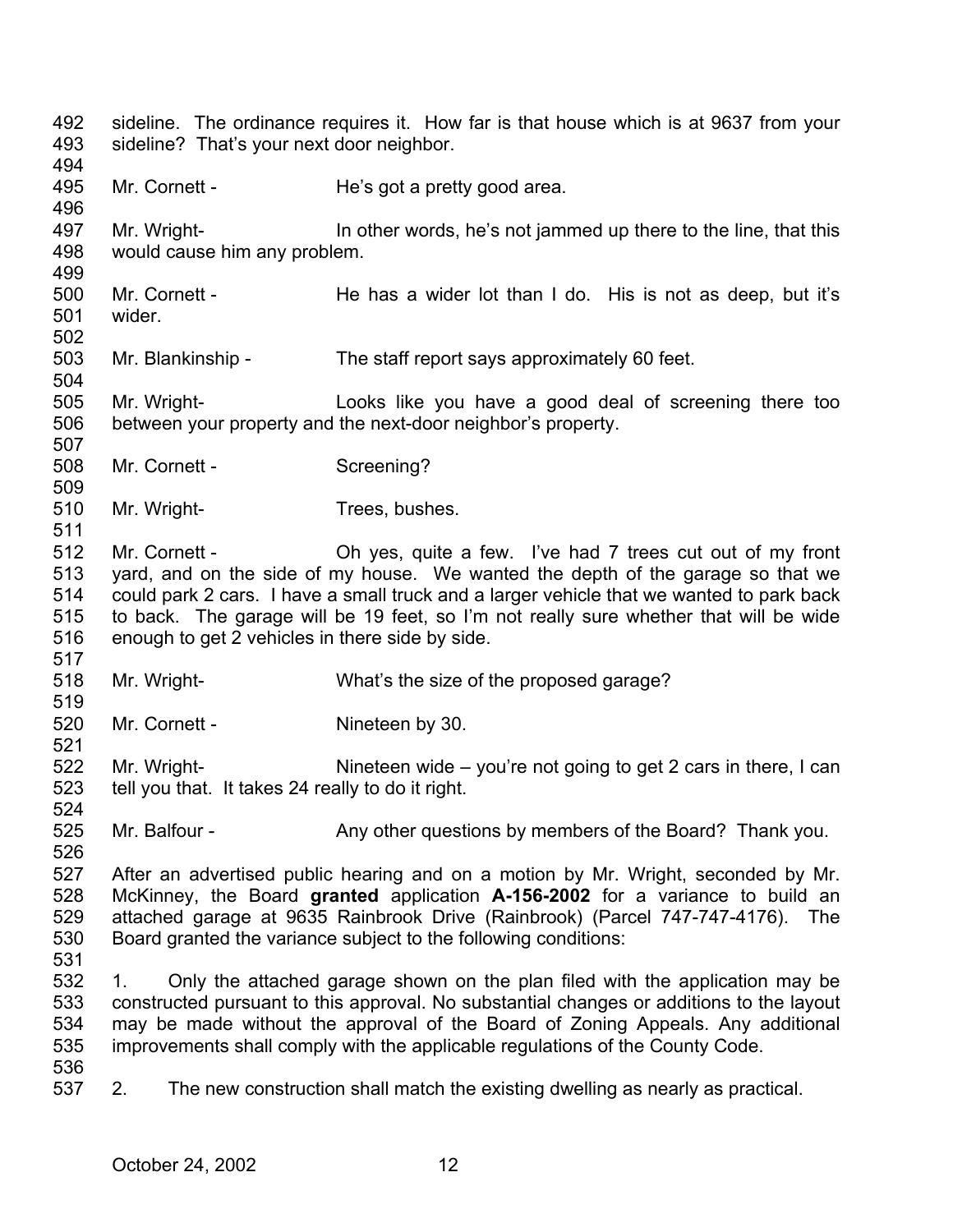538

- 539 540 541 Affirmative: Balfour, Kirkland, McKinney, Nunnally, Wright 5 Negative: 0 Absent: 0
- 542

543 544 545 546 547 548 The Board granted this request, as it found from the evidence presented that, due to the unique circumstances of the subject property, strict application of the County Code would produce undue hardship not generally shared by other properties in the area, and authorizing this variance will neither cause a substantial detriment to adjacent property nor materially impair the purpose of the zoning regulations.

- 549 550 551 552 553 554 555 556 557 **A -157-2002 PAUL AND THANH SARGENT** request a variance from Section 24-94 of Chapter 24 of the County Code to build a screened porch over the existing deck at 10908 Tray Way (Lexington) (Parcel 751- 761-1986), zoned R-4C, One-family Residence District (Conditional) (Three Chopt). The rear yard setback is not met. The applicants propose 27 feet rear yard setback, where the Code requires 35 feet rear yard setback. The applicants request a variance of 8 feet rear yard setback.
- 558 559 560 Mr. Balfour - Any others to testify in this matter? Raise your right hand and be sworn please.
- 561 562 563 Mr. Blankinship - Do you swear that the testimony you are about to give is the truth, the whole truth, and nothing but the truth, so help you God?
- 564 565 566 567 568 569 570 571 Mr. Sargent - I do. Paul Sargent. We're looking to build over our existing deck. In fact the plans have changed slightly, in that we are going to remove that deck and build a new one in place of it, but it will be in the same place where the deck stands now. Once again, it's a screened-in porch, 10 by 15. The deck that's going to go out to the right of that is not going to go any further into the rear yard setback than the enclosure does itself. We've got homeowners' approval from our association. We also have support from both our side neighbors and our rear neighbor. That is essentially the layout of what we'd like to do.
- 572 573 574 Mr. Wright- How close is that house to the rear of you, from your property line?
- 575 576 577 578 579 Mr. Sargent - There is 27 feet from where the deck is there, back to our property line, and there's 46 feet from their deck to their property line, for a total of 73 feet between the edge of their deck and what would be our screened-in porch.
- 580 581 582 Mr. Wright- **Pretty good area back there, and his house seems to be sort** of on an angle from your house too.
- 583 Mr. Sargent - It is slightly. I would say they're not directly behind one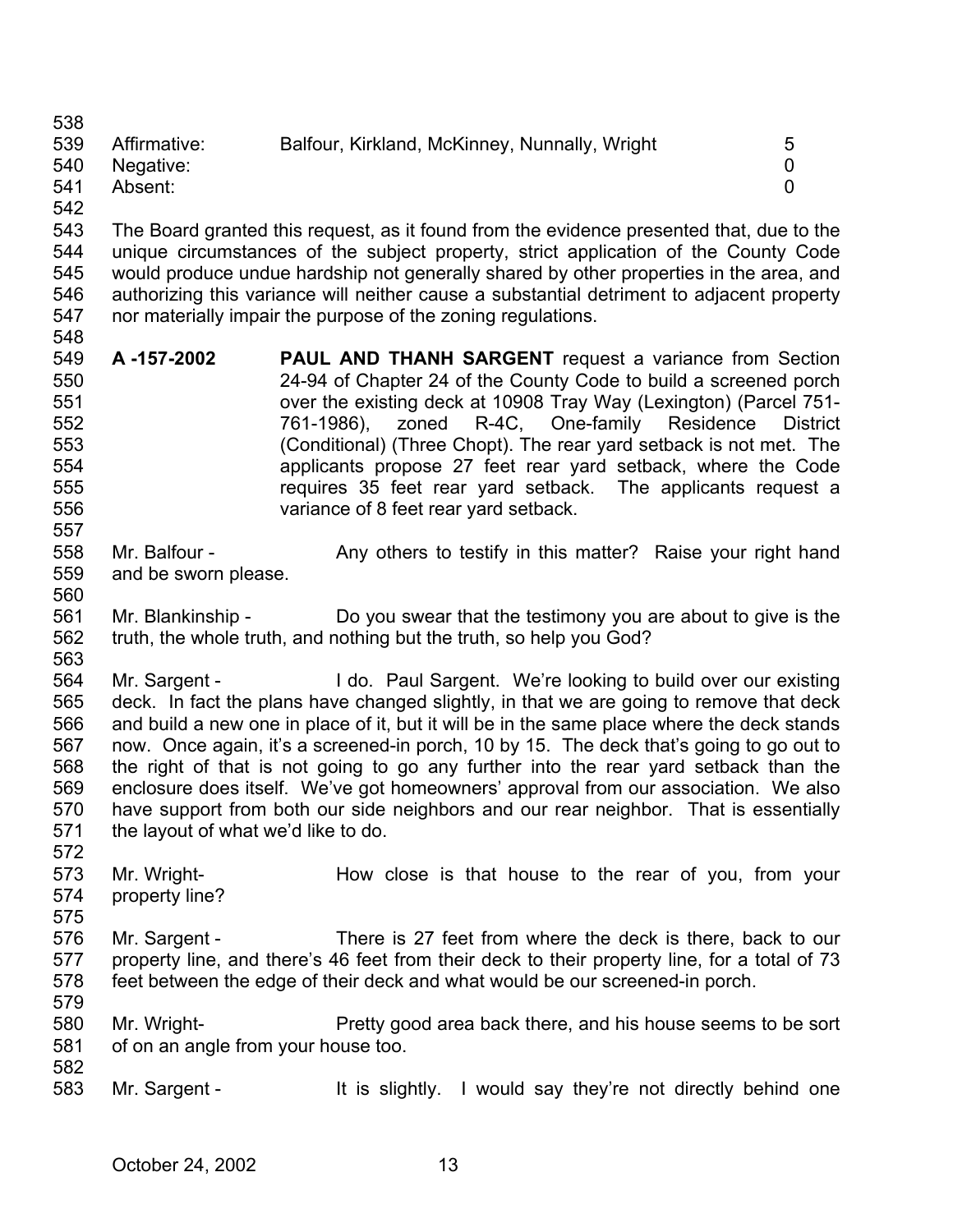- 584 another, but they're pretty close to one behind the other.
- 586 Mr. Wright- **How about screening, trees, etc.**?

588 589 590 591 Mr. Sargent - They have more trees in their back vard. Our trees are located more on the side of our property. You can see way off to the left, we have trees all up to the side, and there's that one tree you can see there with the retaining wall around it.

- 593 Mr. Wright- Is that in your back yard or theirs?
- 595 Mr. Sargent - That's our back yard, our dog.
- 597 M. Balfour - Any other questions? Thank you.
- 599 600 601 602 603 After an advertised public hearing and on a motion by Mr. Wright, seconded by Mr. Nunnally, the Board **granted** application **A-157-2002** for a variance to build a screened porch over the existing deck at 10908 Tray Way (Lexington) (Parcel 751-761-1986). The Board granted the variance subject to the following conditions:
- 604 605 606 607 608 1. Only the improvements shown on the plan filed with the application may be constructed pursuant to this approval. No substantial changes or additions to the layout may be made without the approval of the Board of Zoning Appeals. Any additional improvements shall comply with the applicable regulations of the County Code.
- 609 2. The new construction shall match the existing dwelling as nearly as practical.
- 611 612 613 Affirmative: Balfour, Kirkland, McKinney, Nunnally, Wright 5 Negative: 0 Absent: 0
- 614

610

585

587

592

594

596

598

615 616 617 618 619 620 The Board granted this request, as it found from the evidence presented that, due to the unique circumstances of the subject property, strict application of the County Code would produce undue hardship not generally shared by other properties in the area, and authorizing this variance will neither cause a substantial detriment to adjacent property nor materially impair the purpose of the zoning regulations.

621 622 623 624 625 626 627 628 629 **A -158-2002 MICHAEL T. CRIST** requests a variance from Section 24-94 of Chapter 24 of the County Code to build an addition at 2105 Summerhook Court (Summerfield) (Parcel 779-764-2769), zoned R-4, One-family Residence District (Fairfield). The front yard setback and rear yard setback are not met. The applicant proposes 33 feet front yard setback and 31 feet rear yard setback, where the Code requires 35 feet front yard setback and 35 feet rear yard setback. The applicant requests a variance of 2 feet front yard setback and 4 feet rear yard setback.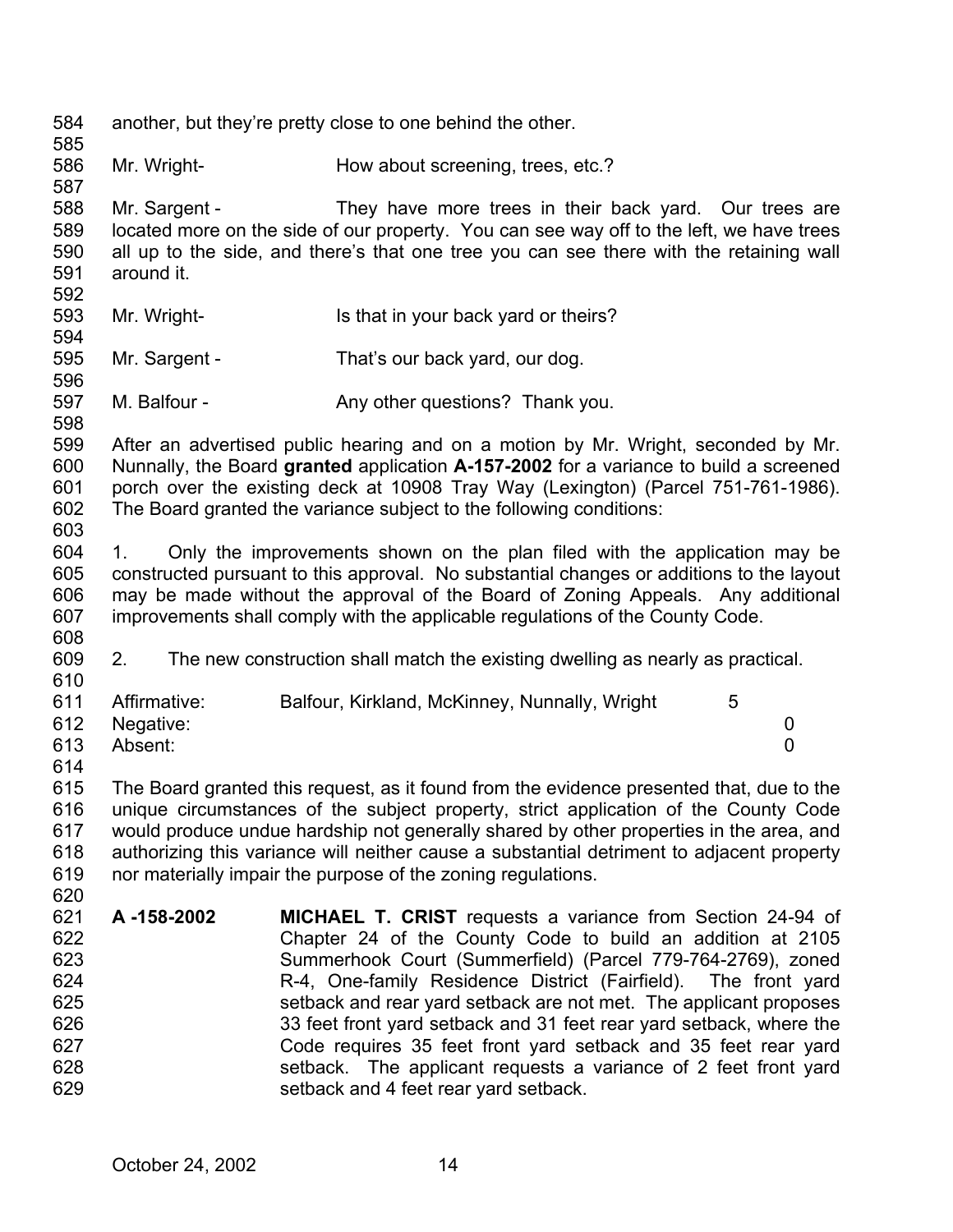631 632 633 Mr. Balfour - Any others to testify in this matter? Would you raise your right hand and be sworn please.

634 635 Mr. Blankinship - Do you swear that the testimony you are about to give is the truth, the whole truth, and nothing but the truth, so help you God?

637 638 639 640 641 642 643 644 Mr. Crist - Yes I do. Mike Crist. I want to build an addition out to the side of my home. That deck would be removed, and that piece there would be removed, and that would stay, and the rest of the addition would be built on top of it, the second floor, and come out to the side. When the addition is done, while building the addition, the whole house would be vinyl sided. The entire house would be re-roofed. On the other side of the tree you can see a chimney; that will be coming down to put a vented gas type of fireplace in. The porch on the front of the house will go the entire length of the house instead of just over the front door and the first window.

646 Mr. Nunnally - I see you have a lot of support from your neighbors here.

648 649 650 651 652 Mr. Crist - Yes sir. Well, we've been there since the neighborhood was built, and 90% of the people in the cul-de-sac are original people, and the guy that lives right behind me is original. Our kids have grown up together. The reason we're building the house is because we just had a baby, and the tree over on the edge was from a baby we lost, and so that's why we're real reluctant to move.

654 Mr. Wright - What would you use this addition for?

656 657 658 659 Mr. Crist - There will be a master bedroom upstairs; then my daughter will move into the bedroom that we're currently in, and her bedroom will be the baby's bedroom, and my son will stay where he is. There will be a den downstairs; the kitchen will be expanded, and a utility room will be added.

- 661 662 Mr. Wright - What will happen to that little area that's on the side of the house right there?
- 664 665 666 667 668 669 670 671 Mr. Crist - That's a bathroom right there, so the top will come off of it, and that's going to be part of the support structure. In fact, the bedroom will be above it. On this side of that wall will be where the utility room is going to be. Right where your little hand was, that's the venting for the gas heat. All of that will move to this side of that wall inside the utility room, and that existing bathroom will stay there. I've got the plans here if you want to look at them, but that will be part of the support structure for the second floor.
- 672 Mr. Wright - So it will be incorporated into the new?
- 674 675 Mr. Crist - Yes sir, yes sir, now the deck is being taken out, and there won't be any place to put a deck actually.

630

636

645

647

653

655

660

663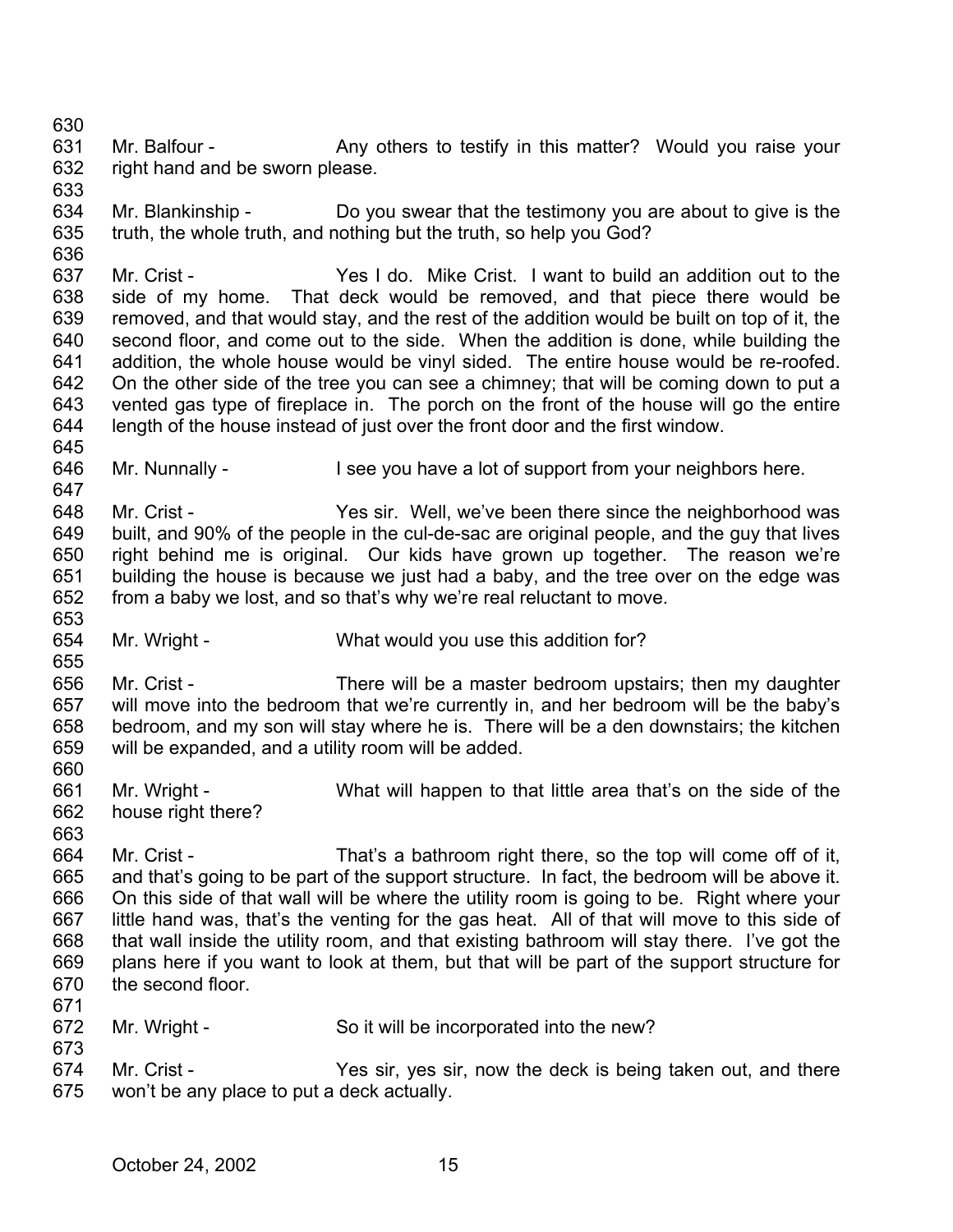| 676<br>677                                                                                                                               | Mr. Wright -                                          | You don't use it anyhow, do you?                                                                                                                                                                                                                                                                                                                                                                                                                                                                      |                          |
|------------------------------------------------------------------------------------------------------------------------------------------|-------------------------------------------------------|-------------------------------------------------------------------------------------------------------------------------------------------------------------------------------------------------------------------------------------------------------------------------------------------------------------------------------------------------------------------------------------------------------------------------------------------------------------------------------------------------------|--------------------------|
| 678<br>679                                                                                                                               | Mr. Crist -                                           | The only thing we do on it is walk across it and use the gas                                                                                                                                                                                                                                                                                                                                                                                                                                          |                          |
| 680<br>681                                                                                                                               | grill; that's about it. The dogs use it.              |                                                                                                                                                                                                                                                                                                                                                                                                                                                                                                       |                          |
| 682<br>683                                                                                                                               | Mr. Balfour -                                         | Any other questions? Thank you.                                                                                                                                                                                                                                                                                                                                                                                                                                                                       |                          |
| 684<br>685<br>686<br>687<br>688                                                                                                          |                                                       | After an advertised public hearing and on a motion by Mr. McKinney, seconded by Mr.<br>Kirkland, the Board granted application A-158-2002 for a variance to build an addition<br>at 2105 Summerhook Court (Summerfield) (Parcel 779-764-2769). The Board granted<br>the variance subject to the following conditions:                                                                                                                                                                                 |                          |
| 689<br>690<br>691<br>692<br>693                                                                                                          | 1.                                                    | Only the addition shown on the plan filed with the application may be constructed<br>pursuant to this approval. No substantial changes or additions to the layout may be<br>made without the approval of the Board of Zoning Appeals. Any additional<br>improvements shall comply with the applicable regulations of the County Code.                                                                                                                                                                 |                          |
| 694<br>695                                                                                                                               | 2.                                                    | The new construction shall match the existing dwelling as nearly as practical.                                                                                                                                                                                                                                                                                                                                                                                                                        |                          |
| 696<br>697<br>698<br>699                                                                                                                 | Affirmative:<br>Negative:<br>Absent:                  | Balfour, Kirkland, McKinney, Nunnally, Wright                                                                                                                                                                                                                                                                                                                                                                                                                                                         | 5<br>0<br>$\overline{0}$ |
| 700<br>701<br>702<br>703<br>704<br>705<br>706<br>707<br>708<br>709<br>710<br>711<br>712<br>713<br>714<br>715<br>716<br>717<br>718<br>719 |                                                       | The Board granted this request, as it found from the evidence presented that, due to the<br>unique circumstances of the subject property, strict application of the County Code<br>would produce undue hardship not generally shared by other properties in the area, and<br>authorizing this variance will neither cause a substantial detriment to adjacent property<br>nor materially impair the purpose of the zoning regulations.                                                                |                          |
|                                                                                                                                          | A-159-2002                                            | DAVID AND CATHERINE FOSTER request a variance from<br>Section 24-94 of Chapter 24 of the County Code to build an<br>attached garage at 10614 Baypines Lane (Wynmoor) (Parcel 736-<br>748-5876), zoned R-2, One-family Residence District (Tuckahoe).<br>The minimum side yard setback is not met. The applicants propose<br>9 feet minimum side yard setback, where the Code requires 15 feet<br>minimum side yard setback. The applicants request a variance of 6<br>feet minimum side yard setback. |                          |
|                                                                                                                                          | Mr. Balfour -<br>your right hand and be sworn please. | Any others to testify in this matter? Would both of you raise                                                                                                                                                                                                                                                                                                                                                                                                                                         |                          |
|                                                                                                                                          | Mr. Blankinship -                                     | Do you swear that the testimony you are about to give is the<br>truth, the whole truth, and nothing but the truth, so help you God?                                                                                                                                                                                                                                                                                                                                                                   |                          |
| 720<br>721                                                                                                                               | Ms. Foster -                                          | I do. Catherine Foster. We request a 6-foot side variance to                                                                                                                                                                                                                                                                                                                                                                                                                                          |                          |
|                                                                                                                                          |                                                       |                                                                                                                                                                                                                                                                                                                                                                                                                                                                                                       |                          |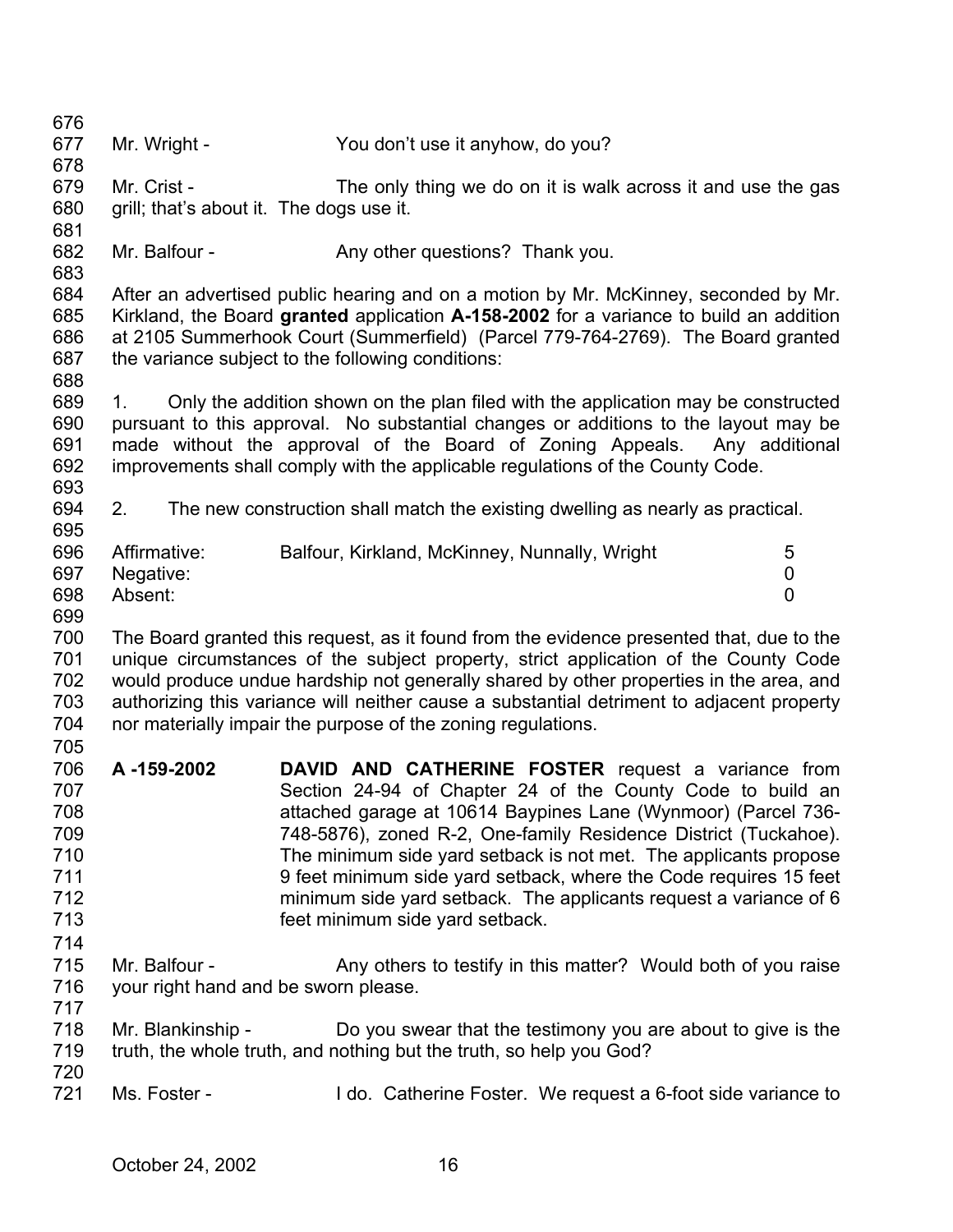722 723 724 725 726 build a 2-car attached garage, and we will make it fit with the rest of the house. We plan on adding 2 carriage doors so that it looks like a carriage house. Our neighbors on the side have a very large side lot, and we talked to them, and they said they don't mind if we build the garage because there are so many trees, it's very private.

727 728 729 Mr. Balfour - Both of the houses look like they're pretty far from your border.

730 731 Ms. Foster - Right.

742

744

746

748

732 733 Mr. Wright - You've got kind of a funny shaped lot too, odd shaped lot.

734 735 736 737 738 Ms. Foster - It's a very odd-shaped lot, so it was hard to figure out the best place to put it. We consulted an architect, and he thought that was one of the best places, and as far as the flow of the house, that would be the best place to put a garage as well.

- 739 740 Mr. Wright - You already have a driveway on that side.
- 741 Ms. Foster - Right. The driveway's already there.
- 743 Mr. Wright - Looks like a lot of trees in this area too.
- 745 Ms. Foster - A lot, we have a lot of trees.
- 747 Mr. Balfour - Any other questions? Thank you.

749 750 751 752 753 After an advertised public hearing and on a motion by Mr. Wright, seconded by Mr. McKinney, the Board **granted** application **A-159-2002** for a variance to build an attached garage at 10614 Baypines Lane (Wynmoor) (Parcel 736-748-5876). The Board granted the variance subject to the following conditions:

- 754 755 756 757 758 1. Only the garage shown on the plan filed with the application may be constructed pursuant to this approval. No substantial changes or additions to the layout may be made without the approval of the Board of Zoning Appeals. Any additional improvements shall comply with the applicable regulations of the County Code.
- 759 2. The new construction shall match the existing dwelling as nearly as practical.
- 760 761 762 763 764 Affirmative: Balfour, Kirkland, McKinney, Nunnally, Wright 5 Negative: 0 Absent: 0
- 765 766 767 The Board granted this request, as it found from the evidence presented that, due to the unique circumstances of the subject property, strict application of the County Code would produce undue hardship not generally shared by other properties in the area, and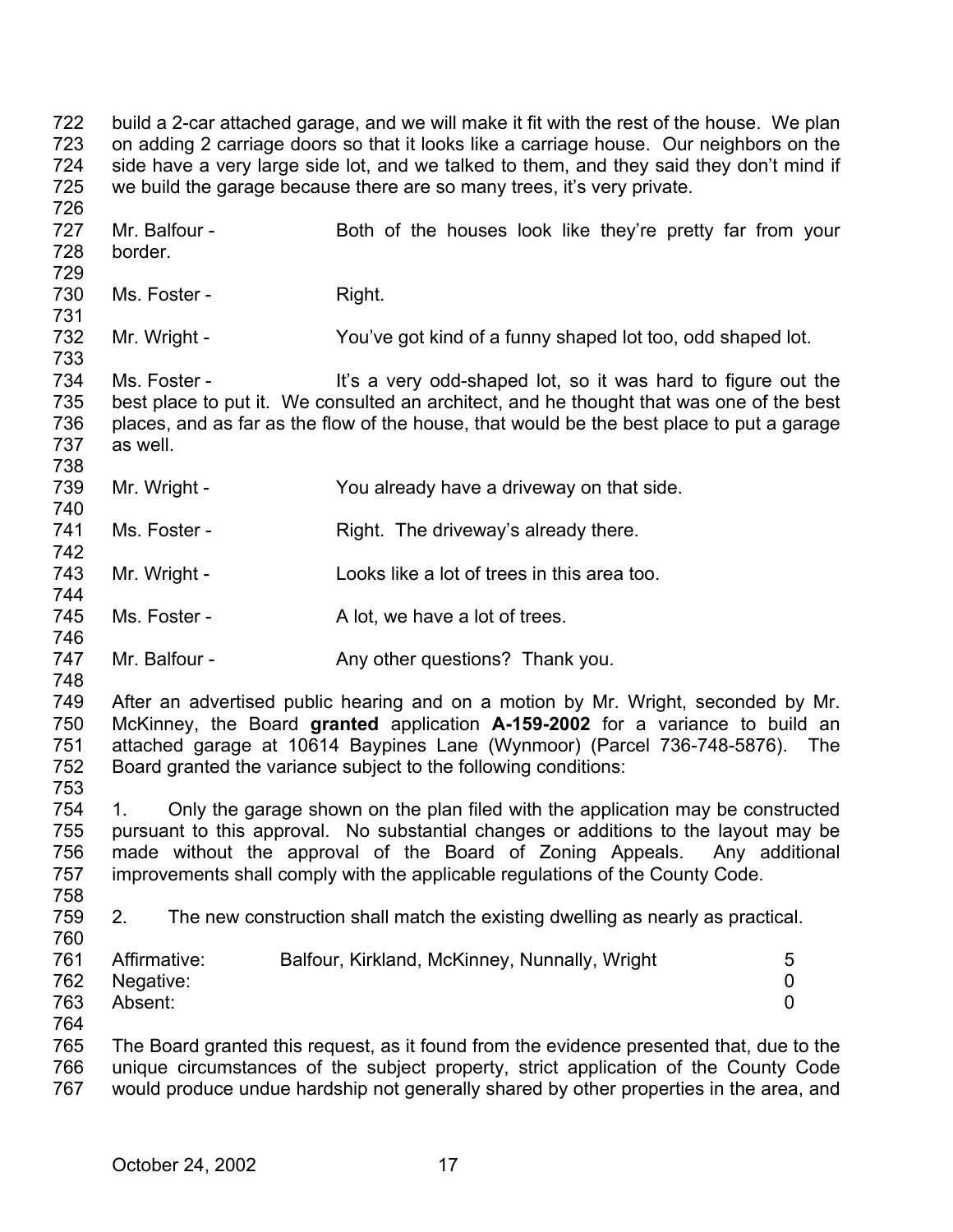- 768 769 authorizing this variance will neither cause a substantial detriment to adjacent property nor materially impair the purpose of the zoning regulations.
- 770
- 771 772 773 774 775 776 777 **A -160-2002 ERIC L. GILLESPIE** requests a variance from Section 24-94 of Chapter 24 of the County Code to build an addition at 1610 Denham Court (Pinedale Farms) (Parcel 751-748-4212), zoned R-2A, One-family Residence District (Tuckahoe). The rear yard setback is not met. The applicant proposes 38 feet rear yard setback, where the Code requires 45 feet rear yard setback. The applicant requests a variance of 7 feet rear yard setback.
- 778
- 779 780 781 Mr. Balfour - Any others to testify in this matter? Would you raise your right hand and be sworn please.
- 782 783 Mr. Blankinship - Do you swear that the testimony you are about to give is the truth, the whole truth, and nothing but the truth, so help you God?
- 784 785 786 787 788 789 790 791 792 793 794 795 796 797 798 799 800 801 802 Mr. Gillespie - The My name is Eric Gillespie. We would like to add a family room off the back of our house. It's 14 by 16, coming directly out of the kitchen. You can tell by our lot, it's very odd-shaped, and because the house is set back to meet the front yard setback, they put it in the middle of the lot, which caused the rear to be very shallow. What we're requesting is 7 feet. As I said, our extension will come where you see the gas meters there on the right, and the deck goes out farther than it would extend. As you can see, of the surrounding property, we're actually touched by 6 properties. The immediate one on the right will not be able to see the addition, and there are trees and lots of screen. The next one over also has a lot of screen. The third one coming around, there's a big tree, and then a hedge goes down to the next one, which is about 15 feet tall. They have to come and cut it because of the power lines, from time to time, right behind the play equipment. The next lot down, neighbors just moved in and put up an 8-foot privacy fence, so I don't think they would be concerned, and then the lot right next to us, where this picture is taken from, has about a15-foot hedge also. Really none of the properties, except maybe this brown one directly behind us, could even see the new addition, and we will be making it all the same siding. We're about ready to side the back of the house, and it would all be vinyl siding, and so it would match the house entirely.
- 803 804 805 806 807 808 Mr. McKinney - The Mr. Gillespie, are you sure they put up an 8-foot privacy fence? Mr. Gillespie - That's what I was told; I didn't go out and measure it.
- 809 810 Mr. McKinney - The Code won't let you put up an 8-foot privacy fence. Seven is the maximum.
- 811
- 812 813 Mr. Gillespie - Like I said, it's their fence. That's a different story. They just moved in. The brown house is currently rented, and the new owner is planning to come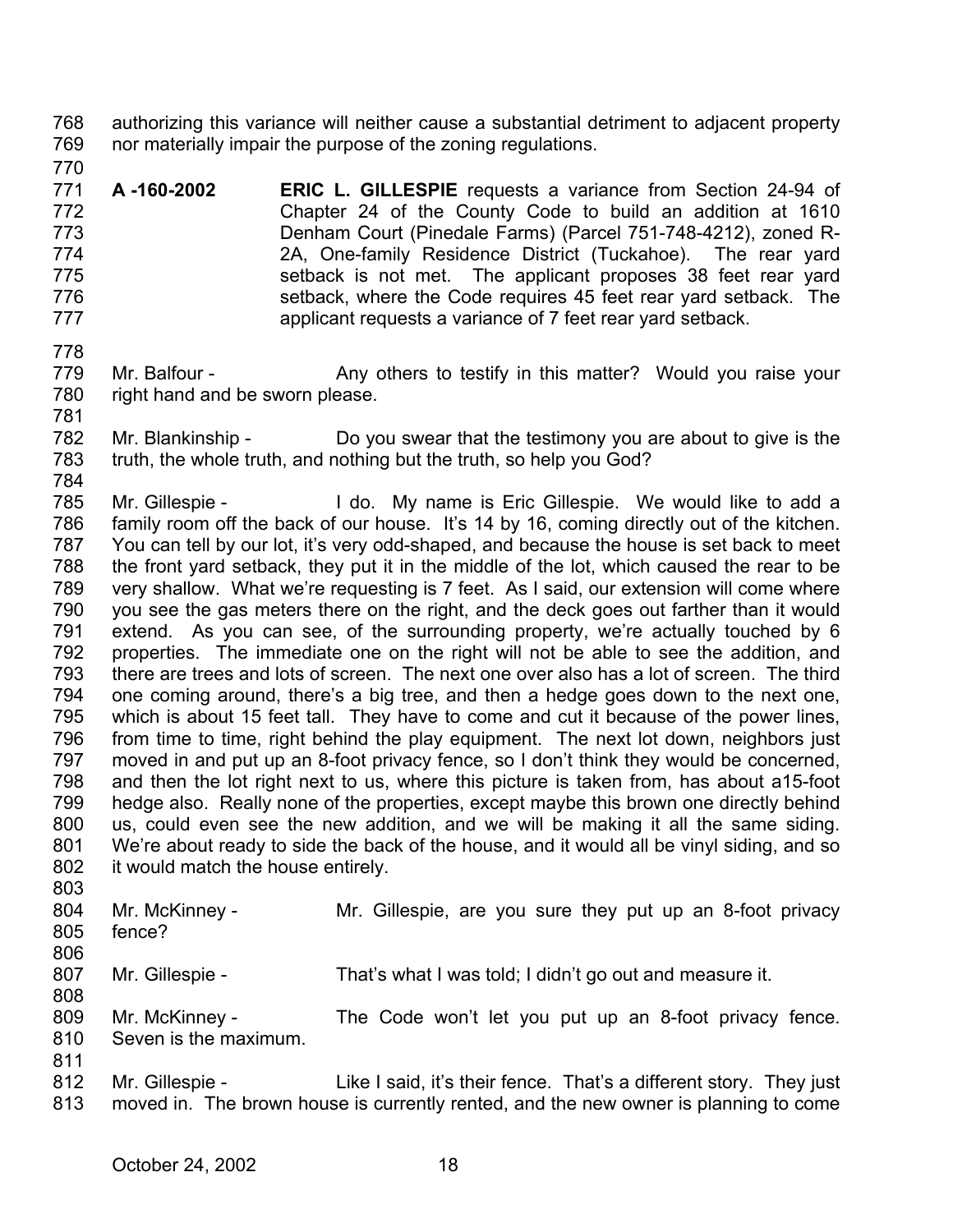814 815 816 817 818 back in. Our neighborhood has been turning over quite a bit, and when we moved in 9 years ago, we were the first house to be sold within the previous 18 months. We would like to stay, but because we have 3 young children, 8, 5, and 3, the house size is getting kind of tight, and we would like to not have to move.

819 Mr. Wright - You want some breathing room.

821 Mr. Gillespie - Yes please.

822 823 824 825 Mr. McKinney - The Do you have a variance for that privacy fence, Mr. Blankinship?

826 Mr. Blankinship - We didn't research that.

827 828 829 830 831 832 833 Mr. Gillespie - And that's not why I'm here. We are in the process of getting to know them. My wife has had contact with them, but basically, we would just love to stay. This is where my 3 children were born. We have the marks on the door jams as they grow, and this would help us continue to stay in this house in this neighborhood.

834 Mr. Balfour - Any other questions? Thank you.

836 837 838 Mr. Gillespie - One last thing about – because of the shape of the lot, none of my associated neighbors share this problem, and so it makes us rather unique in this cul-de-sac. Thank you.

839

844

851

835

820

840 841 842 843 After an advertised public hearing and on a motion by Mr. Wright, seconded by Mr. McKinney, the Board **granted** application **A-160-2002** for a variance to build an addition at 1610 Denham Court (Pinedale Farms) (Parcel 751-748-4212). The Board granted the variance subject to the following conditions:

845 846 847 848 849 1. Only the addition shown on the plan filed with the application may be constructed pursuant to this approval. No substantial changes or additions to the layout may be made without the approval of the Board of Zoning Appeals. Any additional improvements shall comply with the applicable regulations of the County Code.

850 2. The new construction shall match the existing dwelling as nearly as practical.

| 852 | Affirmative:  | Balfour, Kirkland, McKinney, Nunnally, Wright |  |
|-----|---------------|-----------------------------------------------|--|
|     | 853 Negative: |                                               |  |
| 854 | Absent:       |                                               |  |

855

856 857 858 The Board granted this request, as it found from the evidence presented that, due to the unique circumstances of the subject property, strict application of the County Code would produce undue hardship not generally shared by other properties in the area, and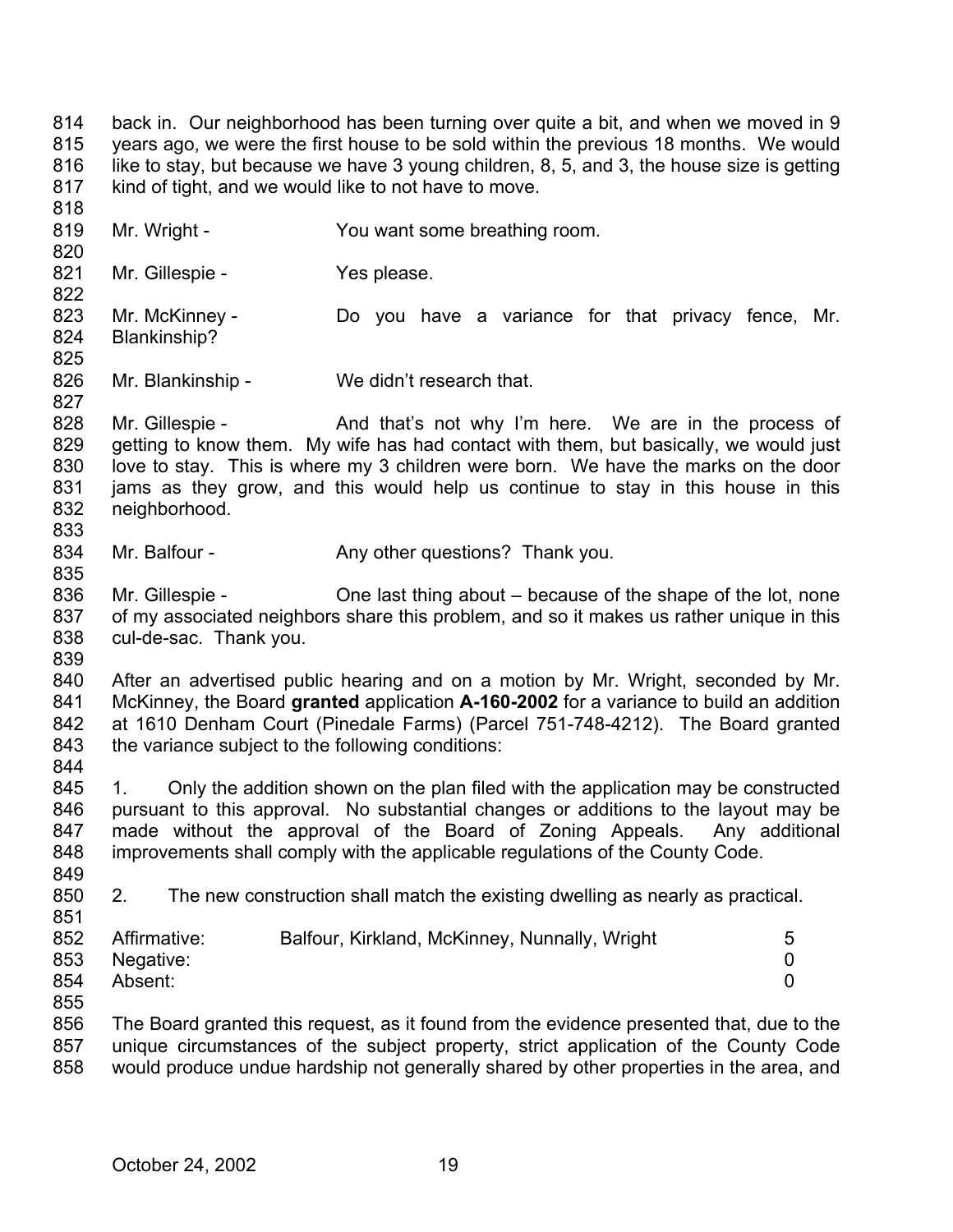859 860 authorizing this variance will neither cause a substantial detriment to adjacent property nor materially impair the purpose of the zoning regulations.

- 862 863 864 865 866 867 868 869 870 871 872 **A -161-2002 CHARLES CLAUDE GARRISON** requests a variance from Sections 24-95(b)(6) and 24-9 of Chapter 24 of the County Code to build a one-family dwelling at 5411 Edgefield Street (Chamberlayne Estates) (Parcel 790-746-1540), zoned R-4, One-family Residence District (Fairfield). The lot width requirement, public street frontage requirement, and total lot area requirement are not met. The applicant has 5,009 square feet total lot area,40 feet lot width, and 40 feet public street frontage, where the Code requires 6,000 square feet total lot area, 50 feet lot width, and 50 feet public street frontage. The applicant requests a variance of 991 square feet total lot area, 10 feet lot width and 10 feet public street frontage.
- 873 874 875 Mr. Balfour - Any others to testify in this matter? Would you raise your right hand and be sworn please.
- 877 878 879 Mr. Blankinship - Do you swear that the testimony you are about to give is the truth, the whole truth, and nothing but the truth, so help you God?
- 880 881 882 883 884 885 886 887 Mr. Walker - The Music Cood morning, gentlemen. My name is Eric Walker; I'm representing Mr. Garrison in this matter. Suntech Homes is the contract purchaser of this lot. I am representing Suntech Homes also. I have contracted with my employer to build this dwelling. It's a single-family dwelling, very similar to what's built next door. A variance was also granted on that lot, which you'll see there on the left. The house that we're proposing is basically the same structure, with some aesthetic or front elevation differences.
- 888 Mr. Balfour - Any questions by Board members?
- 890 Mr. McKinney - The Mr. Walker, you have a contract on this house?
- 892 893 894 895 896 897 Mr. Walker - The Yes sir. I currently live a block down the road on Wilmer, and I purchased that lot about a year and a half ago, not realizing how congested Wilmer and Woodrow Avenue was, and I have a 9-year-old daughter who, I don't even let her play outside because of the traffic that's diverted off of Azalea Avenue onto Chamberlayne.
- 898 899 Mr. Balfour - The You say the other lots along Edgefield are 40, in fact one house is already built on one that's 40 feet across?
- 901 902 Mr. Walker - That's correct. The lots along this side of Edgefield, most of them in this section are 40 feet wide.
- 904 Mr. McKinney - You'd better build it well if you only live a little ways away

861

876

889

891

900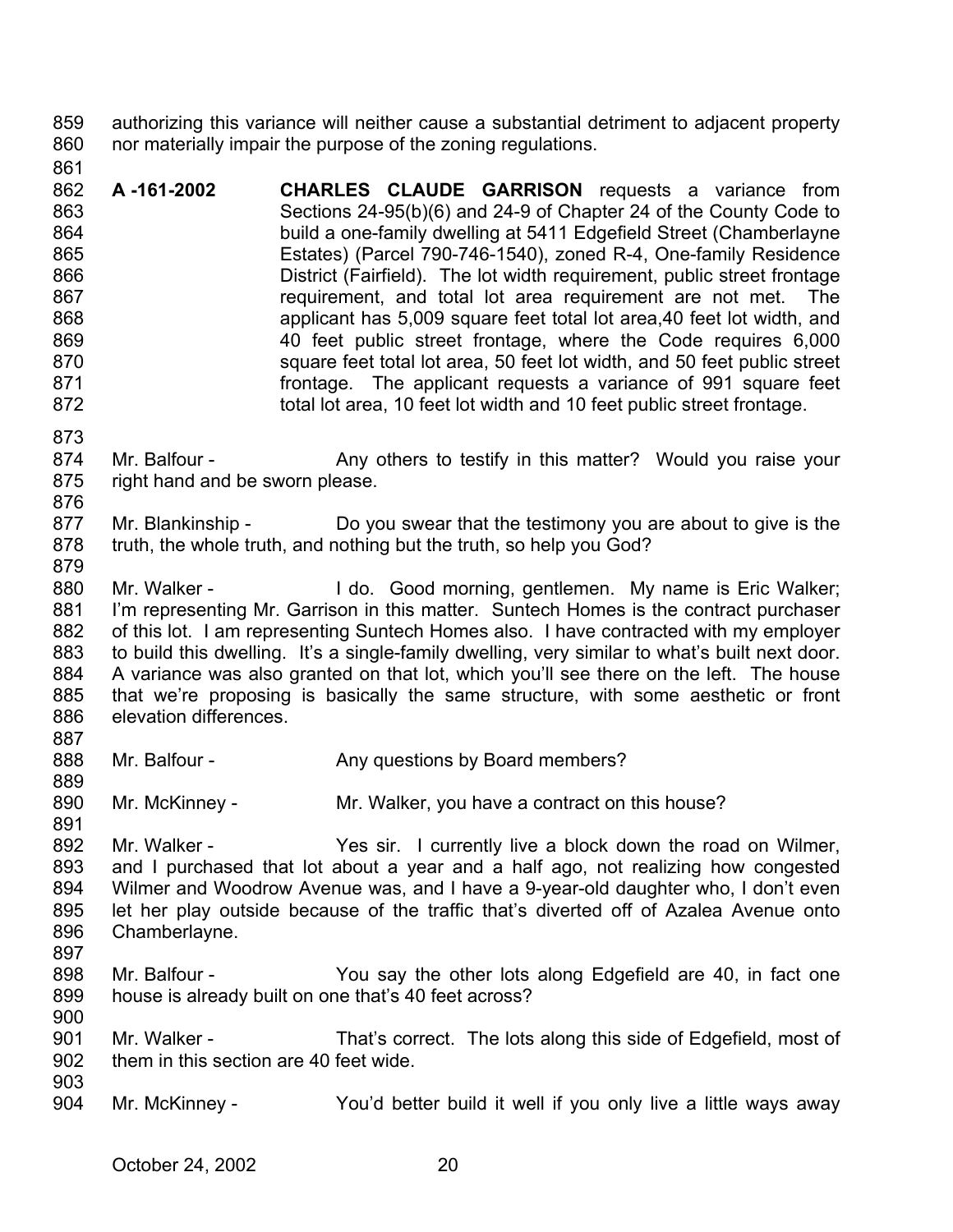| 905<br>906 | from it.                     |                                                                                                                                     |
|------------|------------------------------|-------------------------------------------------------------------------------------------------------------------------------------|
| 907        |                              | Mr. Wright - The Music of the Music state there are no other houses built on                                                        |
| 908        |                              | Greenwood Glen Drive on the north side, is that correct?                                                                            |
| 909        |                              |                                                                                                                                     |
| 910        | Mr. Walker -                 | That's correct sir; that road hasn't been improved.                                                                                 |
| 911        |                              |                                                                                                                                     |
| 912        | Mr. Wright -                 |                                                                                                                                     |
| 913        |                              | How wide are those lots, 516, 514; they look about the<br>same. Forty feet? Mr. Blankinship, how come these lots got to be 40 feet? |
| 914        |                              |                                                                                                                                     |
| 915        | Mr. Walker -                 |                                                                                                                                     |
|            |                              | Yes, they're 40 feet.                                                                                                               |
| 916        |                              |                                                                                                                                     |
| 917        |                              | Mr. Blankinship - They're just so old. They were recorded in 1935. I guess                                                          |
| 918        |                              | we had a zoning ordinance, but it wasn't very strict.                                                                               |
| 919        |                              |                                                                                                                                     |
| 920        | Mr. Wright -                 | So 40 feet was what was permitted then.                                                                                             |
| 921        |                              |                                                                                                                                     |
| 922        | Mr. McKinney -               | So you've got to extend the water and sewer?                                                                                        |
| 923        |                              |                                                                                                                                     |
| 924        | Mr. Walker -                 | Actually the water and sewer are there in the street, so                                                                            |
| 925        | there's no extension needed. |                                                                                                                                     |
| 926        |                              |                                                                                                                                     |
| 927        | Mr. Balfour -                | Any other questions? Thank you.                                                                                                     |
| 928        |                              |                                                                                                                                     |
| 929        |                              | After an advertised public hearing and on a motion by Mr. McKinney, seconded by Mr.                                                 |
| 930        |                              | Wright, the Board granted application A-161-2002 for a variance to build a one-family                                               |
| 931        |                              | dwelling at 5411 Edgefield Street (Chamberlayne Estates) (Parcel 790-746-1540). The                                                 |
| 932        |                              | Board granted the variance subject to the following conditions:                                                                     |
| 933        |                              |                                                                                                                                     |
| 934        | 1.                           | This variance applies only to the public street frontage and lot width requirement.                                                 |
| 935        |                              | All other applicable regulations of the County Code shall remain in force.                                                          |
| 936        |                              |                                                                                                                                     |
| 937        | 2.                           | Connections shall be made to public water and sewer.                                                                                |
| 938        |                              |                                                                                                                                     |
| 939        | Affirmative:                 | Balfour, Kirkland, McKinney, Nunnally, Wright<br>5                                                                                  |
| 940        | Negative:                    | 0                                                                                                                                   |
| 941        | Absent:                      | $\overline{0}$                                                                                                                      |
| 942        |                              |                                                                                                                                     |
| 943        |                              | The Board granted this request, as it found from the evidence presented that, due to the                                            |
| 944        |                              | unique circumstances of the subject property, strict application of the County Code                                                 |
| 945        |                              | would produce undue hardship not generally shared by other properties in the area, and                                              |
| 946        |                              | authorizing this variance will neither cause a substantial detriment to adjacent property                                           |
| 947        |                              | nor materially impair the purpose of the zoning regulations.                                                                        |
| 948<br>949 |                              |                                                                                                                                     |
|            | A-162-2002                   | <b>TIMOTHY HARRISON</b> requests a variance from Section 24-                                                                        |
| 950        |                              | 95(b)(5) of Chapter 24 of the County Code to build a one-family                                                                     |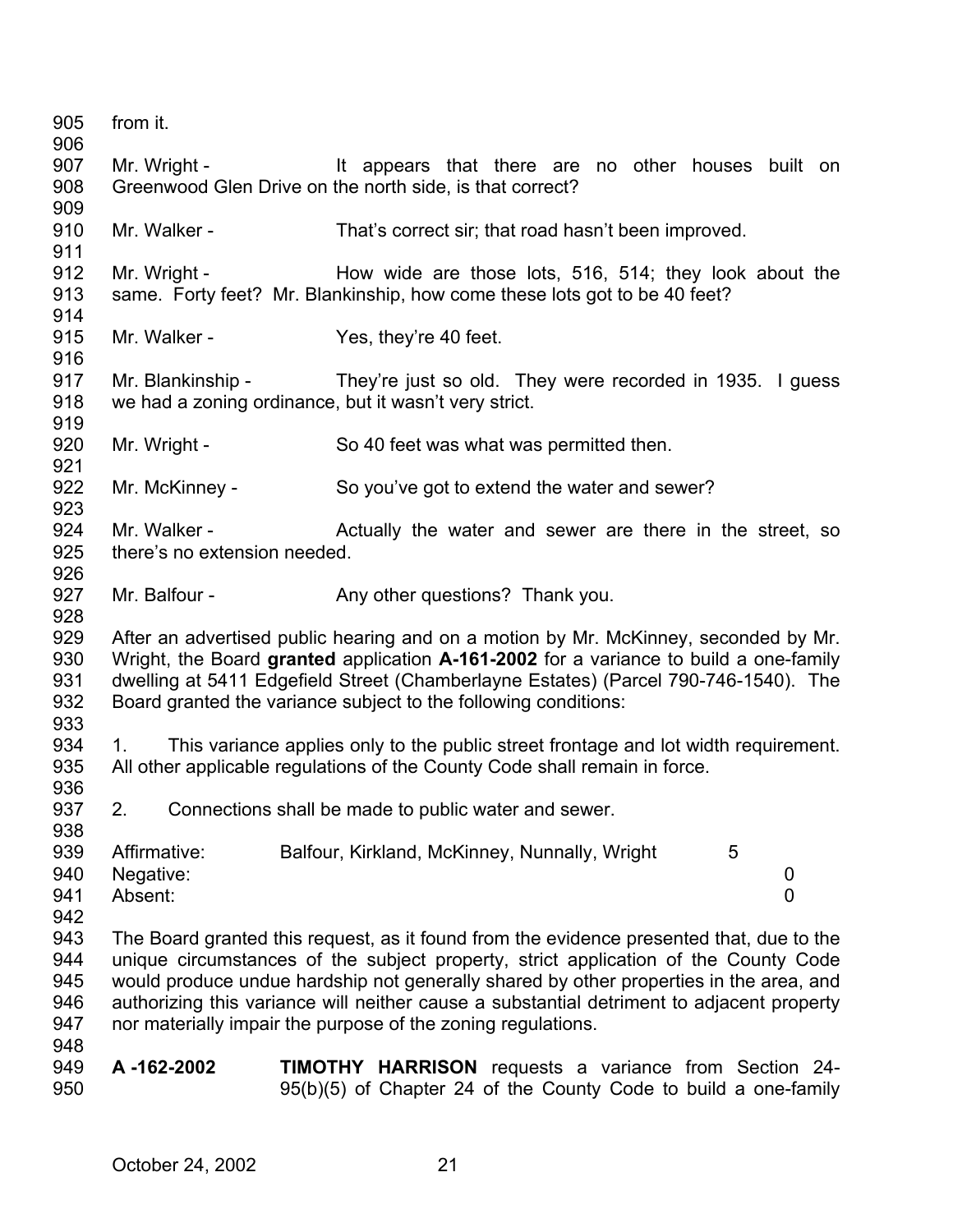951 952 953 954 955 956 957 958 959 960 961 962 963 964 965 966 967 968 969 970 971 972 973 974 975 976 977 978 979 980 981 982 983 984 985 986 987 988 989 990 991 992 993 994 995 996 dwelling at 221 Westover Avenue (Bungalow City) (Parcel 816-728- 5240), zoned R-3, One-family Residence District (Varina). The lot width requirement and total lot area requirement are not met. The applicant has 6,400 square feet total lot area and 50 feet lot width, where the Code requires 8,000 square feet total lot area and 65 feet lot width. The applicant requests a variance of 1,600 square feet total lot area and 15 feet lot width. Mr. Balfour - Any others to testify in this matter? Would you raise your right hand and be sworn please. Mr. Blankinship - Do you swear that the testimony you are about to give is the truth, the whole truth, and nothing but the truth, so help you God? Mr. Harrison - I do. Timothy Harrison. I propose to build a one-family, single-story rancher-type dwelling, brick veneer, with vinyl on the back. A variance has been granted once before. I bought this property with the intention of building a home on it, and I still intend to build a house on it if I can get this variance, but I just don't have quite enough room to meet your Codes. Mr. Nunnally - Are you going to build this house for yourself? Mr. Harrison - Yes I am. Mr. Nunnally - **Are you a contractor?** Mr. Harrison - Yes I am. Mr. Nunnally - What is all that junk on that lot now? Mr. Harrison - To some people it's junk; to me it's building materials sir. I have been planning to build this house for ................. Mr. Nunnally - No, I went by there yesterday, and there was a truck out there with a wheel off of it, and no tires, …………………. Mr. Harrison - The Yes, I'm working on that truck. A guy was supposed to come by and pick it up. I had a problem with cleaning the yard up before. I came into compliance with it. The guy was supposed to come by and pick the truck up, and he didn't show up to get it, so I had to take it off the street to put it back in the yard, temporarily. It's going to be moved. I've come into compliance; an inspector came out and checked the yard; I've cleaned it up, the back part. The building materials right here is part of my foundation, that I intend to use on the house; I intend to be in compliance with whatever, keep the place clean like I'm supposed to, just like everyone else does, but over a period of time, doing construction work, I've collected some things that I intend to use on my house, and those blocks and stuff are part of it.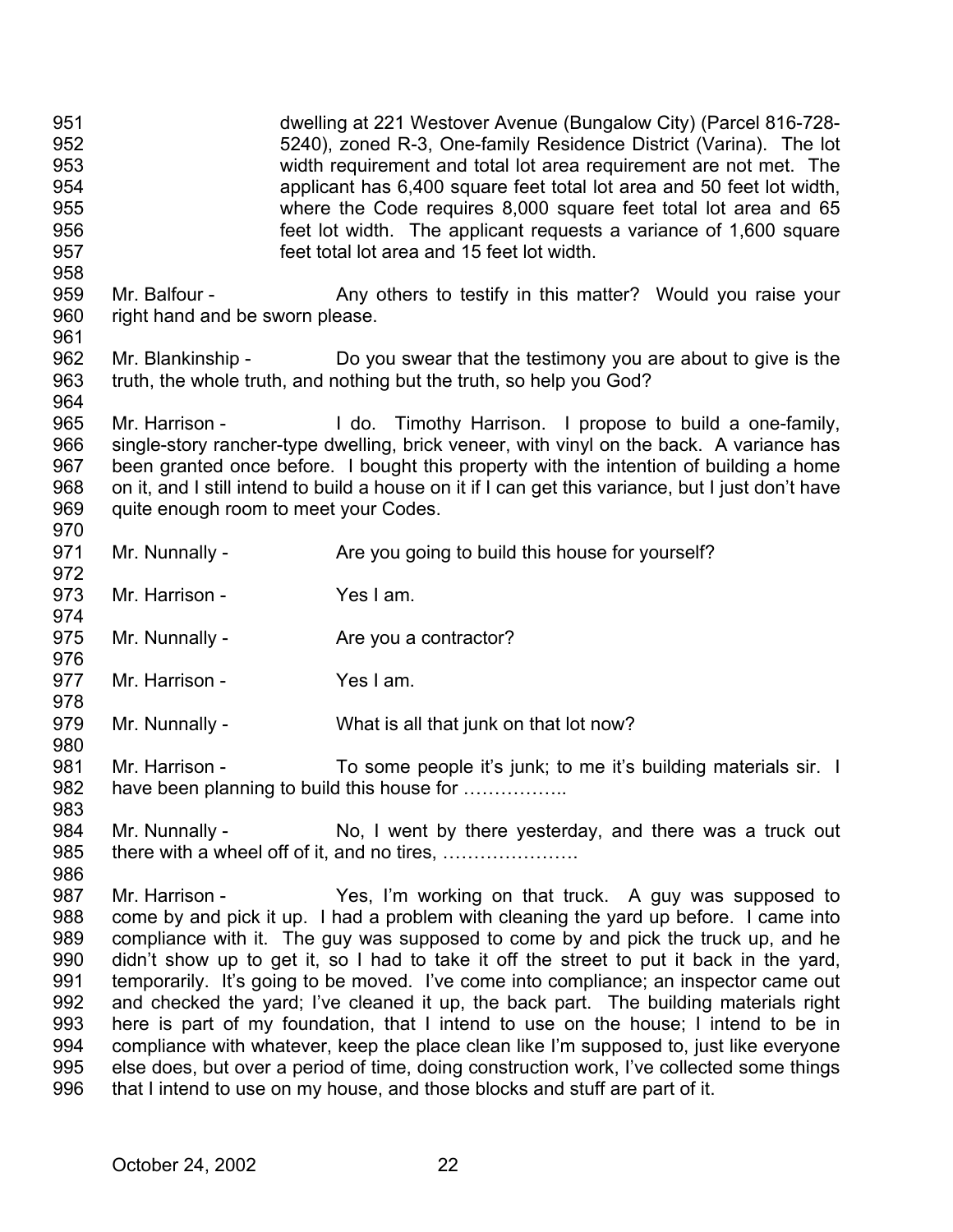997 998 999 1000 1001 1002 1003 1004 1005 1006 1007 1008 1009 1010 1011 1012 1013 1014 1015 1016 1017 1018 1019 1020 1021 1022 1023 1024 1025 1026 1027 1028 1029 1030 1031 1032 1033 1034 1035 1036 1037 1038 1039 1040 1041 1042 Mr. Kirkland - Mr. Blankinship, have there been any citations on this? Mr. Blankinship - There have. We actually had an inspector out there yesterday, who reported the truck that I guess you were talking about, Mr. Nunnally. Mr. Kirkland - How long has it been? Mr. Blankinship - We first received the complaint before the variance was filed, but not long before, so I'd say 6 or 7 weeks ago. Of course one of the options you would have is to defer this, to see that the property gets corrected, brought into compliance before the variance is issued. Or you could grant the variance contingent on the condition that it be cleaned. Mr. Nunnally - Yes, there is a condition proposed. Mr. Harrison, are you familiar with this condition that's been proposed if this gets approved? Have you seen the condition that's been proposed? Mr. Harrison - No. I haven't. Mr. Nunnally - Well, I'll read it. "Only materials used for constructing a dwelling may be stored on the property once a building permit has been issued. All other materials shall be removed from the property prior to issuance of a building permit." Mr. Harrison - No. I hadn't heard about that. Mr. Nunnally - Do you have any problem with this condition? Mr. Harrison - With removing the stuff until the permit is granted? Mr. McKinney - Stuff that doesn't have anything to do with building the house. Mr. Nunnally - Only materials that can be used in building the house can be permitted to be stored on the property. All the other stuff has to be removed. Mr. Harrison - That's what's on there besides my air compressor. I understand that. I came into compliance with that a week ago. The inspector came out, and she inspected the yard, and she said that everything was in compliance. Mr. Nunnally - The If we approve this, that condition would be imposed on this. Mr. Kirkland - Do you have another place of business other than this lot, where you can store stuff?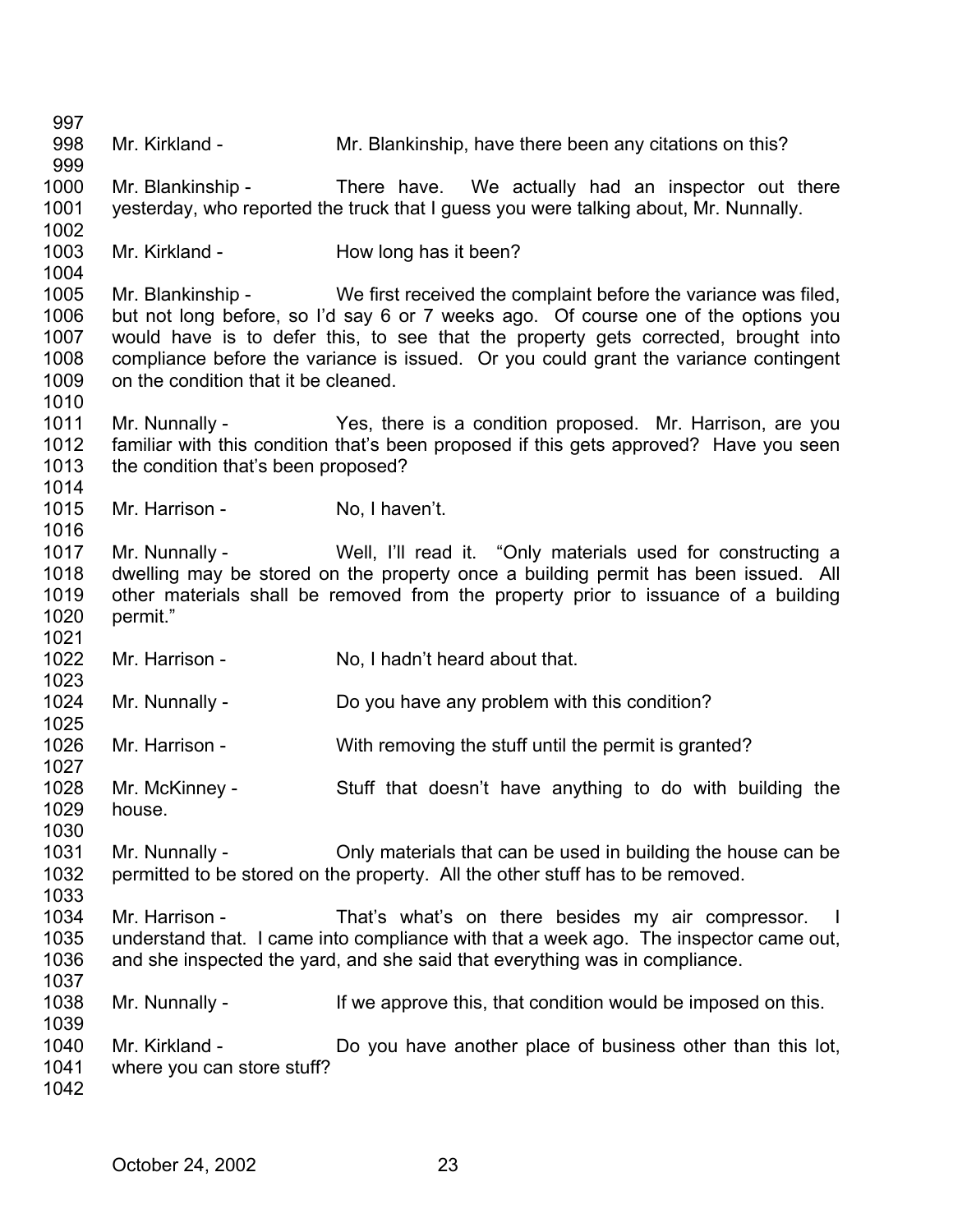Mr. Harrison - No I haven't. I'm renting a house; I have no other property anywhere. Mr. Kirkland - You don't propose storing materials there after you build the home, do you? Mr. Harrison - I'm hoping to put a garage there later on. Mr. Kirkland - Do you do your business out of the house? Mr. Harrison - Yes sir. Mr. Nunnally - The neighbors are going to keep complaining if you don't keep it clean. Mr. Blankinship - You can't store materials related to a business. In the future, if you build a garage and have a contracting business, you can't store material for the contracting business on a residential lot. You're going to have to find another place. Mr. Harrison - I understand. The only reason I have it there now is I intend to build my house using the blocks for my foundation. Mr. Nunnally - The How about that house right behind you, Mr. Harrison? Did you build that house, since you're a contractor? Mr. Harrison - No I didn't. I did an addition on the one right next to it on the right-hand side. Mr. Nunnally - Is that house, I think it's on Liberty Avenue, isn't it, right behind you, is that built on the same size lot that you have? Mr. Harrison - No that lot is 25 feet larger than mine. They had 3 25-foot lots, and I only have 2. Mr. Nunnally - When did you purchase this lot? Mr. Harrison - I just closed on it maybe about 4-5, maybe 3 months ago. Mr. Nunnally - And we issued a variance on this, Mr. Blankinship, 1999 I think he said? Mr. Wright - That's what the notes say. Mr. Blankinship - For lot width. Mr. Balfour - The Are there any more questions of Mr. Harrison? We have 2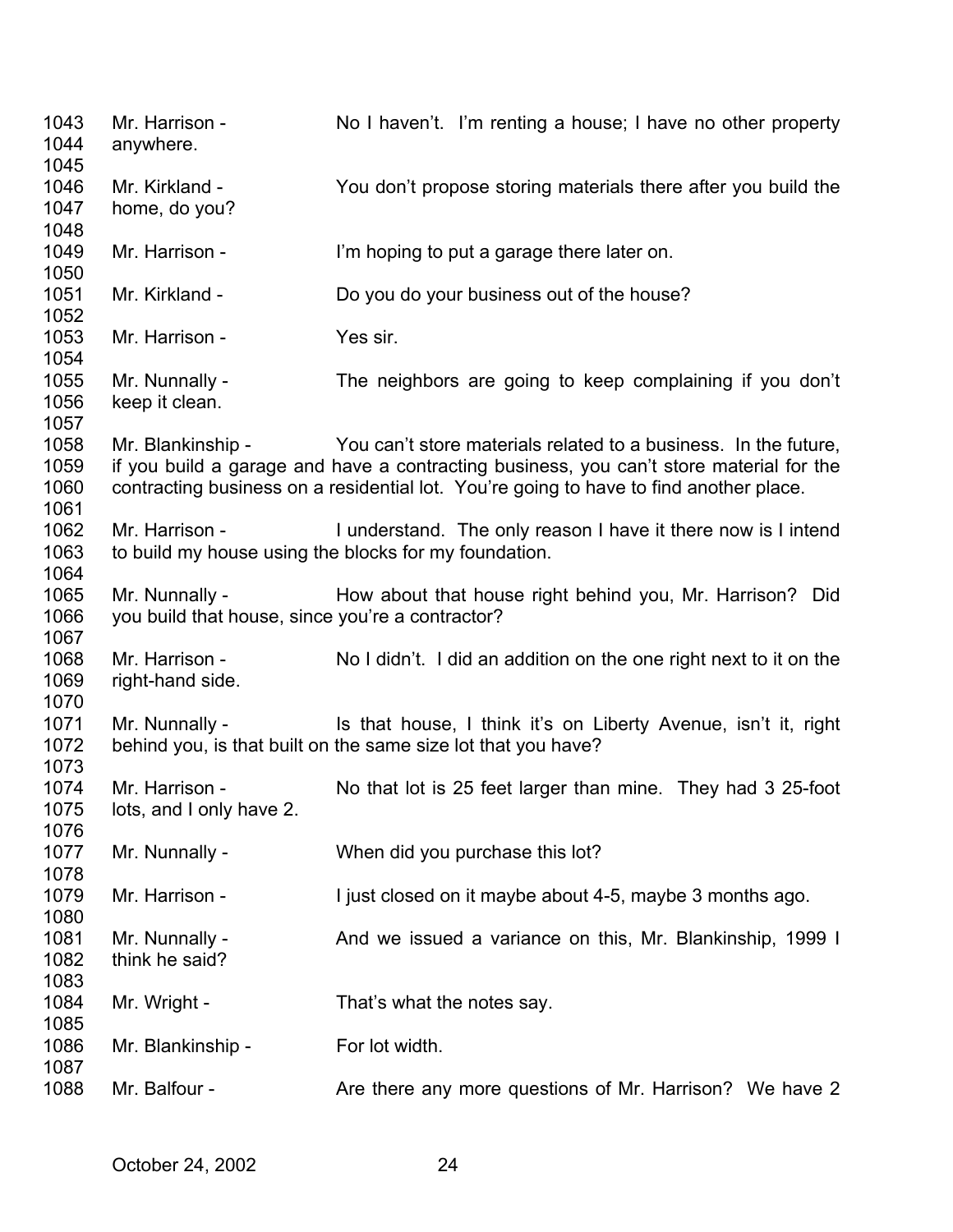1089 1090 more people who want to speak. Thank you sir. You'll get a chance to come back up if you like.

1091 1092 1093 1094 1095 1096 1097 Mr. Robinson - My name is Thomas Robinson. I own the property at 223 Westover Avenue. That driveway has been a part of that house for 70 years, and the owner of 221 has denied me the privilege of using it since he acquired that property. You can see the cinder blocks blocking my entrance and exit from my property. Also, the property next to me is an established junk yard. I don't know who passed it. He says someone passed it; I don't know who passed it.

- 1099 Mr. Nunnally - You say that driveway is your driveway, or you just use it?
- 1101 1102 1103 Mr. Robinson - It's a driveway that's been used by the property for over 70 years; it's the only one.

1104 1105 1106 1107 1108 Mr. Nunnally - Who owns the driveway? I believe it belongs to 221. Now I have talked to Mr. Hyde, Jr., construction engineer, for Henrico County, and also Mr. Hickman, and they have told me my options about that. Those cinder blocks I found, were on my property by about 2 feet.

- 1109 Mr. Nunnally - If it belongs to 221, you don't have a right to use it, legally.
- 1111 1112 1113 Mr. McKinney - Mr. Robinson, have you been using that driveway to access your property? Had you been using it in the past, to get in and out as your driveway?
- 1114 1115 1116 Mr. Robinson - Yes. I can't use it. That was before he ever acquired the property; it's been that way.
- 1117 1118 Mr. McKinney - How about the people who owned the house before you?

1119 1120 Mr. Robinson - That's what they used, that driveway.

1121 1122 Mr. McKinney - So what kind of driveway do you have now to get into your property?

1124 Mr. Robinson - I have none.

1098

1100

1110

1123

- 1126 1127 1128 Mr. Nunnally - You may have some legal rights relating to those cinder blocks and the use of the driveway, but that's not really before us.
- 1129 Mr. Wright - We don't really have a thing to do with that.
- 1130 1131 1132 Mr. Nunnally - We're not in a position to make him do anything, one way or the other, relating to the driveway, but the County can certainly make him keep the lot
- 1133 1134 clean. We're not a court; you're not here as a lawyer to ask us to make him move those cinder blocks.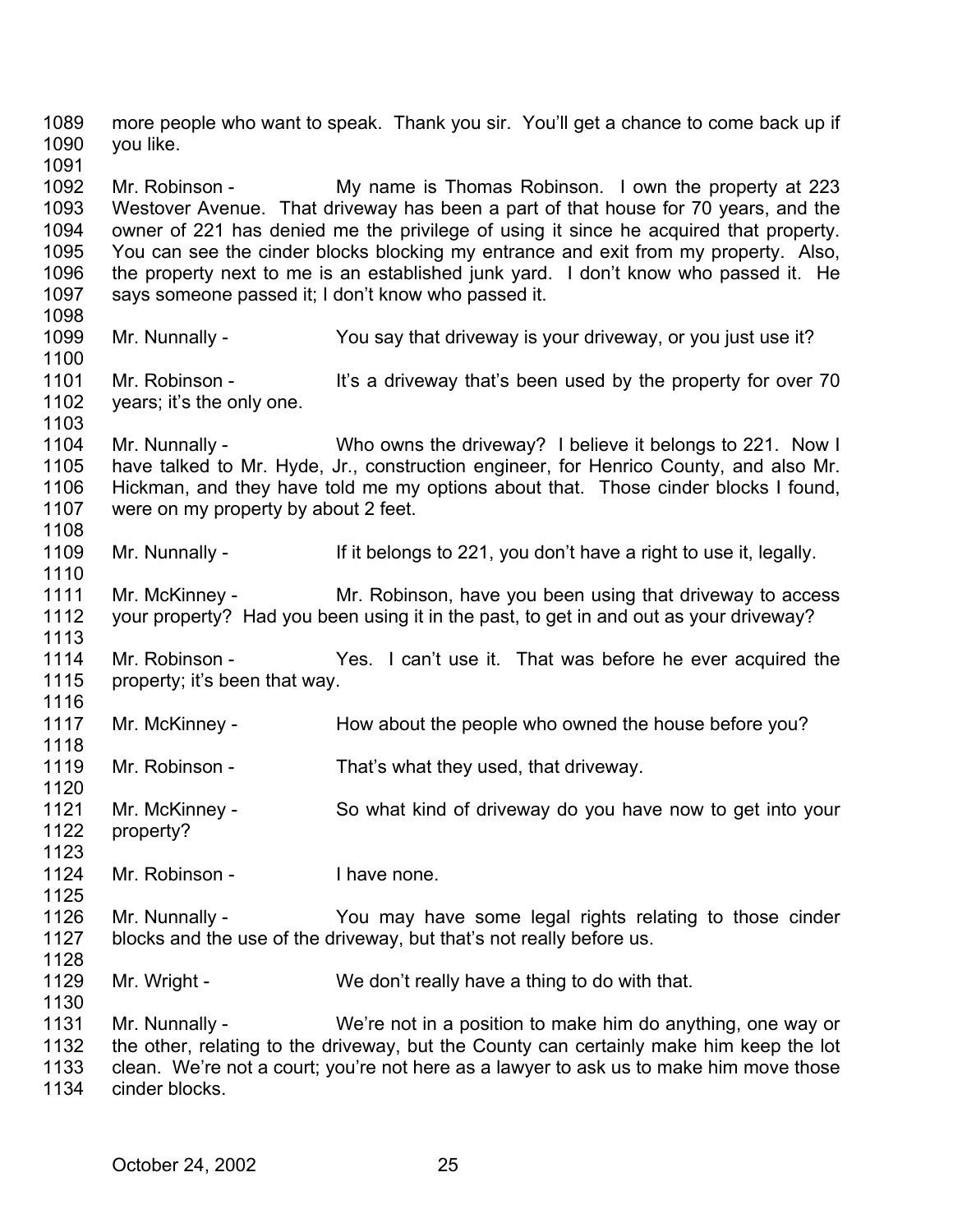1135 1136 1137 1138 1139 1140 1141 1142 1143 1144 1145 1146 1147 1148 1149 1150 1151 1152 1153 1154 1155 1156 1157 1158 1159 1160 1161 1162 1163 1164 1165 1166 1167 1168 1169 1170 1171 1172 1173 1174 1175 1176 1177 1178 1179 1180 Mr. Robinson - No, I'm not asking him to move those cinder blocks; I'm just stating that I'm already having a problem. Mr. Nunnally - Do you object or not object to him putting the house up there? Mr. Robinson - Chronics Course, where's he going to get the variance from? Mr. Nunnally - Us, if we give it to him. That's why he's here, but we told him if we did it, if we approved it, that he's got to keep that place clean, and you've certainly got a right to notify the County if he doesn't, as maybe you've already done. You heard a discussion with him, that if we approved the variance, he would have to keep the property straight and clean. That would be a condition. Of course, you're going to say, well suppose he doesn't do it, in which case you or others would have to complain, and let the County cite him for it. Mr. Robinson - So far he hasn't. Mr. Nunnally - I understand, and apparently he's already been cited, and I guess, been inspected again last week, and I heard your comment that you'd like to know who inspected it. You must not agree with their approval. Mr. Robinson - There's been a vehicle motor been in the ditch, and it's still in the ditch as I speak. Mr. Blankinship - That's still there? Mr. Robinson - The vehicle motor is still in the ditch, yes. Mr. Nunnally - If it were approved, he can't get a building permit until he cleans it up. If he cleans it up and he abides by the Code, it's up to us to decide if we still want to let him build there or not. That's where we are. Mr. Robinson - I appreciate it. Mr. Balfour - Next. Mr. Pryor - Good morning. My name is Bernard Pryor. I live next door to that, at 217 Westover Avenue. The only thing I was trying to find out is how it would affect me. Mr. Gibbs, the guy who previously owned the property, came to me before he tried to sell it, to get 15 feet in order to make it a buildable lot. The only thing I was trying to figure out is how it would affect me, that at the time I wouldn't sell it to him. Mr. Wright - How wide is your lot sir?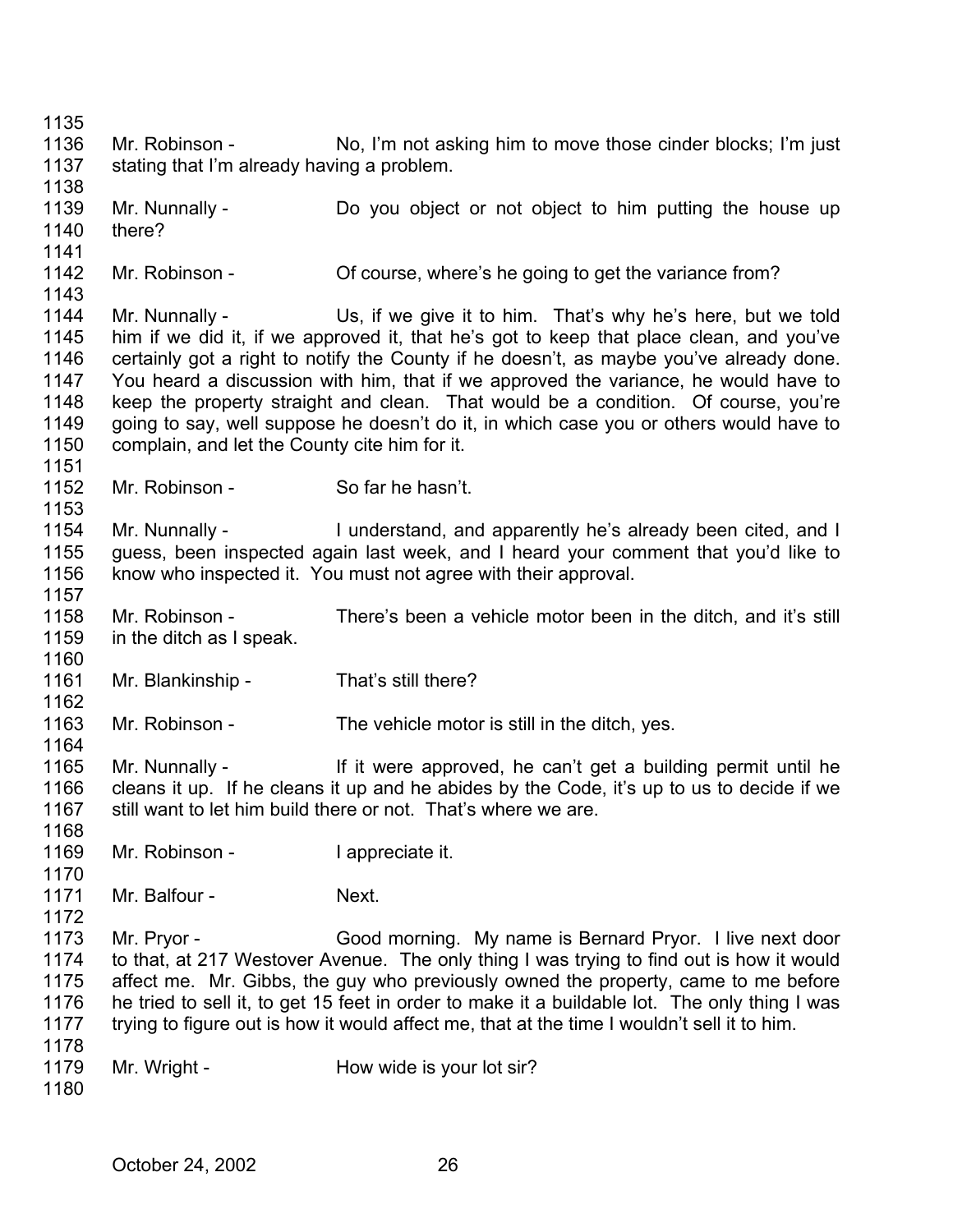1181 1182 1183 1184 1185 1186 1187 1188 1189 1190 1191 1192 1193 1194 1195 1196 1197 1198 1199 1200 1201 1202 1203 1204 1205 1206 1207 1208 1209 1210 1211 1212 1213 1214 1215 1216 1217 1218 1219 1220 1221 1222 1223 1224 1225 1226 Mr. Pryor - Mine is 6 lots; I don't know exactly what the footage is there. It's probably on my deed, but it's 6 lots in there. Mr. Wright - Six lots adjacent to 221? Mr. Pryor - It was 94, 92 to 96. Mr. Kirkland - See where 217 is, see the 3 blank spots coming towards 221? Mr. Wright - I'm confused. That couldn't be 6 lots. Mr. Kirkland - Yes it is; they're 25-foot lots. Mr. Blankinship - That would be 150 feet. Mr. Wright - Would you sell him the necessary footage for him to make this a lot that would conform to the Code? Mr. Pryor - I hadn't planned on selling any. At the time they first started this, back a couple of years ago, my aunt used to own the property, and they were talking about it. That's why she had the fence put up, because she didn't want to break it up, and I had never really thought about doing it myself. Mr. Wright - If we approve this, this won't have anything to do with your property. Mr. Pryor - That's the only thing I needed to know Mr. Balfour - All right. Thank you. Mr. Harrison, do you have anything further you want to say? Mr. Harrison - I just want to say, yes I have had problems with a lot of debris in the yard. I had cleaned that up. The truck is still in the front yard, but that will be removed out of the yard. I intend to keep my house as clean as they keep theirs, and I want to have a nice place also, but the situation, I just didn't have anywhere else to keep my stuff. I live in an apartment, and there's nowhere I can keep my truck and trailers and air compressors and things like that. I can't park them by the apartment, so I just brought them to the property temporarily. I've had problems with Mr. Robinson for some time, but I intend to keep my place cleaned up just like they are and comply with the law. Mr. Nunnally - What's this about an engine in a ditch; are you going to get that out of there? Mr. Harrison - I had the wrecker tow the other trucks away, and this other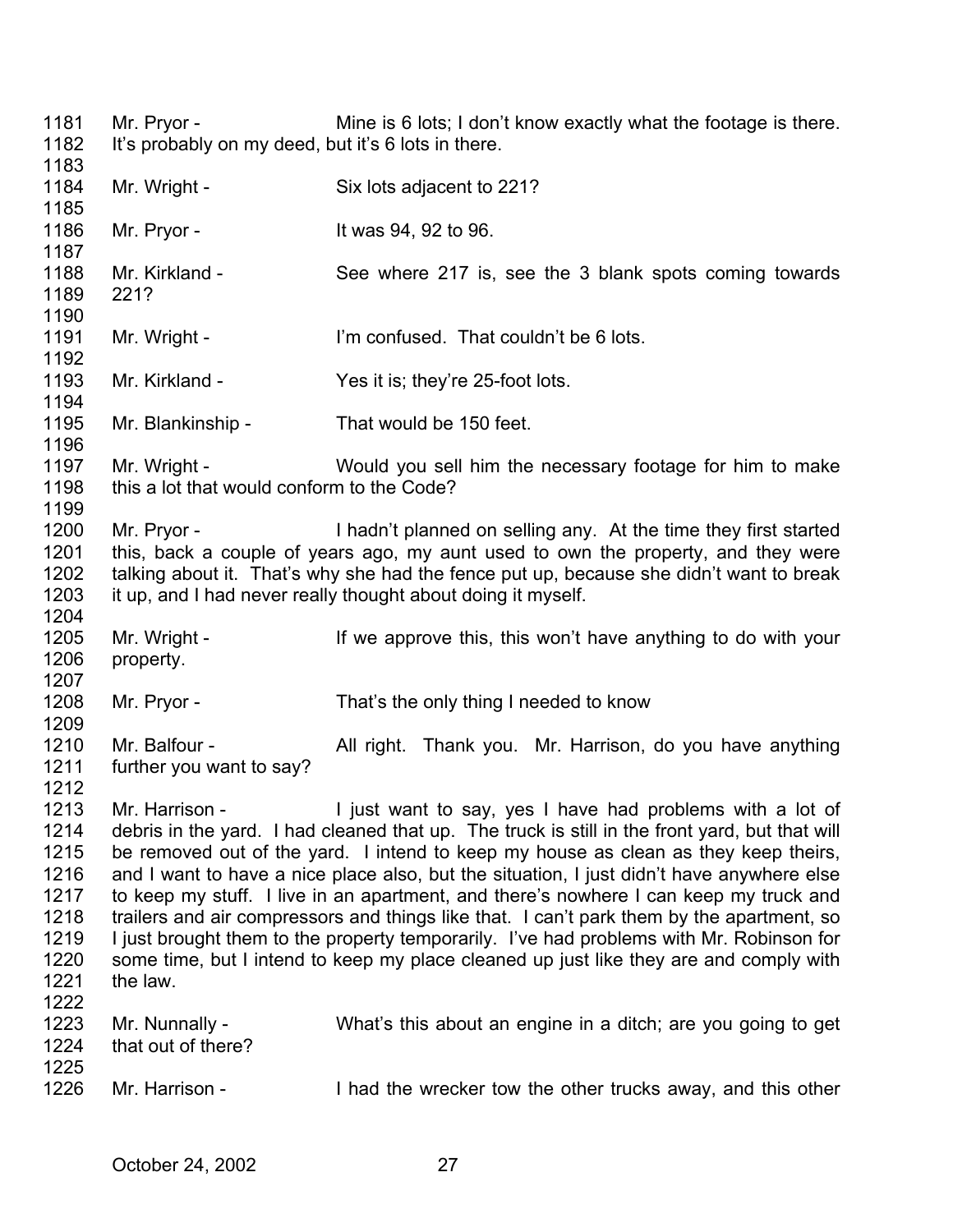- 1227 1228 guy, the junk man, he's supposed to pick the engine up and take the truck away, and he hasn't showed up to do it.
- 1230 1231 1232 Mr. Balfour - They approve this, the County's not going to let you do anything until you get it fully cleaned up. You might want to move those cinder blocks over too if they're on another man's property.
- 1234 Mr. Harrison - They're not on his property. It's been surveyed.
- 1236 1237 1238 1239 Mr. McKinney - The Mr. Harrison, when you build this house, you're going to move into it, right? What are you going to do with this equipment when you move into the house? What's the difference between this house and the apartment? Where are you going to put your equipment then?
- 1241 1242 1243 1244 1245 Mr. Harrison - The only equipment I've got is the air compressor. The rest of them are tools, small tools. They can go in the garage or utility house in the yard. There's no large stuff, like a big truck or a whole lot of stuff like that, not like that. We'll do the construction with may a scaffold or something like that, but nothing real huge.
- 1246 Mr. McKinney - Where'd this stuff come from that's on this lot now?
- 1248 1249 1250 1251 1252 1253 1254 1255 1256 1257 1258 Mr. Harrison - I've done jobs, and this was some of the materials left over or whatever, and I said, well, I intend to build my house. I can use this on my house, on my foundation. I bought the 8-inch block, the new ones, I bought those because when I start doing my foundation I'm going to need the blocks for it. The 12-inch block goes on the bottom. You do 2 coats of the 12, then drop back to 8, then you brick veneer the front, and all these are good materials. To most people looking at it, it's trash to them, but being in the business, it's stuff that could be used, and all that stuff will be gone when I get the house up. A nice vinyl fence will be on the front, the back. The house starts about this other little fence I have up there, that black stuff, the house will start about 40 feet from the street, so all that will be gone.
- 1259 Mr. McKinney - What do you have behind that fence now?
- 1261 1262 1263 1264 1265 Mr. Harrison - I'm cleaning up behind there. I have a big truck back there. The little truck is the one they're talking about, that the guy's supposed to pull away. I had to straighten it up back there. The inspector came and passed it. I took a whole lot of debris, a whole lot of trash, and you can walk back there; it's clean back there now.
- 1266 Mr. Nunnally - How about that dumpster back there?
- 1268 1269 1270 Mr. Harrison - That's not mine. That's on the property that just built a new house behind it, and that's the dumpster for them.
- 1271 Mr. Nunnally - When do you plan on building your house?
- 1272

1267

1260

1229

1233

1235

1240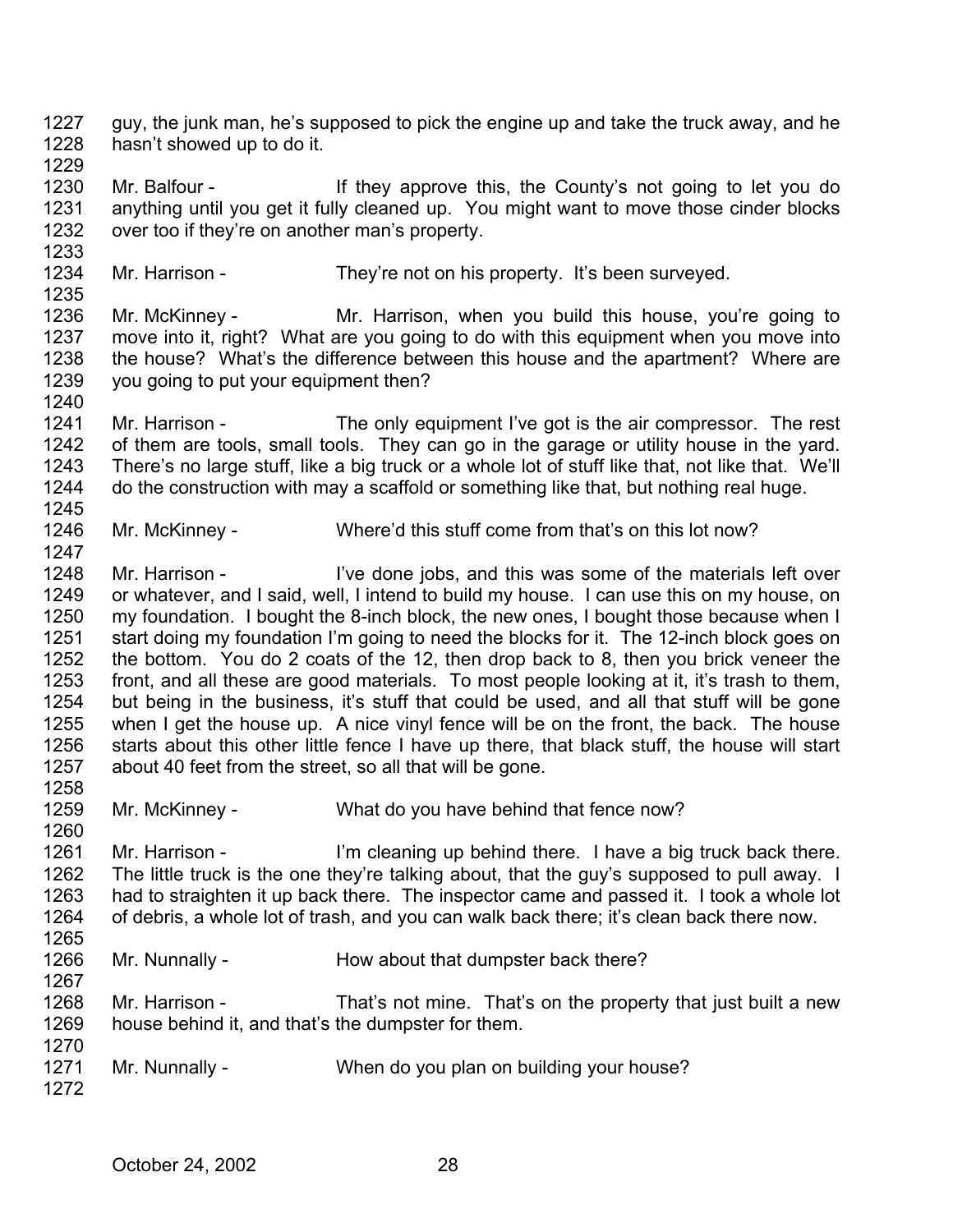1273 1274 1275 1276 1277 1278 1279 1280 1281 1282 1283 1284 1285 1286 1287 1288 1289 1290 1291 1292 1293 1294 1295 1296 1297 1298 1299 1300 1301 1302 1303 1304 1305 1306 1307 1308 1309 1310 1311 1312 1313 1314 Mr. Harrison - As soon as I can. As soon as I can get the variance here and the permit. I already paid for a temporary pole. They told me I can't get the pole until I get the variance. I can't get the permit until after the variance, and I can't put the pole up until after I get the permit, and I can't do anything until I get the variance permission to build all that, and then the temporary pole, and then I get the permit, and then I can start building. Mr. McKinney - What kind of trade are you in? Mr. Harrison - I started out being a brick layer, and now I'm a remodeler; I do renovations, additions, vinyl siding, bricks and all that stuff. Mr. McKinney - The How much of the work are you going to do on this house yourself? Mr. Harrison - Ninety percent of it. I can do everything except the air conditioning. I'm not licensed to do air conditioning or plumbing; I can do everything else. Mr. McKinney - Can you do the electrical? Mr. Harrison - No, I have a friend who will take care of that for me. I'm not licensed for electrical, plumbing or AC. Mr. Balfour - You've got a B contractor's license? Mr. Harrison - Class C. Mr. Balfour - Any other questions? Thank you. Upon a motion by Mr. Nunnally, seconded by Mr. McKinney, the Board **deferred** application **A-162-2002** for a variance to build a one-family dwelling at 221 Westover Avenue (Bungalow City) (Parcel 816-728-5240). The case was deferred for 30 days, to allow you to bring the property into compliance, from the October 24, 2002, until the November 21, 2002, meeting. Affirmative: Balfour, Kirkland, McKinney, Nunnally, Wright 5 Negative: 0 Absent: 0 Mr. Balfour - We'll start our 10:00 o'clock docket in about 5 minutes. 1315 *After Recess:* 1316 1317 Mr. Secretary, we'll start the 10:00 o'clock docket. Do we have any deferrals or

1318 withdrawals.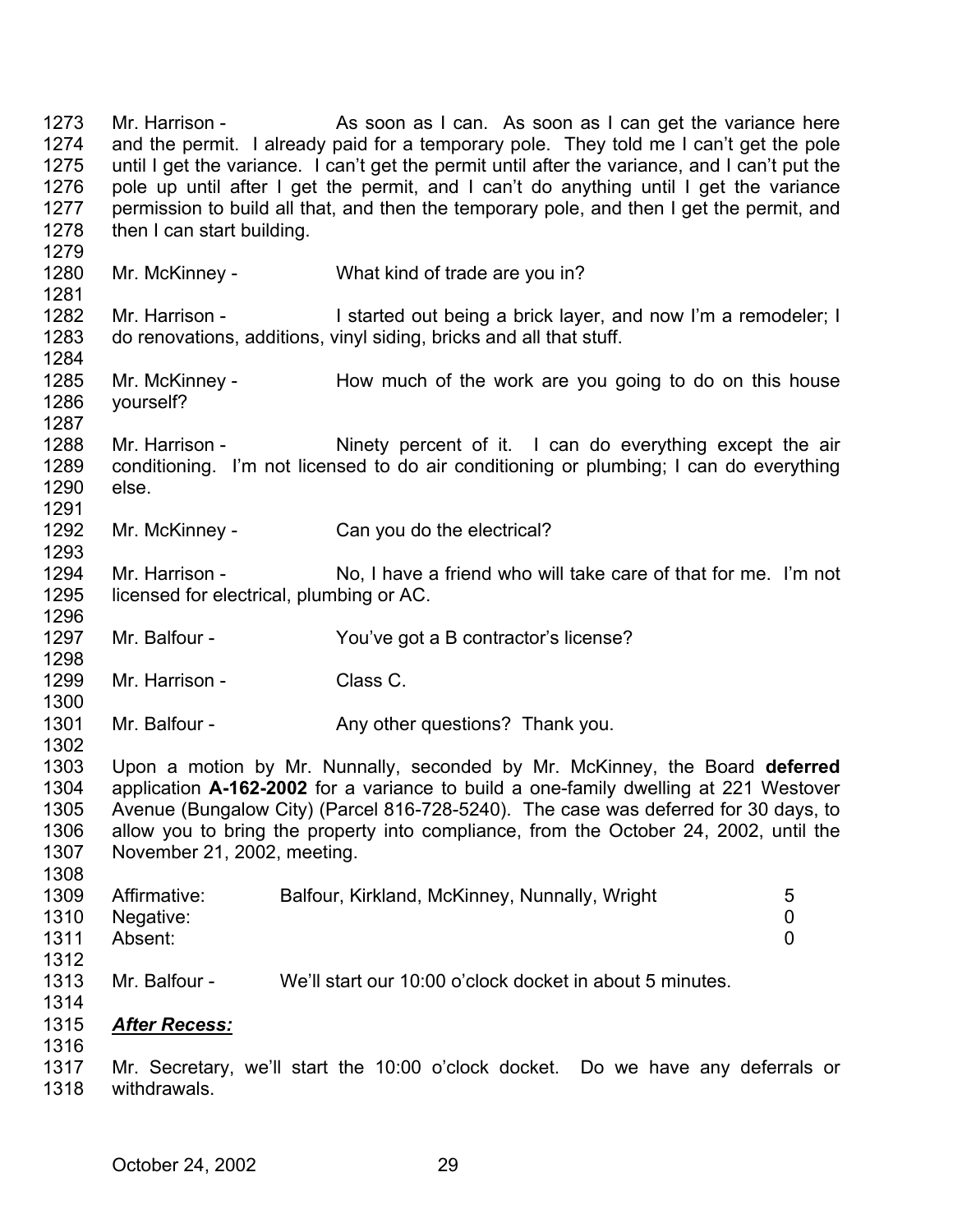1319 1320 1321 1322 1323 1324 Mr. Blankinship - Yes, we do. We have a withdrawal on A-167-2002, top of page 5. Mrs. Spencer spoke to a neighbor yesterday and was surprised to find that her neighbor was concerned about this, and she asked to withdraw, but she'd like to withdraw without prejudice in case she can get her neighbor settled down, and she may like to re-file in less than a year

- 1326 1327 Mr. Balfour - Want to take the first 2 cases together.
- 1328 1329 1330 1331 1332 1333 1334 **A -163-2002 REX HUFF, SR.** requests a variance from Section 24-94 of Chapter 24 of the County Code to build a one-family dwelling at 542 Mullens Lane (Greendale Park) (Parcel 827-727-1705), zoned R-3, Onefamily Residence District (Varina). The lot width requirement is not met. The applicant has 46 feet lot width, where the Code requires 150 feet lot width. The applicant requests a variance of 104 feet lot width.
- 1336 1337 1338 1339 1340 1341 1342 1343 1344 **A -164-2002 REX HUFF, SR.** requests a variance from Section 24-94 of Chapter 24 of the County Code to divide a parcel with existing structures at 530 Mullens Lane (Greendale Park) (Parcel 827-727-1705), zoned R-3, One-family Residence District (Varina). The front yard setback and lot width requirement are not met. The applicant has 70 feet lot width and 18 feet front yard setback, where the Code requires 150 feet lot width and 40 feet front yard setback. The applicant requests a variance of 80 feet lot width and 22 feet front yard setback.
- 1345 1346 1347 Mr. Balfour - Any others to testify in this matter? Would anybody who's interested in this matter please stand and raise your right hand and be sworn.
- 1349 1350 1351 Mr. Blankinship - Do you swear that the testimony you are about to give is the truth, the whole truth, and nothing but the truth, so help you God?
- 1352 1353 1354 1355 1356 1357 1358 1359 Mr. Huff - The Music Lim Rex Huff, Sr. I'm asking the Board to assist me with this. I've got other family members who I would like to come and share this property with me. The original dwelling at 530 has been there for quite a while. The existing frontage on that property, with the division, would still leave the property with an acre of land. The proposed site at 542 is 1.6 acres and has a driveway that concerns, because of frontage that leads back to an opening of 1.6 acres in the back of the property.
- 1360 1361 1362 Mr. Blankinship - The How long has it been since these houses were occupied? Approximately 9 or 10 months.
- 1363 Mr. Nunnally - Where do you live, Mr. Huff?
- 1364

1325

1335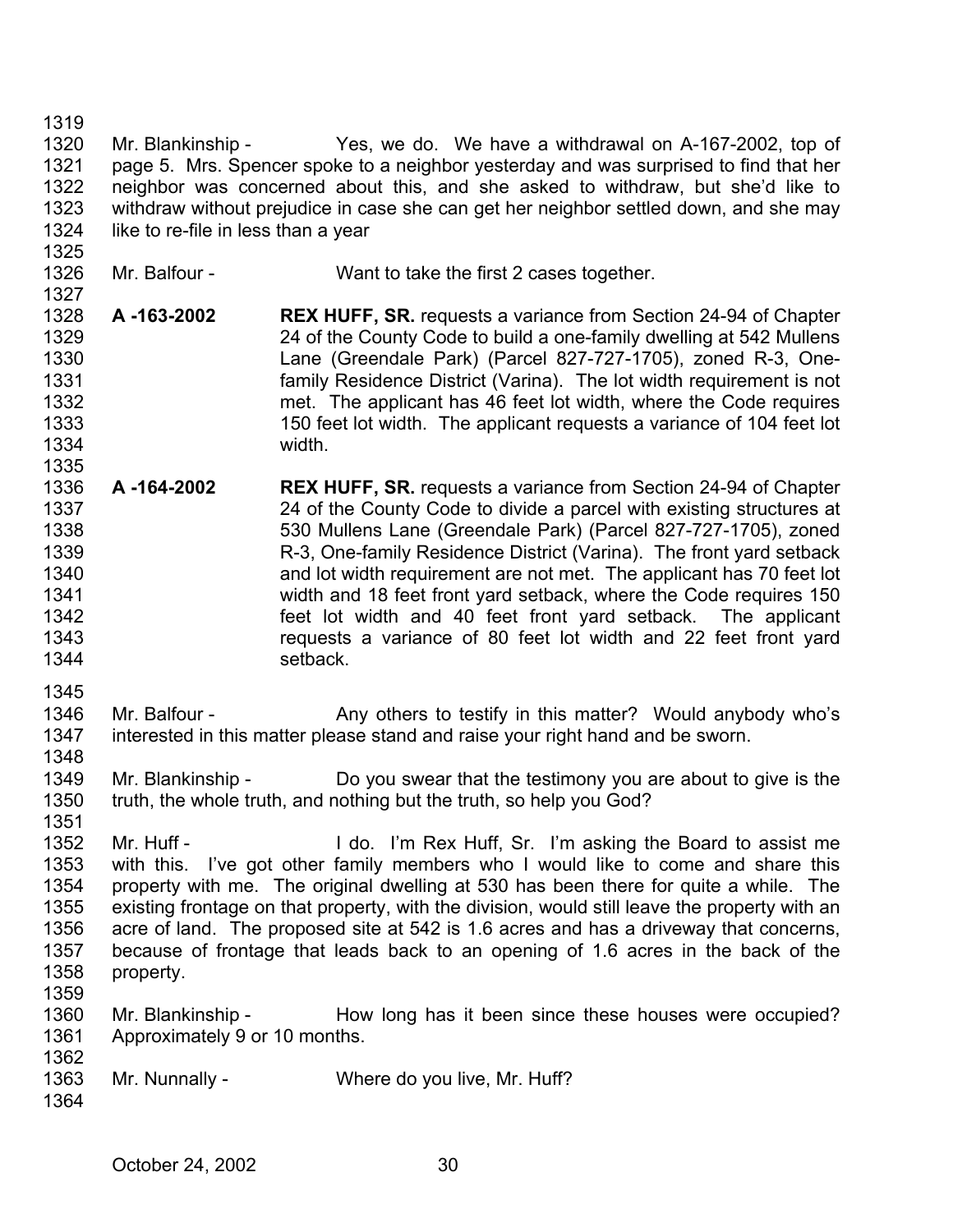1365 1366 1367 1368 1369 1370 1371 1372 1373 1374 1375 1376 1377 1378 1379 1380 1381 1382 1383 1384 1385 1386 1387 1388 1389 1390 1391 1392 1393 1394 1395 1396 1397 1398 1399 1400 1401 1402 1403 1404 1405 1406 1407 1408 1409 1410 Mr. Huff - The I currently live in the city of Richmond. I purchased this property because I plan to move. Mr. Nunnally - The You're planning on moving down on Mullens Lane? Mr. Huff - The Yes sir, I do plan to move is the Board grants me these variances, I do plan to build on that 1.6 acres and to have my sons live in the other 2 structures, so it would be a family situation on the 3.6 acres that exist now. It would be divided into 3 separate parcels, 2 parcels of 1 acre, and the  $3<sup>rd</sup>$  parcel at 1/6 acres. Mr. Nunnally -  $\blacksquare$  Are there 3 houses there now, and there will be a 4<sup>th</sup> when built, is that right? Mr. Huff - There are 2 houses there now, and a series of outbuildings, on the first suggested piece of property. The second property has a house, and the third property is 1.6 acres of hardwood. Mr. Nunnally - Two homes then, and you'll build a third one on a spot in the back. Mr. Huff - Yes sir. Mr. Wright - How long has that house been there, the one that's closest to the road, the one for which you're requiring the front yard setback? Mr. Huff - That house, the initial survey that I have, I don't know if you have a copy of this ………… Mr. Nunnally - When was that survey made? Mr. Huff - Think it was in the '30's. Mr. Blankinship - We noted on the staff report that Greendale Park Subdivision was recorded in the early '30's. Mr. Wright - Does that show the house on the property at the time? So the house was built prior to 1930, is that what you're saying? Mr. Huff - Con Henrico's Property Identification Map, identifying the lots along Mullens Lane, you can see the 3 structures that exist there, the 2 houses and the outbuilding. Mr. Wright - Mr. Blankinship, since that house has been there this long, why is it necessary to get a variance for it?? Mr. Blankinship - Because it's all been on one lot, and that whole lot meets the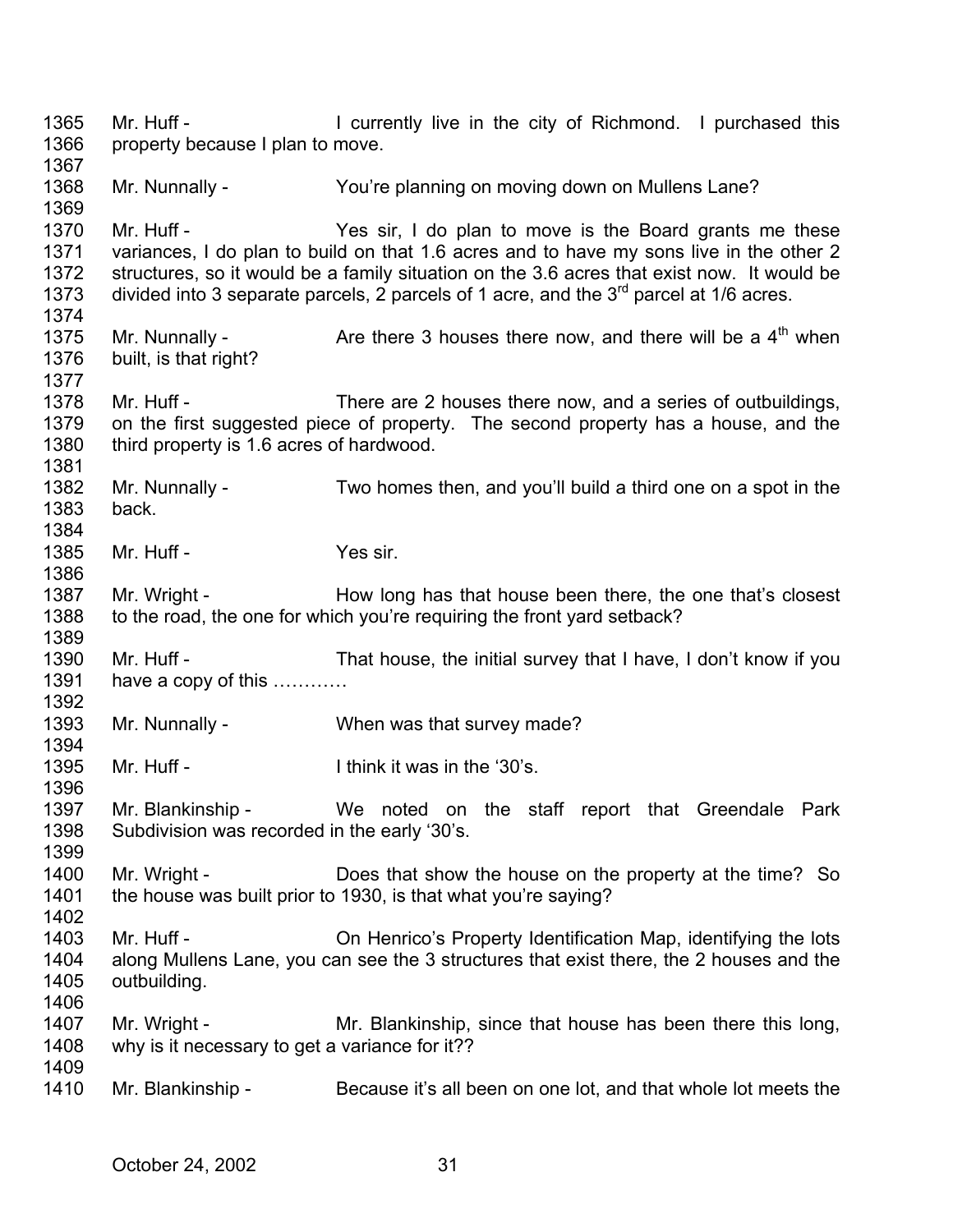1411 1412 1413 1414 1415 1416 1417 1418 1419 1420 1421 1422 1423 1424 1425 1426 1427 1428 1429 1430 1431 1432 1433 1434 1435 1436 1437 1438 1439 1440 1441 1442 1443 1444 1445 1446 1447 1448 1449 1450 1451 1452 1453 1454 1455 1456 lot width requirement. It does not meet the front yard setback; it would be nonconforming as to the front yard setback, but as long as they're here, they may as well request the variance for that as well, and then they don't have to worry about it being nonconforming. Mr. Wright - He could theoretically work on the other one and not have asked for this one, couldn't he? Mr. Blankinship - Well, the lot width would still not meet the requirements. Mr. Wright - What I'm saying is, case A-164-2002 is not absolutely necessary to do what he wants to do, because those 2 houses are already there. Mr. Blankinship - Right, but they're all on one parcel, and he wants to divide them onto separate parcels. He's creating a lot with less than 150 feet of lot width. Mr. Nunnally - Assuming for the moment that you've got 2 homes; you're just going to put a boundary between them, and then you want us to approve the other, which would be access to the lot in the back. Mr. Huff - Yes sir. The driveway is already there; it runs the length of the property, and then it curves around in the back. Mr. Nunnally - I see it in the picture. Mr. Balfour - Are there any other questions of Mr. Huff at this point? Mr. McKinney - The How do you cross the creek? Mr. Huff - There's an existing land bridge that's there. Obviously, a number of years ago, whoever owned the property, there was at one time a creek bed that ran through the rear of the property, across 7 or 8 lots, and that creek bed has dried over the years, and there is a land bridge that runs right straight back to the back of the property. If you look at the survey, you can see that the surveyor has even marked it. They had to go back there with vehicles. Mr. Nunnally - Mr. Huff, are you going to convey this property over to your children? Mr. Huff - Yes sir, to family members alone. Mr. Nunnally - And you did read the suggested conditions we have on here ………….. Mr. Huff - Whatever conditions need to be met, I will see that they are met. Wells, existing wells are already there. Septic is already there. If they need to be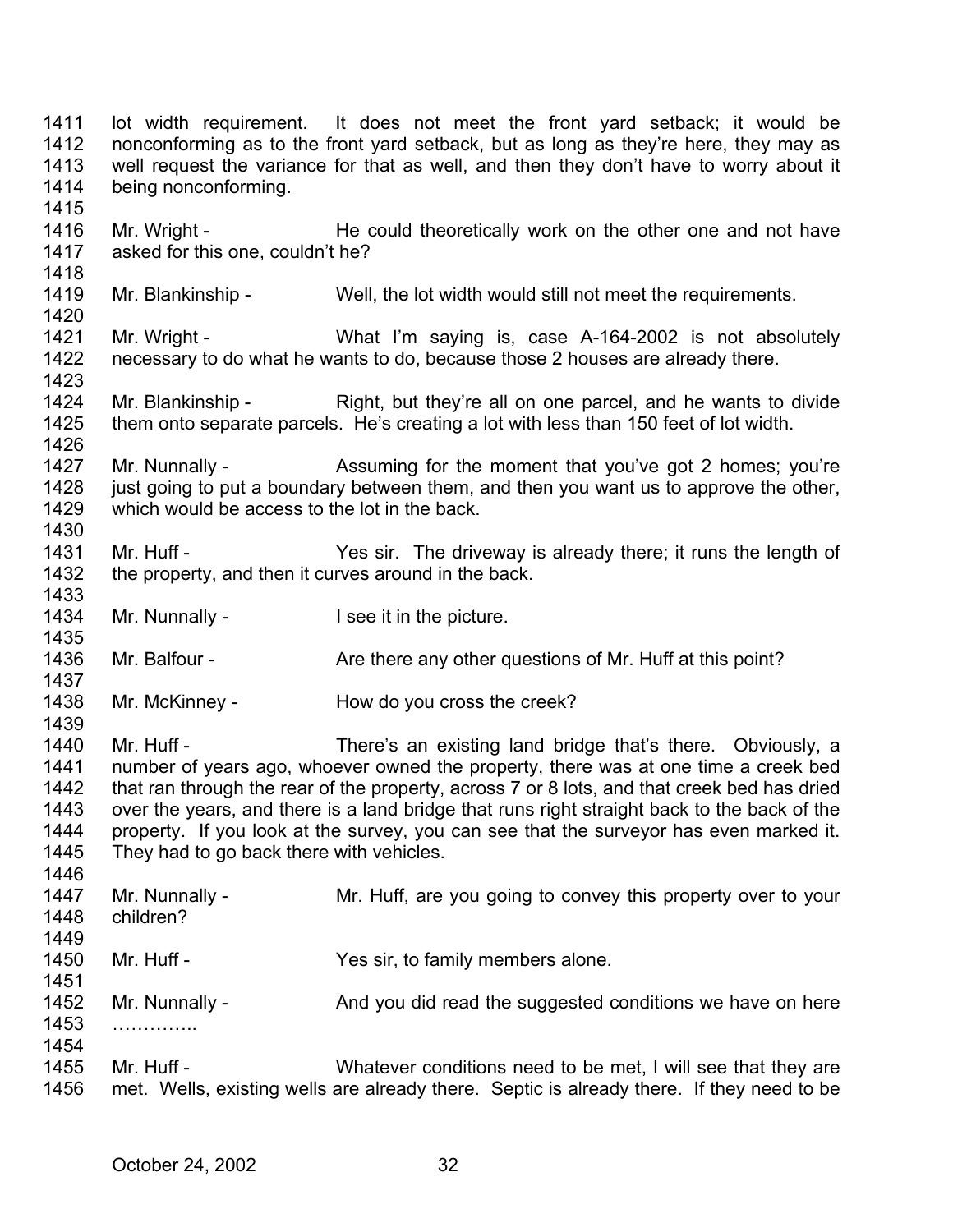1457 1458 1459 1460 1461 1462 1463 1464 1465 1466 1467 1468 1469 1470 1471 1472 1473 1474 1475 1476 1477 1478 1479 1480 1481 1482 1483 1484 1485 1486 1487 1488 1489 1490 1491 1492 1493 1494 1495 1496 1497 1498 1499 1500 1501 1502 upgraded, I will see to that. Along with bringing the properties up to the existing values of the properties in the surrounding area. Mr. Nunnally - This condition here says that the owner "shall demonstrate that the parcel created by this division has been conveyed to members of the immediate family" only. Mr. Huff - That's correct. Mr. Wright - When did you acquire this property, Mr. Huff? Mr. Huff - This year, in fact my closing date on this property was --August 15 was the settlement date. I acquired it from Fairbanks Capital Corporation, Salt Lake City, Utah. Mr. Wright - Have these houses been vacant all this time? Mr. Huff - They've been vacant since earlier this year, yes sir, when the folks who were living there lost the properties, and I purchased these properties. Mr. McKinney - Through the foreclosure? Mr. Huff - Yes sir. Mr. Balfour - The Looks like on the adjoining properties there's only one house; on this piece of property there happens to be 2 already. Mr. Huff - Yes, there's 2 existing houses already, and outbuildings. Mr. Balfour - Are there any other questions at this point? We're going to hear from these 3 people if they want to speak, and then you get a chance to come back up. Do you want your survey back? Mr. Huff - Yes, that's the only one I've got. Mr. Balfour - All right, folks, who wants to go first? Mr. Duggan - My name is Patrick Duggan, and I live at 510 North Mullens, which is actually the adjoining property east of what he's asking for. I don't necessarily have any problem with what he's asking to do, but I do have a problem about, being it's done, devaluing my property, my parcel of land. Mr. Nunnally - It actually looks like it might enhance yours if he fixes up these 2 houses that are vacant. Mr. Duggan - It's possible. There's some previous history to this particular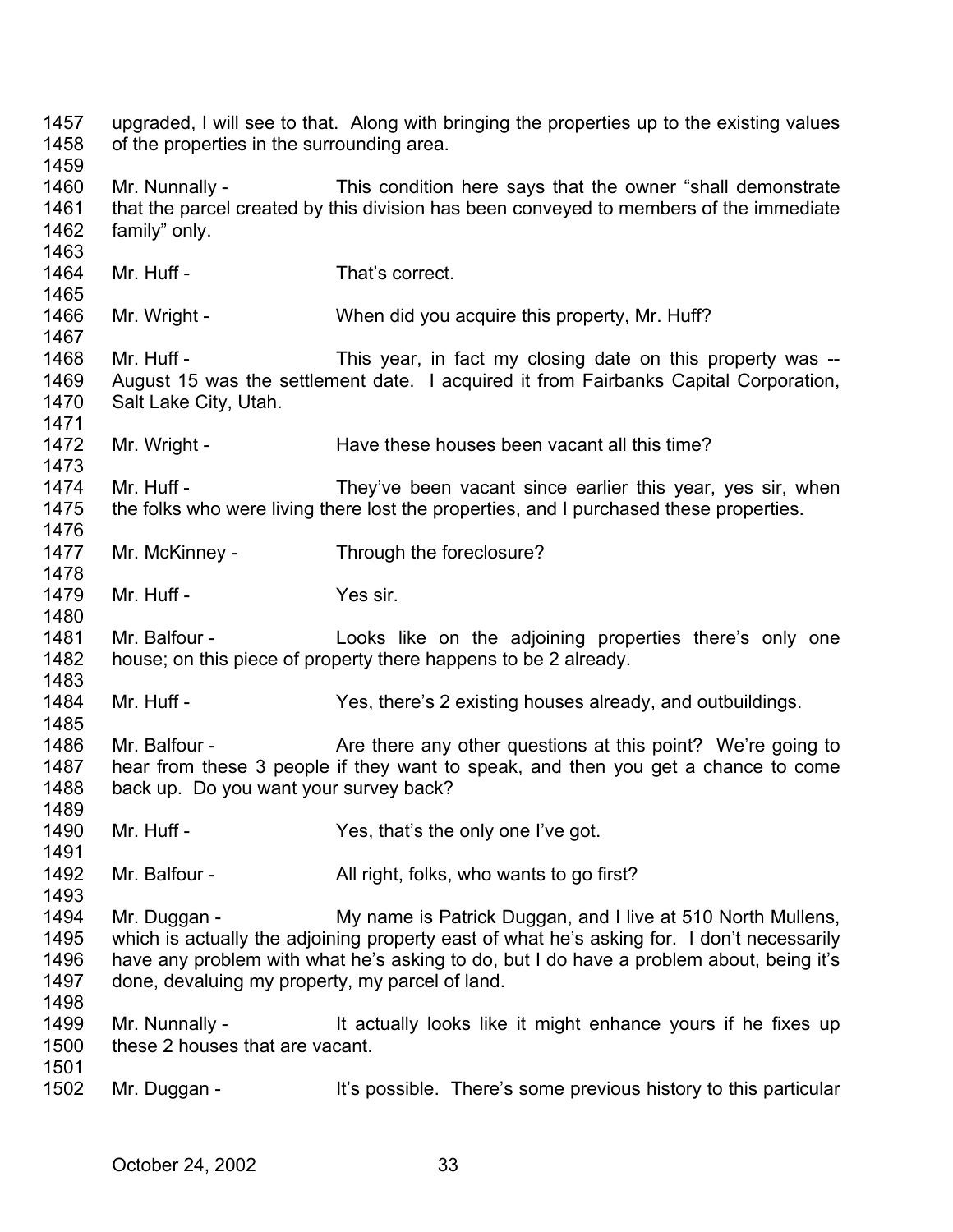1503 1504 1505 1506 1507 1508 1509 1510 piece of property that he probably is not aware of, some of the things that I've actually seen happen. There's been a tremendous amount of dirt actually brought to this particular piece of property in the back, so there's some things here that I think he kind of inherited when he purchased the property. I'm aware of a considerable amount of dirt that was actually brought into the property and put on the back side in order to build up the back edge. I don't necessarily have any problem with what this gentleman would like to do, as long as it appreciates my property, which is at 510.

1511 1512 1513 Mr. Nunnally - We'll ask him about the dirt. Well he's already stated that what he intends to do, he'll make it commensurate with the other properties in the neighborhood, so what he'd build would be commensurate with their values.

1515 Mr. Duggan - Right. I think the real key is the septic.

1517 1518 Mr. Nunnally - That's something he has to get approved before he can build on that back part anyway.

- 1520 1521 1522 1523 1524 Mr. Duggan - I'm really referring to the 2 dwellings that actually sit there at the present time, because of all the additional dirt that was actually brought. I don't have any problem with anybody trying to better themselves or better their families at all, but whatever's done, I think that I would like to make sure that it's an asset for the entire street.
- 1526 Mr. Balfour - Which house is yours sir, I'm sorry?
- 1528 Mr. Duggan - 510.

1514

1516

1519

1525

1527

1529

1531

1536

1542

1544

- 1530 Mr. Balfour - 510? OK, on the other side. Yes sir ................
- 1532 1533 1534 Mr. Fant - Jim Fant, I live at 515 North Mullens, should be right across the street from the house to the east.
- 1535 Mr. Balfour - Looks like 515 and 543 are both across the street.

1537 1538 1539 1540 Mr. Fant - The first thing is that the older home you were referring to, the 1930's. I've been there 5 years; that house has never been lived in; I believe it's condemned, if I'm not mistaken, so it's nowhere near being up to Code.

- 1541 Mr. Nunnally - Sounds like you're going to get it up to Code.
- 1543 Mr. Balfour - Looks like to me he's going to help the situation.

1545 1546 1547 1548 Mr. Fant - There is some new information I learned here that I didn't know. I only had the letters. There is some history to the back of that property. The previous owner got shut down by the Army Corps of Engineers for bringing all the dirt in. He was trying to fill in the gully; it's a natural drainage for the whole neighborhood,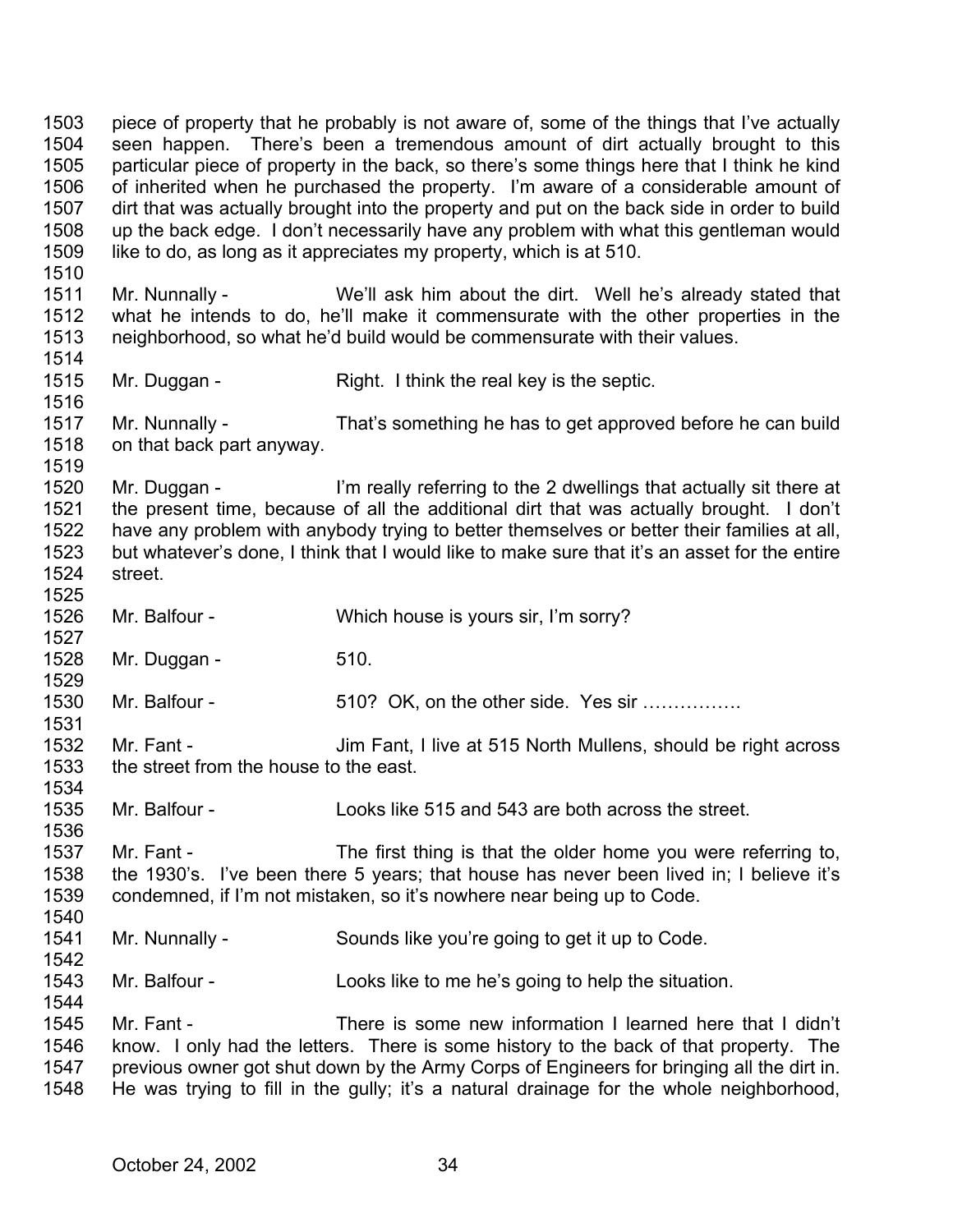1549 1550 1551 1552 1553 1554 1555 1556 1557 1558 1559 1560 1561 1562 1563 1564 1565 1566 1567 1568 1569 1570 1571 1572 1573 1574 1575 1576 1577 1578 1579 1580 1581 1582 1583 1584 1585 1586 1587 1588 1589 1590 1591 1592 1593 1594 which changed the whole flood plain a little I think. So you may not be aware that the Army Corps of Engineers was involved with that and stopped all that. Mr. Kirkland - That's how the dirt bridge got formed back there? Mr. Fant - No, that was there, but I don't think it was adequate to put a house back there; you'd have to build something else. If he can do it, great, but he may run into some problems with that. And the drainfield's another thing, some problems there. The previous owner, he had a history down there. He buried a bulldozer down there and pretty much crushed all the drainfields down there. He may be inheriting something there he didn't know about also. Mr. Nunnally - What are you saying, he's got a bulldozer back there on his land, underground? Mr. Fant - The previous owner was bringing in all the dirt, and they were still having problems where he crushed the drainfields, and there was quite a bit of damage done. Mr. Wright - Sounds like Mr. Huff's got his work cut out for him. Mr. Fant - The Yes sir, but it sounds like he wants to bring it up, so that would be great for everybody. Mr. McKinney - Why would the drainfields on that land affect the other septic systems? Mr. Fant - Where he was trying to bring the dirt in, he was over on Pat's property. Mr. McKinney - He was on the other piece of property? And he broke the lines on another piece of property? Mr. Fant - The was all over there. Mr. McKinney - That was the previous owner? Did he replace it? Mr. Fant - The Mo. So there's quite a bit of expense to bring it commensurate with the other properties. My house is 5 years old, and I'd be concerned about going into a high density situation, where right now it's a low density, I assume. Right no everybody has an acre plus. Mr. Blankinship - Each of these lots would be an acre also. Mr. Fant - If he does everything he says he is, it sounds pretty good.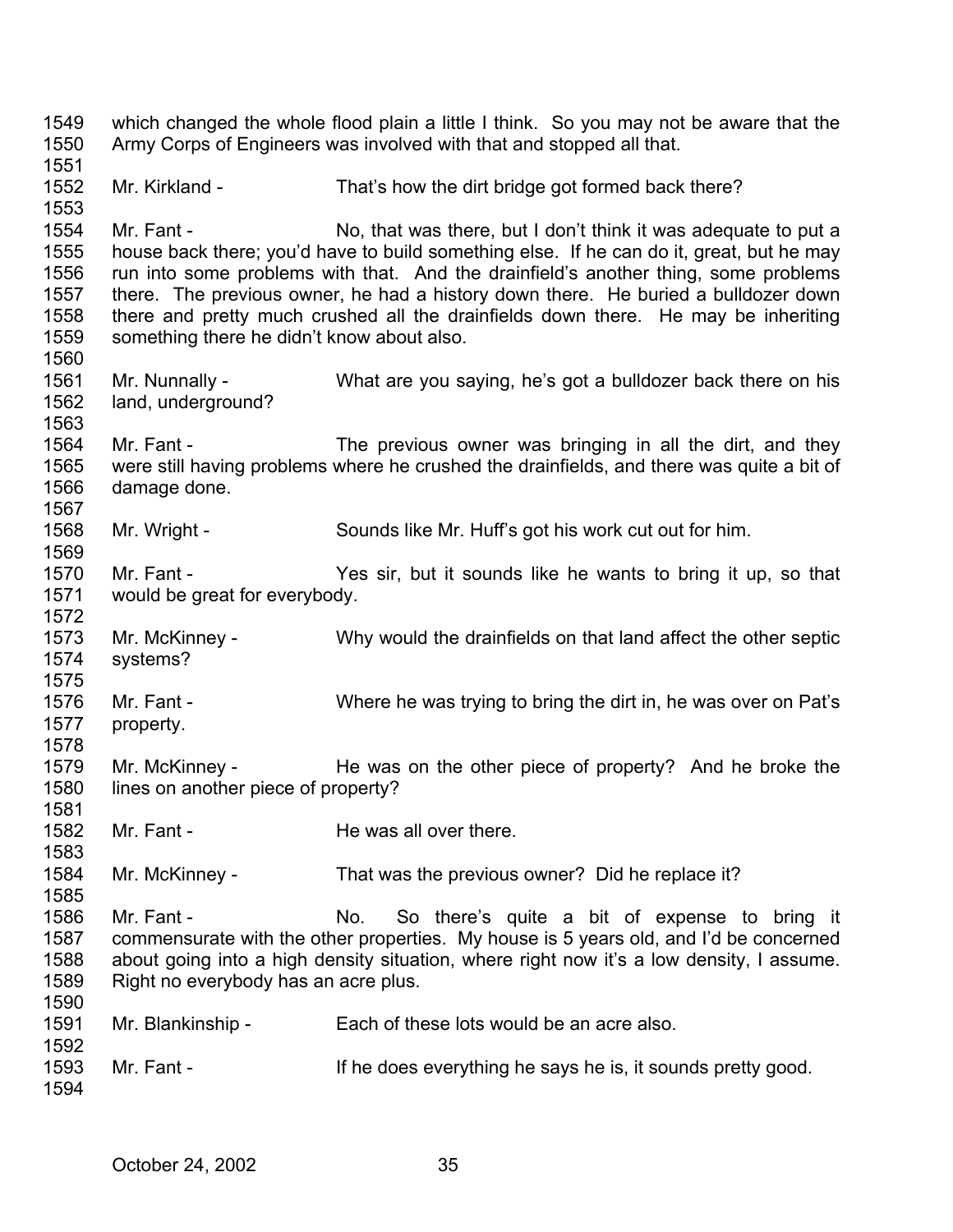1595 1596 1597 1598 1599 Mr. Kirkland - Think Did you read the case report outside? I think number 3 would probably address all your concerns, soil reviews and reserve area; this is all stated in the suggested conditions, and if this is approved, he would have to go by this. We'll kind of hold him to the line of doing things correctly.

1600 1601 1602 1603 1604 Mr. Fant - Both those pictures don't do it justice. Now I have some pictures; they're a little bit blurry, but they'll give you a better idea if you want to look at them. It's quite a bit of money he's going to have to spend to bring those other 2 properties commendurate, as he says, up to the other property values.

- 1605 Mr. Nunnally - Evidently family means a whole lot to Mr. Huff.
- 1607 Mr. Balfour - Yes ma'am, you wanted to testify?

1606

1608

1627

1630

1635

1637

1609 1610 1611 1612 1613 1614 1615 1616 1617 1618 1619 1620 1621 1622 1623 1624 Ms. Wood – My name's Marie Wood; I live directly across the street at 543. I too am getting some new information. I was not aware that his intent was to split them out so that he could have family members on there? One of the gentlemen had brought up to the point that the initial house, the 1930's one, that apparently is not meeting the front foot Code. In reading the initial documentation that was sent, it just seemed like the codes are there for a reason. A lot of these, for example the first one, A-163-2002, requesting a variance of 104 feet. Certainly there are 2 houses on that one property, and even though they still may be an acre or so apiece, I guess they would be elongated, so they're very short and shunty side to side. If it would appreciate the value of our homes, and certainly I would be very excited about that, because as I think you've gotten the indication, they are not really value added at this point in time. I have a question, I think you've referred to some documentation that maybe we don't have. You're putting stipulations in here that must be met, for example. Was I understanding you correctly when you said he would have to have family members living in these properties?

- 1625 1626 Mr. Kirkland - It's out front in the binders. Can we give her a copy of this? It's in the staff report.
- 1628 1629 Ms. Wood - So basically, is what's happening today, is you're taking notes, you're writing down what it should be …………
- 1631 1632 1633 Mr. Nunnally - It's already in there. What you've got is the agenda. There's a report out there you can look at as well.
- 1634 Mr. Kirkland - The Under suggested conditions, is what I was discussing.
- 1636 Mr. Blankinship - That's one of them; the other is similar.
- 1638 1639 1640 Mr. Balfour - You can ask Mr. Huff; he's probably already looked into all these things.
	- October 24, 2002 36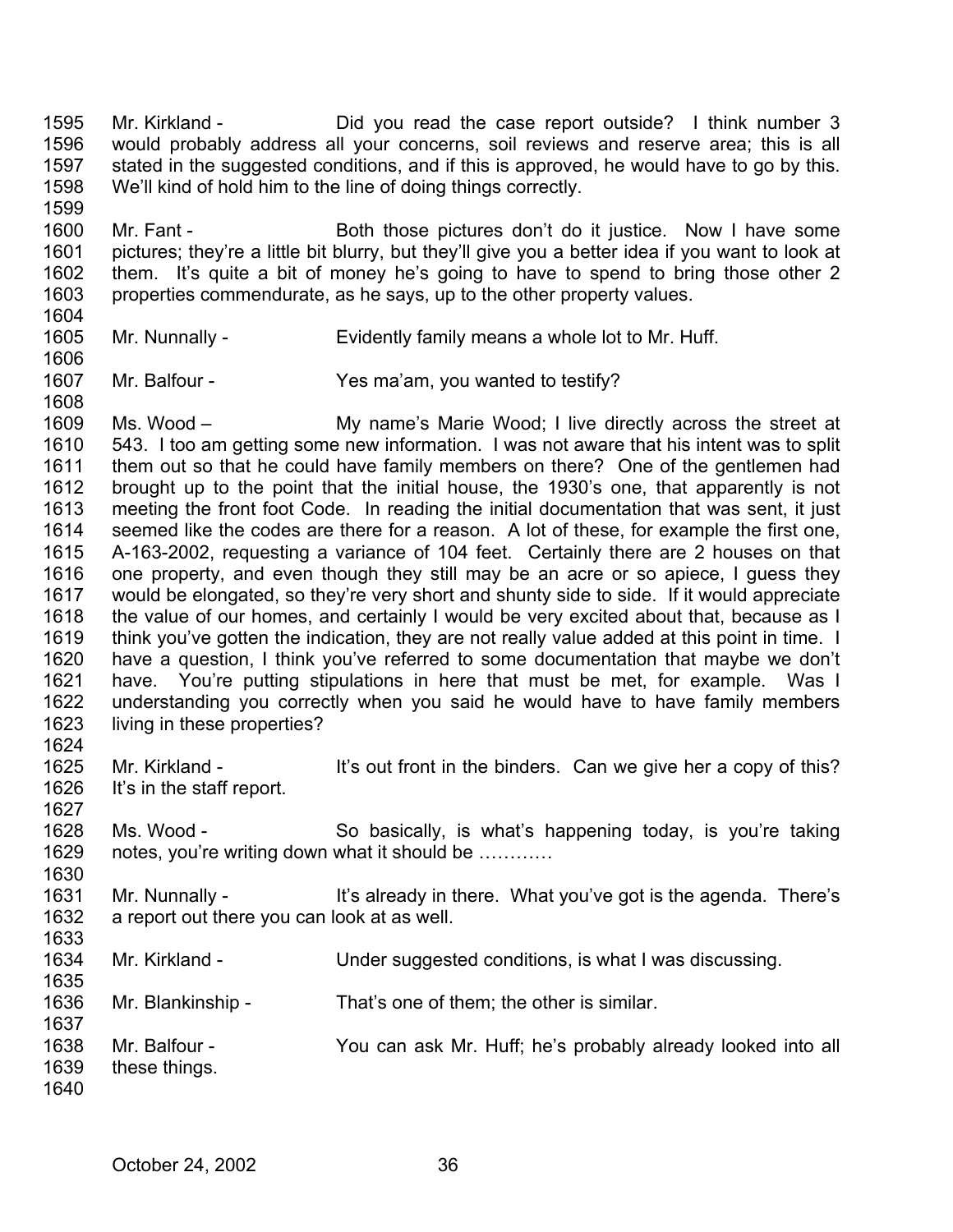1641 1642 1643 1644 1645 1646 1647 1648 1649 1650 1651 Mr. Wright - Another thing Ms. Wood, this subdivision would not be permitted under the Henrico Code unless it's for family. So if he were to sell this to someone else, he'd be hauled into court. This is restricted to a family subdivision. You can't have this type of subdivision unless it's for family. So that's the first thing. Secondly, to address your question, this is kind of unique. You know, the house that he's proposing to build way back on the property – the problem is, under the Henrico Code, you have to have the width of the land at the building line, which is 50 feet back. So technically, he's got to have the width exception because he's putting it on the rear of the property. It's a technical type of thing. It's not getting him any big deal, but that's why we have to put that in there.

- 1652 1653 1654 1655 1656 1657 1658 1659 Ms. Wood - I do have one other thing, since I have the opportunity, I'd like to just comment on. I believe he had said, mid-August when you closed? I'm not quite familiar with the Code as far as keeping the lawn mowed or not, but I know that directly after the foreclosure, I personally was very happy because the lawn was at least mowed regularly. With the previous owners, we did not have that instance all the time. But I've noticed it's gotten a little long now, so I was curious as to what point in time could there be a consideration for a citation if the lawn's not cut.
- 1660 Mr. McKinney - Twelve inches.

1661

1663

1666

1674

1677

- 1662 Ms. Wood - Twelve inches? I think we're kind of close.
- 1664 1665 Mr. Wright - I imagine when he gets these houses upgraded and the people move in, they're going to keep up the lawn.
- 1667 1668 1669 1670 Ms. Wood - Chright, but in the interim he still has title to the property, so it's still his responsibility; that's what I'm worried about, because again, it's directly across the street from me.
- 1671 1672 1673 Mr. McKinney - What happens on some occasions, Ms. Wood, is that if they cite it, they will contact the owner and give him so much time to cut it. If he doesn't cut it, the County cuts it and puts a lien against the property.
- 1675 1676 Ms. Wood - I'm very familiar with that; I work in the mortgage industry. That's why I wanted to ask about that, because I did have that familiarity. Thank you.
- 1678 Mr. Balfour - Mr. Huff, does anybody have any questions of Mr. Huff?
- 1679 1680 1681 Mr. McKinney - Mr. Huff, what type home do you plan on building in the rear for yourself?
- 1683 1684 1685 1686 Mr. Huff - I'm speaking with a gentleman from Hopewell, Virginia. He builds from your high 80's to your mid-range 100's, and the existing properties, gentlemen, are in need of repairs. I've gotten estimates to have them renovated prior to anyone moving into them, to bring them up to Code, and to make them established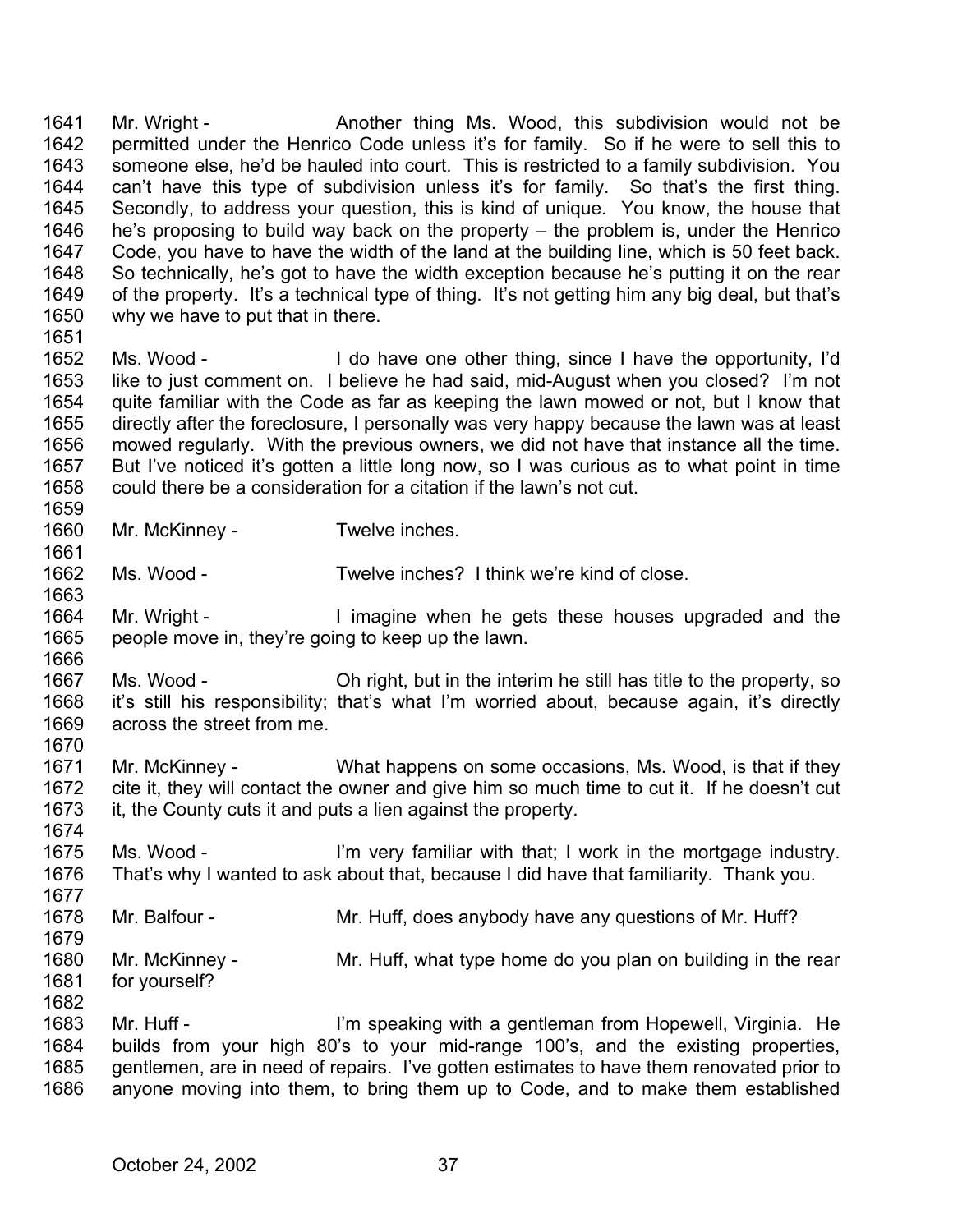1687 1688 1689 1690 1691 1692 1693 1694 1695 1696 1697 1698 1699 1700 1701 1702 1703 1704 1705 1706 1707 1708 1709 1710 1711 1712 1713 1714 1715 1716 1717 1718 1719 1720 1721 1722 1723 1724 1725 1726 1727 1728 1729 1730 1731 1732 living areas. So it's not like these properties will be used for anything other than growing people in. Mr. McKinney - You say your sons are moving in though? Mr. Huff - Yes, I have a son, in fact he's already sent his resumes here to Henrico County, Richmond, and Chesterfield, and he's considering the job offers that he's received. As soon as he gets here, then I will deed a property to him, because he's going to live in one of those 2 existing houses. Mr. McKinney - The's in New York now. Mr. Balfour - The You're going to build the one in the back for you? You're going to keep an eye on them? Mr. Huff - Yes, I will that. I understand the concerns of my neighbors. Yes, I will see that the grass and the property is not only kept up, but that the existing things that are wrong with the property will be corrected, and I'm sure these gentlemen will be more than glad to help me along with that. Coming into a new area, a new neighborhood, you want to do the right thing, and at the same time, you want to make a way for your family. I have that opportunity now, and with everyone's assistance here, I think maybe I can get some things done. Mr. Balfour - Thank you Mr. Huff. Any other questions? After an advertised public hearing and on a motion by Mr. Nunnally, seconded by Mr. Kirkland, the Board **granted** application **A-163-2002** for a variance to build a one-family dwelling at 542 Mullens Lane (Greendale Park) (Parcel 827-727-1705). The Board granted the variance subject to the following conditions: 1. This variance applies only to the lot width requirement. All other applicable regulations of the County Code shall remain in force. 2. At the time of building permit application, the owner shall demonstrate that the parcel created by this division has been conveyed to members of the immediate family, and the subdivision ordinance has not been circumvented. 3. Approval of this request does not imply that a building permit will be issued. Building permit approval is contingent on Health Department requirements, including, but not limited to, soil evaluation for a septic drainfield and reserve area, and approval of a well location. Affirmative: Balfour, Kirkland, McKinney, Nunnally, Wright 5 Negative: 0 Absent: 0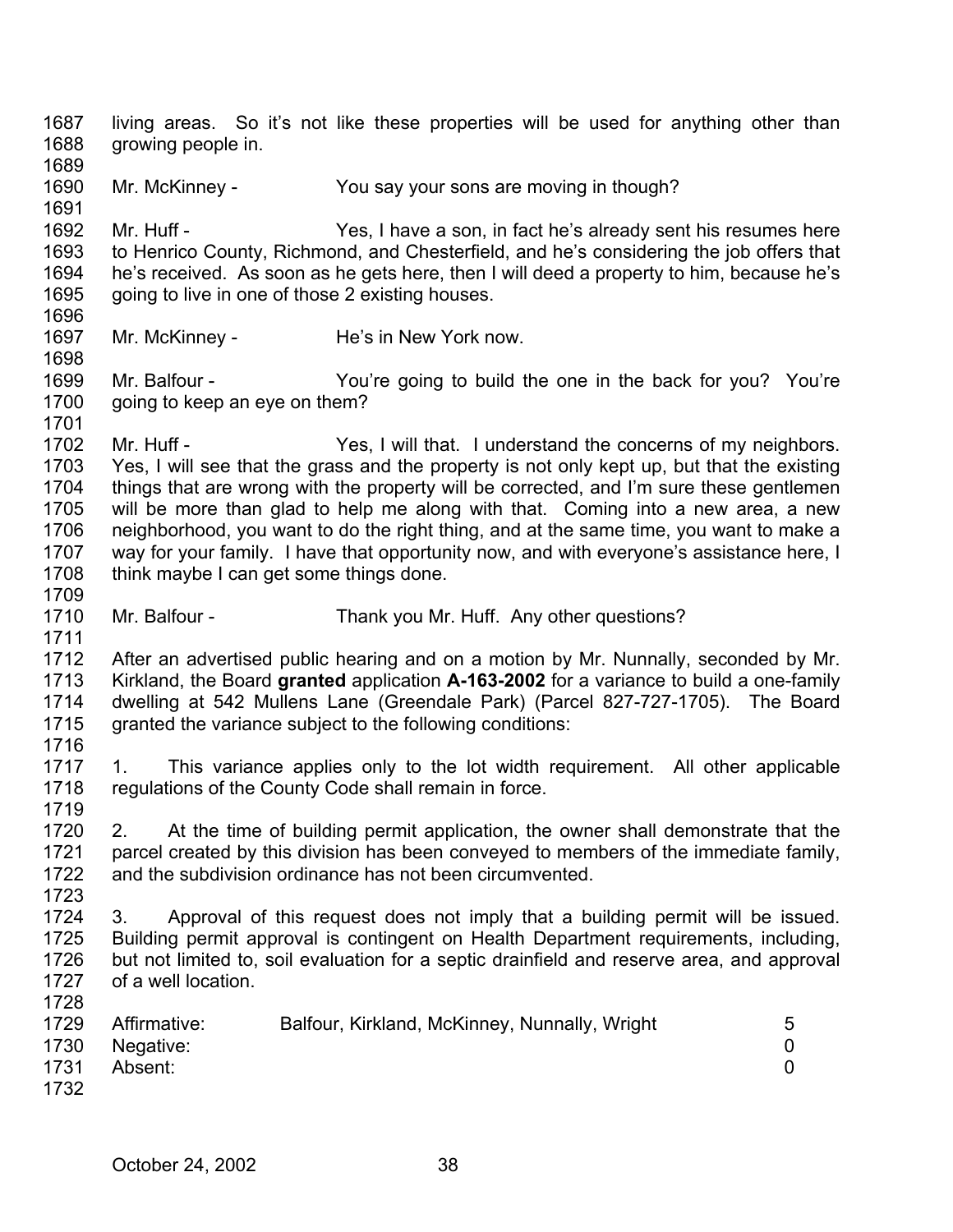| 1733<br>1734 |                                                                                           | The Board granted this request, as it found from the evidence presented that, due to the<br>unique circumstances of the subject property, strict application of the County Code |                |
|--------------|-------------------------------------------------------------------------------------------|---------------------------------------------------------------------------------------------------------------------------------------------------------------------------------|----------------|
| 1735         | would produce undue hardship not generally shared by other properties in the area, and    |                                                                                                                                                                                 |                |
| 1736         | authorizing this variance will neither cause a substantial detriment to adjacent property |                                                                                                                                                                                 |                |
| 1737         |                                                                                           | nor materially impair the purpose of the zoning regulations.                                                                                                                    |                |
| 1738         |                                                                                           |                                                                                                                                                                                 |                |
| 1739         |                                                                                           | After an advertised public hearing and on a motion by Mr. Nunnally, seconded by Mr.                                                                                             |                |
| 1740         |                                                                                           | Kirkland, the Board granted application A-164-2002 for a variance to divide a parcel                                                                                            |                |
| 1741         |                                                                                           | with existing structures at 530 Mullens Lane (Greendale Park) (Parcel 827-727-1705).                                                                                            |                |
| 1742         |                                                                                           | The Board granted the variance subject to the following conditions:                                                                                                             |                |
| 1743         |                                                                                           |                                                                                                                                                                                 |                |
| 1744         | 1.                                                                                        | This variance applies only to the lot width and front yard setback requirement. All                                                                                             |                |
| 1745         |                                                                                           | other applicable regulations of the County Code shall remain in force.                                                                                                          |                |
| 1746         |                                                                                           |                                                                                                                                                                                 |                |
| 1747         | 2.                                                                                        | At the time of building permit application, the owner shall demonstrate that the                                                                                                |                |
| 1748         |                                                                                           | parcel created by this division has been conveyed to members of the immediate family,                                                                                           |                |
| 1749         |                                                                                           | and the subdivision ordinance has not been circumvented.                                                                                                                        |                |
| 1750         |                                                                                           |                                                                                                                                                                                 |                |
| 1751         | 3.                                                                                        | Approval of this request does not imply that a building permit will be issued.                                                                                                  |                |
| 1752         |                                                                                           | Building permit approval is contingent on Health Department requirements, including,                                                                                            |                |
| 1753         |                                                                                           | but not limited to, soil evaluation for a septic drainfield and reserve area, and approval                                                                                      |                |
| 1754         | of a well location.                                                                       |                                                                                                                                                                                 |                |
| 1755         |                                                                                           |                                                                                                                                                                                 |                |
| 1756         | Affirmative:                                                                              | Balfour, Kirkland, McKinney, Nunnally, Wright                                                                                                                                   | 5              |
| 1757         | Negative:                                                                                 |                                                                                                                                                                                 | 0              |
| 1758         | Absent:                                                                                   |                                                                                                                                                                                 | $\overline{0}$ |
| 1759         |                                                                                           |                                                                                                                                                                                 |                |
| 1760         |                                                                                           | The Board granted this request, as it found from the evidence presented that, due to the                                                                                        |                |
| 1761         |                                                                                           | unique circumstances of the subject property, strict application of the County Code                                                                                             |                |
| 1762         |                                                                                           | would produce undue hardship not generally shared by other properties in the area, and                                                                                          |                |
| 1763         |                                                                                           | authorizing this variance will neither cause a substantial detriment to adjacent property                                                                                       |                |
| 1764         |                                                                                           | nor materially impair the purpose of the zoning regulations.                                                                                                                    |                |
| 1765         |                                                                                           |                                                                                                                                                                                 |                |
| 1766         | A-165-2002                                                                                | <b>SCOTT AND KAREN MEARDON</b> request a variance from Section                                                                                                                  |                |
| 1767         |                                                                                           | 24-94 of Chapter 24 of the County Code to build an addition at                                                                                                                  |                |
| 1768         |                                                                                           | 13317 Shady Knoll Court (Autumn Chase at Wellesley) (Parcel                                                                                                                     |                |
| 1769         |                                                                                           | 733-760-9165), zoned R-4AC, One-family Residence District                                                                                                                       |                |
| 1770         |                                                                                           | (Conditional) (Three Chopt). The rear yard setback is not met. The                                                                                                              |                |
| 1771         |                                                                                           | applicants propose 30 feet rear yard setback, where the Code                                                                                                                    |                |
| 1772         |                                                                                           | requires 35 feet rear yard setback. The applicants request a                                                                                                                    |                |
| 1773         |                                                                                           | variance of 5 feet rear yard setback.                                                                                                                                           |                |
| 1774         |                                                                                           |                                                                                                                                                                                 |                |
| 1775         | Mr. Balfour -                                                                             | Any others to testify in this matter? Would both of you raise                                                                                                                   |                |
| 1776         | your right hand and be sworn please.                                                      |                                                                                                                                                                                 |                |
| 1777         |                                                                                           |                                                                                                                                                                                 |                |
| 1778         | Mr. Blankinship -                                                                         | Do you swear that the testimony you are about to give is the                                                                                                                    |                |
|              |                                                                                           |                                                                                                                                                                                 |                |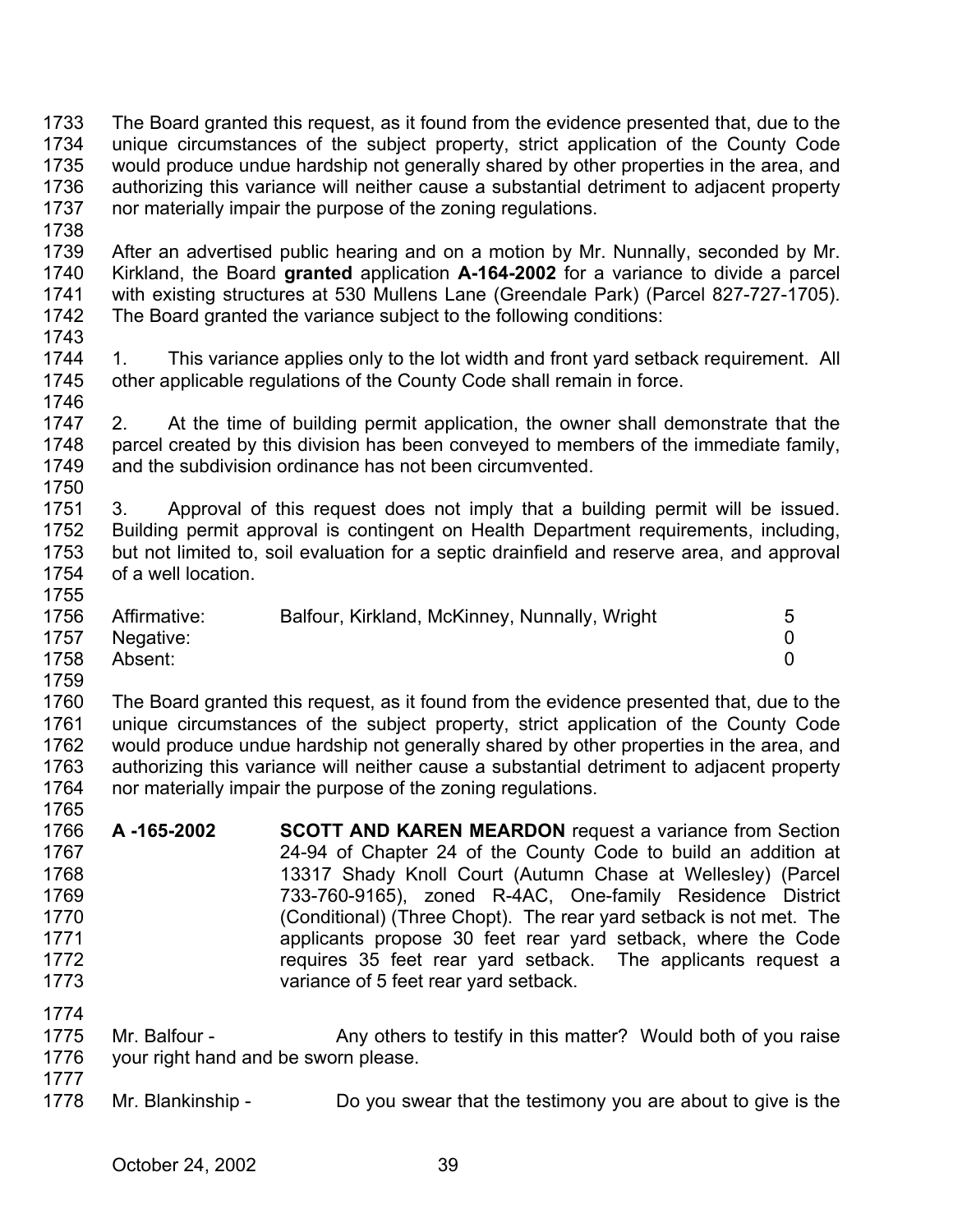1779 truth, the whole truth, and nothing but the truth, so help you God?

1781 1782 1783 1784 1785 1786 1787 1788 1789 Mr. Meardon *-* I do. My name is Scott Meardon, and we're looking for a rear setback variance. We propose that, in addition to our existing home that we've lived in for 10 years, rather than moving elsewhere, we like where we live. When we started drawing up the plans, the width of the addition, we abutted the rear setback line. We're asking the rear setback line to be setback an additional 5 feet. We have no neighbors to our rear; it's a street that's just common area, part of the Wellesley Homeowners Association, and I checked with both my neighbors on both sides, and they have no problems with it whatsoever. Also the other neighbor on the other street, I talked with them, and they have no problems with it either.

1790 1791

1792

1801

1803

1807

1809

1814

1820

1780

Mr. Wright - Mr. Meardon, what's located to the rear of your property?

1793 1794 1795 1796 Mr. Meardon - You see on the picture the fence line; right behind that is the common area of the Wellesley Homeowners Association. There's a jogging trail, and then this picture is being taken from the street.

1797 1798 1799 Mr. Wright - So then there's no house between your house and the street?

1800 Mr. Meardon - That's correct.

1802 Mr. Wright - And describe the configuration of your lot.

1804 1805 1806 Mr. Meardon - The shaped, so the front setback is, I think 53 feet. If it were a typical, normal-sized lot, it would be 35 feet, so the house is sitting much further back than would be typical. That causes my problem.

1808 Mr. Balfour - Any other questions of Mr. Meardon? Thank you sir.

1810 1811 1812 1813 After an advertised public hearing and on a motion by Mr. Wright, seconded by Mr. McKinney, the Board **granted** application **A-165-2002** for a variance to build an addition at 13317 Shady Knoll Court (Autumn Chase at Wellesley) (Parcel 733-760-9165). The Board granted the variance subject to the following conditions:

1815 1816 1817 1818 1. Only the improvements shown on the plan filed with the application may be constructed pursuant to this approval. Any additional improvements shall comply with the applicable regulations of the County Code.

1819 2. The new construction shall match the existing dwelling as nearly as practical.

| 1821 | Affirmative:   | Balfour, Kirkland, McKinney, Nunnally, Wright |  |
|------|----------------|-----------------------------------------------|--|
|      | 1822 Negative: |                                               |  |
| 1823 | Absent:        |                                               |  |
| 1824 |                |                                               |  |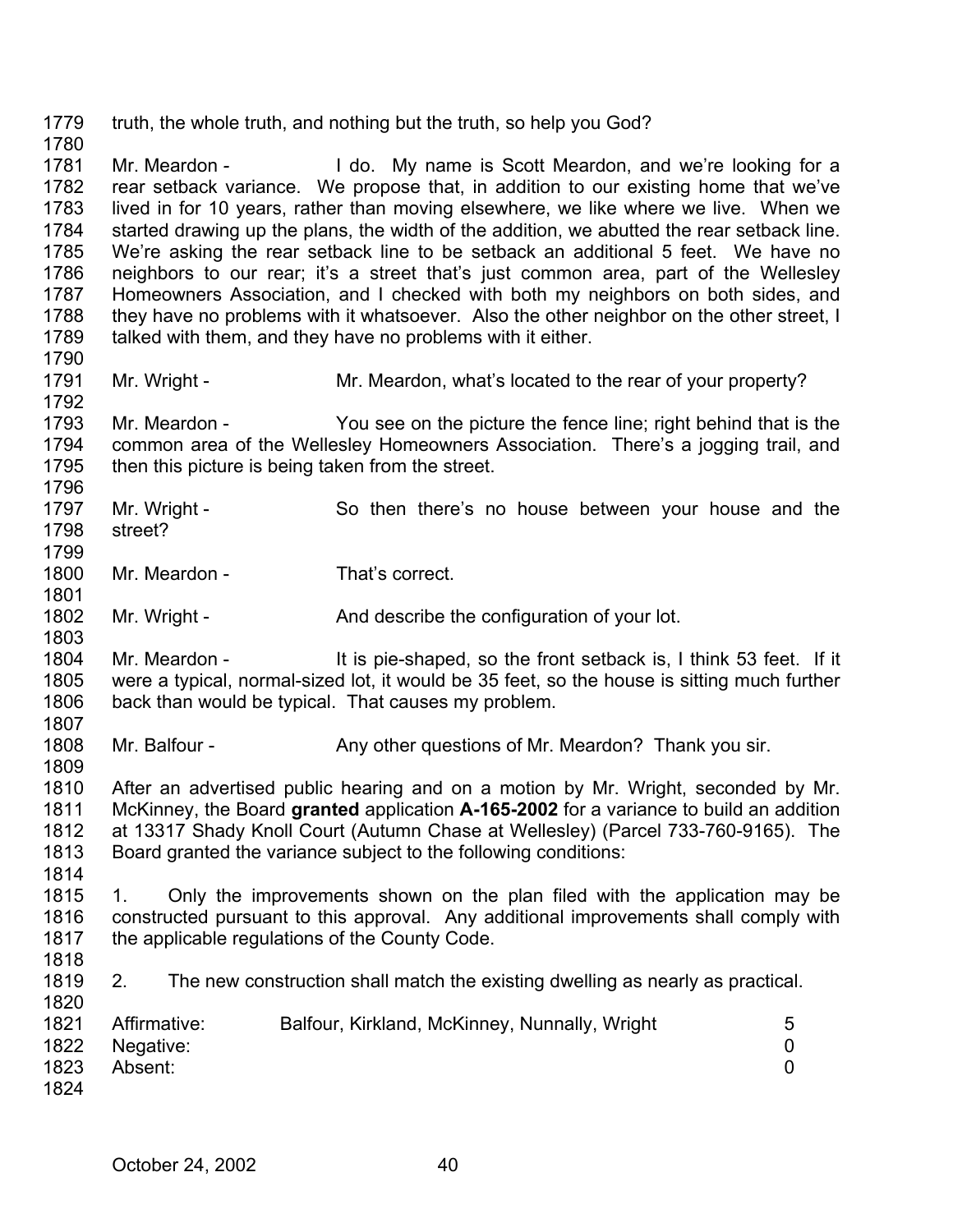1825 1826 1827 1828 1829 The Board granted this request, as it found from the evidence presented that, due to the unique circumstances of the subject property, strict application of the County Code would produce undue hardship not generally shared by other properties in the area, and authorizing this variance will neither cause a substantial detriment to adjacent property nor materially impair the purpose of the zoning regulations.

- 1831 1832 1833 1834 1835 1836 1837 1838 1839 1840 **A -166-2002 THOMAS E. HALL** requests a variance from Section 24-94 of Chapter 24 of the County Code to build a two-story addition at 2311 Crowncrest Drive (Crown Grant) (Parcel 741-752-2589), zoned R-4, One-family Residence District (Tuckahoe). The front yard setback and minimum side yard setback are not met. The applicant proposes 31.5 feet front yard setback and 8 feet minimum side yard setback, where the Code requires 35 feet front yard setback and 10 feet minimum side yard setback. The applicant requests a variance of 3.5 feet front yard setback and 2 foot minimum side yard setback.
- 1841

1830

- 1842 1843 1844 Mr. Balfour - Any others to testify in this matter? Would both of you raise your right hand and be sworn please.
- 1845 1846 1847 Mr. Blankinship - Do you swear that the testimony you are about to give is the truth, the whole truth, and nothing but the truth, so help you God?
- 1848 1849 1850 1851 1852 1853 1854 1855 1856 1857 1858 1859 1860 Mr. Hall - I do. I'm Tom Hall. I request, as was read, a variance of 3  $\frac{1}{2}$  feet on our front yard setback, and 2 feet on our side yard setback. We have proposed an addition to our home, and in proposing that addition, we are looking for more functional living space. We have a family of 5 in a 2,000-square foot home, and we're looking for more functional space, and in drawing out the proposed addition, which you should have in your packet, it did impede on the required variance. We are proposing to build a Dutch Colonial structure, in addition, to keep the same roof line, the same architectural look that the home now presents, and keep the same Colonial look that's in the Crown Grant neighborhood. So architecturally and aesthetically, it should fit in very well. I've talked with all of our neighbors and reported to them what was happening before you submitted any written documentation to them, and we've received no objections.
- 1861 Mr. Wright - What is this proposed addition to be used for?
- 1863 1864 1865 1866 1867 1868 1869 Mr. Hall - It's basically a family living room area, for the children, on the first floor, and the top floor will be access from my wife's and my existing bedroom, where it will just be a work area, study, and that's just what we're really in need of. The convenience of the front yard addition is that it would be an easier addition, in that it wouldn't affect plumbing or kitchen restruction or any internal demolition to the house, based on our existing floor plan, so it works well to be able to come off the front and meet the needs that we have at this time.
- 1870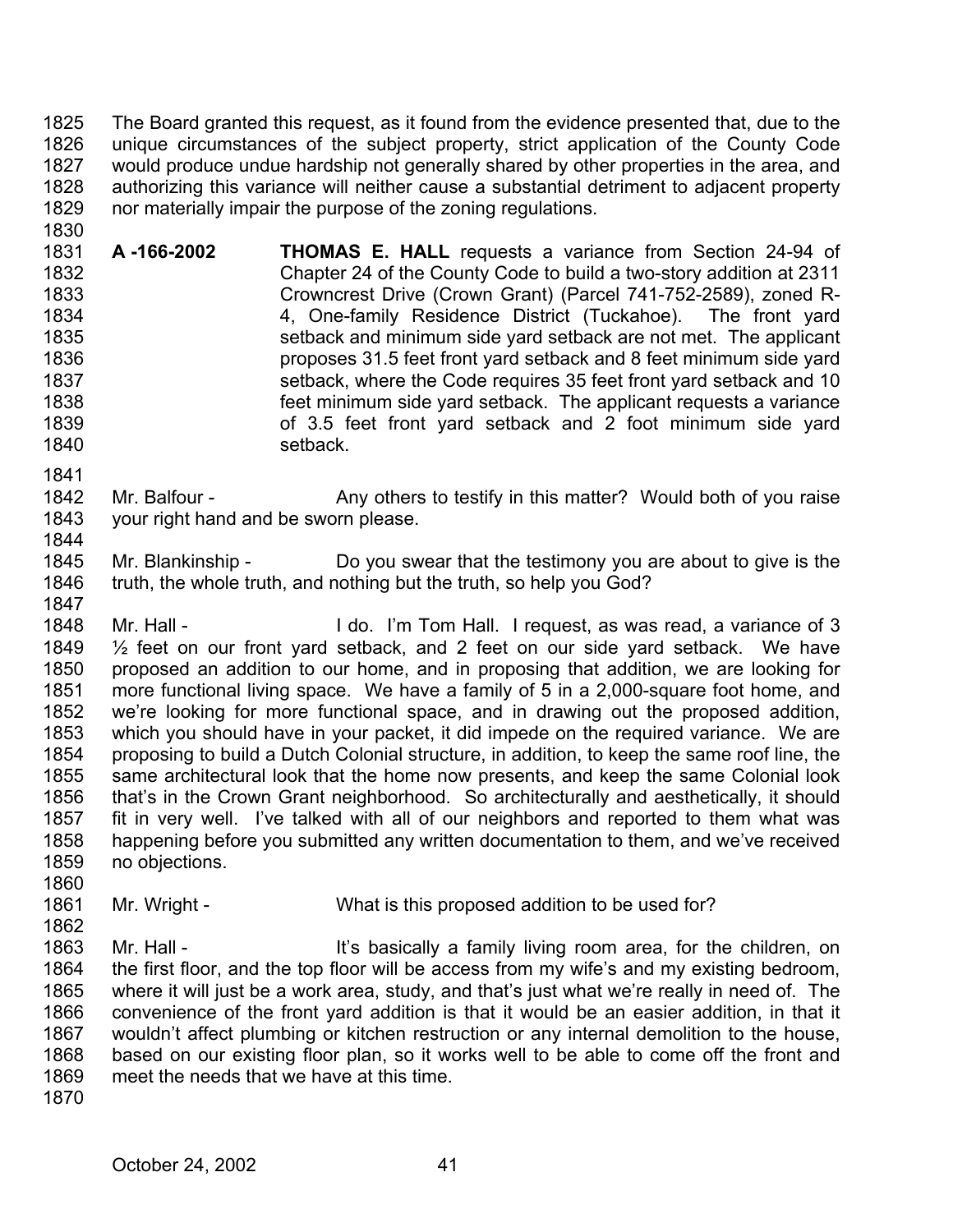1871 1872 1873 1874 Mr. Wright - The house at 2309, which is to the right of your house, facing your house from the street, seems to be back off the street a good ways. How far is that from your side property line?

1875 1876 1877 1878 1879 Mr. Hall - The driveway comes in to that side for their house, on the side that the addition would be on, and the house is probably, a guess, a good 50 feet or so from our house. It is the back side of their house. The front portion looks to Edenbridge Court. We have talked to the Websters, and they are fully supportive of us.

1880 4Mr. Wright - Is there any screening in this area, trees, shrubs?

1882 1883 1884 1885 Mr. Hall - The You can see there is wooded area right now. We would try to save as much of that wooded area as you see. There is no screening area today between the driveway and our house, as you move closer to the house. That's something we could easily work out if it's requested

1887 Mr. Balfour - Any other questions? Thank you, Mr. Hall.

1889 1890 1891 1892 After an advertised public hearing and on a motion by Mr. Wright, seconded by Mr. McKinney, the Board **granted** application **A-166-2002** for a variance to build a two-story addition at 2311 Crowncrest Drive (Crown Grant) (Parcel 741-752-2589). The Board granted the variance subject to the following condition:

1894 1895 1896 1897 1898 1. Only the addition shown on the plan filed with the application may be constructed pursuant to this approval. No substantial changes or additions to the layout may be made without the approval of the Board of Zoning Appeals. Any additional improvements shall comply with the applicable regulations of the County Code.

1899 2. The new construction shall match the existing dwelling as nearly as practical.

| 1901 | Affirmative:   | Balfour, Kirkland, McKinney, Nunnally, Wright | 5 |
|------|----------------|-----------------------------------------------|---|
|      | 1902 Negative: |                                               |   |
| 1903 | Absent:        |                                               |   |
| 1904 |                |                                               |   |

1905 1906 1907 1908 1909 The Board granted this request, as it found from the evidence presented that, due to the unique circumstances of the subject property, strict application of the County Code would produce undue hardship not generally shared by other properties in the area, and authorizing this variance will neither cause a substantial detriment to adjacent property nor materially impair the purpose of the zoning regulations.

1910

1881

1886

1888

1893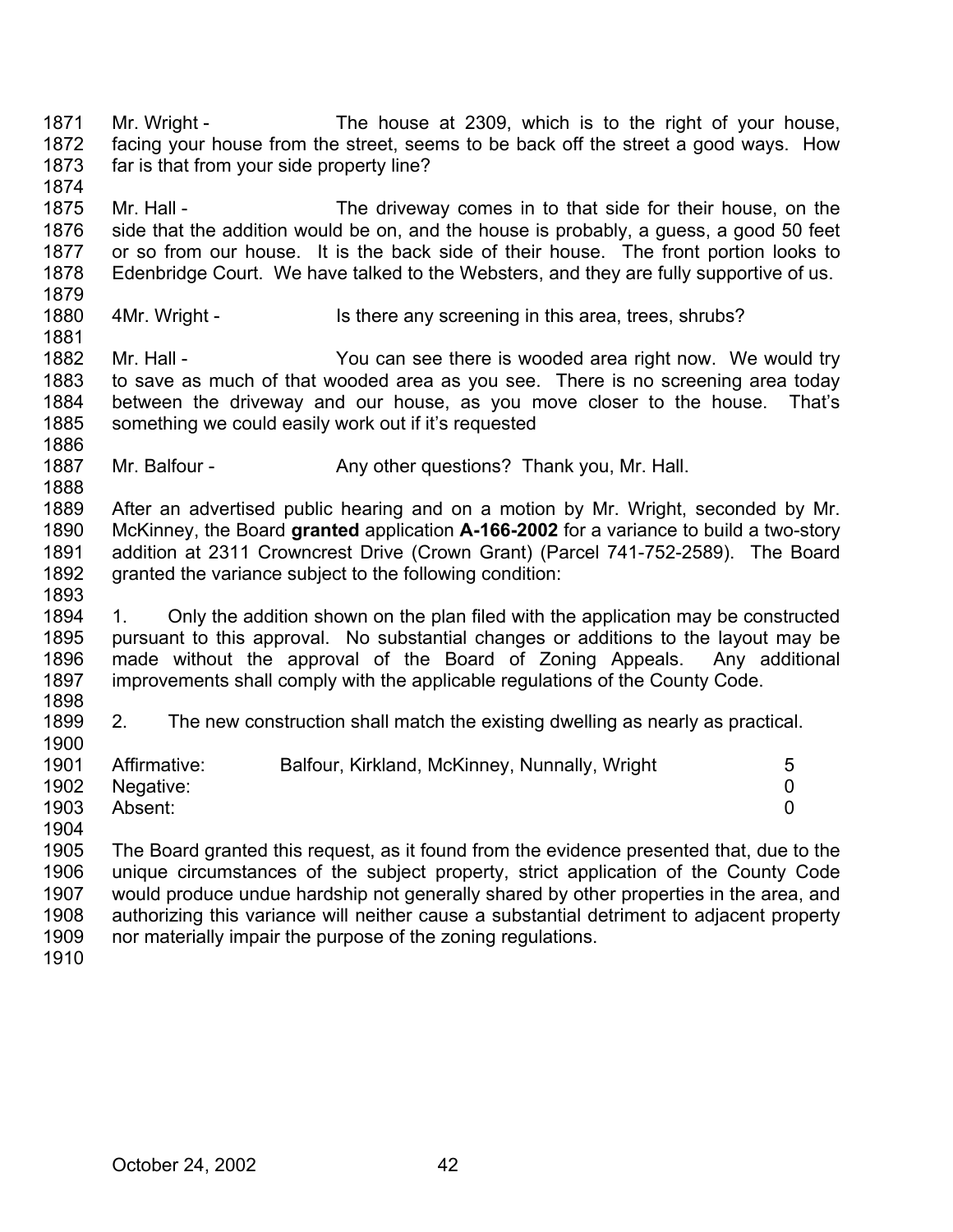| 1910<br>1911<br>1912<br>1913<br>1914<br>1915<br>1916<br>1917<br>1918 | A-167-2002                                                                                                                                                                                                                                                                                                                                                                    | <b>MARY RANDOLPH SPENCER</b> requests a variance from Section<br>$24-95(c)(1)$ of Chapter 24 of the County Code to build an addition at<br>108 Gaymont Road (River Hills) (Parcel 757-734-0741), zoned R-1,<br>One-family Residence District (Tuckahoe). The minimum side yard<br>setback is not met. The applicant proposes 5 feet minimum side<br>yard setback, where the Code requires 12 feet minimum side yard<br>setback. The applicant requests a variance of 7 feet minimum side<br>yard setback. |                                  |
|----------------------------------------------------------------------|-------------------------------------------------------------------------------------------------------------------------------------------------------------------------------------------------------------------------------------------------------------------------------------------------------------------------------------------------------------------------------|-----------------------------------------------------------------------------------------------------------------------------------------------------------------------------------------------------------------------------------------------------------------------------------------------------------------------------------------------------------------------------------------------------------------------------------------------------------------------------------------------------------|----------------------------------|
| 1919<br>1920<br>1921<br>1922<br>1923                                 | Upon a motion by Mr. Wright, seconded by Mr. Kirkland the Board granted withdrawal<br>without prejudice of application A-167-2002 for a variance to build an addition at 108<br>Gaymont Road (River Hills) (Parcel 757-734-0741).                                                                                                                                             |                                                                                                                                                                                                                                                                                                                                                                                                                                                                                                           |                                  |
| 1924<br>1925<br>1926<br>1927                                         | Affirmative:<br>Negative:<br>Absent:                                                                                                                                                                                                                                                                                                                                          | Balfour, Kirkland, McKinney, Nunnally, Wright                                                                                                                                                                                                                                                                                                                                                                                                                                                             | 5<br>$\pmb{0}$<br>1              |
| 1928<br>1929<br>1930<br>1931<br>1932<br>1933<br>1934                 | A-168-2002                                                                                                                                                                                                                                                                                                                                                                    | <b>MARGARET ANDERSON</b> requests a variance from Section 24-94<br>of Chapter 24 of the County Code to build an addition at 2801<br>Rudwick Road (Laurel West) (Parcel 774-768-2803), zoned R-2A,<br>One-family Residence District (Fairfield). The rear yard setback is<br>not met. The applicant proposes 35 feet rear yard setback, where<br>the Code requires 45 feet rear yard setback.<br>requests a variance of 10 feet rear yard setback.                                                         | The applicant                    |
| 1935<br>1936<br>1937                                                 | Mr. Balfour -                                                                                                                                                                                                                                                                                                                                                                 | Anyone here on this case? Pass it to the end.                                                                                                                                                                                                                                                                                                                                                                                                                                                             |                                  |
| 1938<br>1939<br>1940                                                 | Mr. Blankinship -<br>Do you swear that the testimony you are about to give is the<br>truth, the whole truth, and nothing but the truth, so help you God?                                                                                                                                                                                                                      |                                                                                                                                                                                                                                                                                                                                                                                                                                                                                                           |                                  |
| 1941<br>1942                                                         | Called again at end of docket.                                                                                                                                                                                                                                                                                                                                                |                                                                                                                                                                                                                                                                                                                                                                                                                                                                                                           |                                  |
| 1943<br>1944<br>1945<br>1946<br>1947<br>1948                         | Upon a motion by Mr. McKinney, seconded by Mr. Kirkland, the Board deferred<br>application A-168-2002 for a variance to build an addition at 2801 Rudwick Road<br>(Laurel West) (Parcel 774-768-2803). The case was deferred for 30 days, because<br>there was no one at the meeting to present the case, from the October 24, 2002, until<br>the November 21, 2002, meeting. |                                                                                                                                                                                                                                                                                                                                                                                                                                                                                                           |                                  |
| 1949<br>1950<br>1951<br>1952                                         | Affirmative:<br>Negative:<br>Absent:                                                                                                                                                                                                                                                                                                                                          | Balfour, Kirkland, McKinney, Nunnally, Wright                                                                                                                                                                                                                                                                                                                                                                                                                                                             | 5<br>$\pmb{0}$<br>$\overline{0}$ |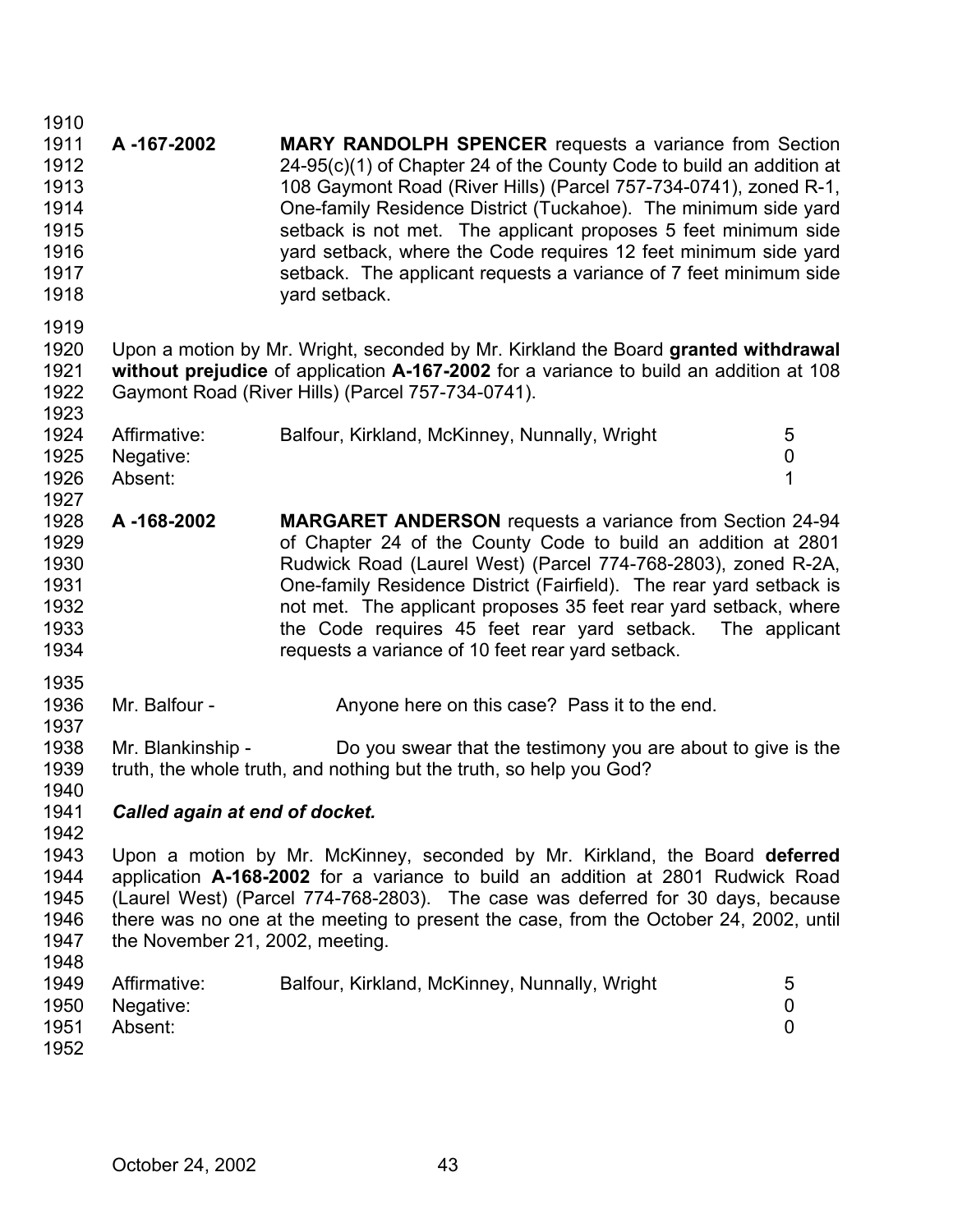1953 1954 1955 1956 1957 1958 1959 **A -169-2002 STEVENSON PECK** requests a variance from Section 24-94 of Chapter 24 of the County Code to build a front porch at 6600 Prospect Street (College Terrace) (Parcel 763-737-1028), zoned R-3, One-family Residence District (Tuckahoe). The front yard setback is not met. The applicant proposes 38 feet front yard setback, where the Code requires 40 feet front yard setback. The applicant requests a variance of 2 feet front yard setback.

- 1960 1961 1962 Mr. Balfour - The Any others to testify in this matter? Would you raise your right hand and be sworn please.
- 1964 1965 Mr. Blankinship - Do you swear that the testimony you are about to give is the truth, the whole truth, and nothing but the truth, so help you God?

1966 1967 1968 1969 1970 1971 1972 1973 1974 1975 1976 1977 1978 1979 1980 1981 1982 1983 1984 1985 1986 1987 1988 1989 1990 1991 1992 Mr. Hugo - The Music Collection Control of The Music Hugo Farley Architects. We're here on behalf of Steve Peck, who's the applicant and the owner of the property. He's initiating a pretty comprehensive renovation addition to the property, and one component of it is cosmetic and functional improvements to the front of the house. As you can see, there's no real stoop or overhang at the front door right now, so we're proposing a front porch across the entire front of the house. I actually have a drawing of that as well, if it's not in the package. As we understand it, under the current ordinance, we'd be allowed to construct a front porch that would be approximately 6  $\frac{1}{2}$  feet deep. We're proposing an 8-foot deep front porch. In our experience as designers, to do something that is suitable from a precedent standpoint, and functional as a sitting porch, 8 feet is the minimum depth. It allows about a foot of structure, about 2 feet of clearance, in front of 3 feet of seating, and then 2 feet behind the seating as well, which comes out to 8 feet. We feel like the addition of this porch would certainly enhance the streetscape and enhance the neighboring properties. What would be more significant is, we're not sure that it actually should be under the current ordinance. As we understand it, if there's not been a subdivision of the property since 1960, then the current ordinance would not apply. We believe that there actually might be an error in the computer records that the County has, that begins to reference the adjacent property in about 1958. We've actually gone back and looked through the deeds and have a continuous chain of deed until 1932 that shows the same property size as the current size and a continuous chain of ownership through that time. Evidently, College Terrace was subdivided in about 1910 originally, and we have a deed from 1932 which matches the current lot size. The house was actually built in 1937 and I'm not quite sure how to go about resolving that. I've got photocopies of all the deeds that we've come up with. It doesn't appear to have been subdivided since 1960.

- 1993 1994 1995 Mr. Wright - The Mr. Hugo, what is located across the street from this property?
- 1996 1997 Mr. Hugo - There is a wooded area owned by the University of Richmond that is a fairly steeply sloping site, basically undevelopable, sort of a

1952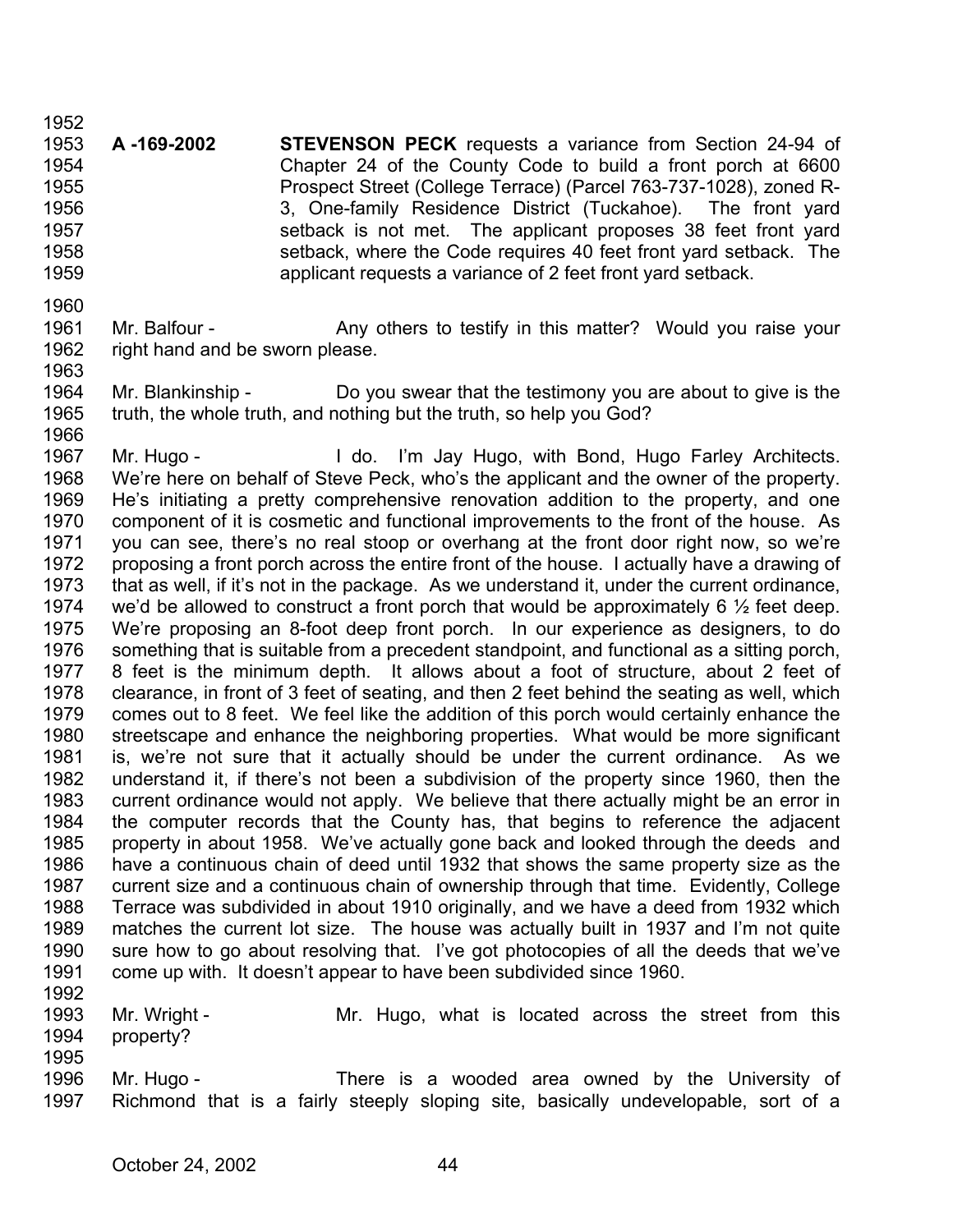1998 1999 2000 2001 2002 2003 2004 2005 2006 2007 2008 2009 2010 2011 2012 2013 2014 2015 2016 2017 2018 2019 2020 2021 2022 2023 2024 2025 2026 2027 2028 2029 2030 2031 2032 2033 2034 2035 2036 2037 2038 2039 2040 2041 2042 2043 wonderful buffer for those who are on Prospect Street right now. There are no houses. Mr. Wright - It looks like this house, based on our map here, already sits a little forward of the other houses on the street. Mr. Hugo - It does, with the exception of a garage that is actually almost without a setback off the Prospect Street right-of-way, that is closer to Boatwright Drive. Mr. Wright - **Down near the corner of Boatwright and Prospect.** That seems to be much closer. As a matter of interest, is Bandy Road now open between Prospect Street and Three Chopt? Mr. Hugo - I don't know. Mr. Blankinship - We had a terrible time finding the place, I know that. Mr. Wright - Bandy Road used to be, if you went over that, you could lose your automobile. I've been over it many times, but I haven't been over it in a number of years. I just wondered if it was open. Mr. Nunnally - **How large is that house?** Mr. Hugo - The current house? It's about 2000 square feet, a little bit less. Mr. Balfour - Any other questions? Apparently not. Thank you. After an advertised public hearing and on a motion by Mr. Wright, seconded by Mr. Nunnally, the Board **granted** application **A-169-2002** for a variance to build a front porch at 6600 Prospect Street (College Terrace) (Parcel 763-737-1028). The Board granted the variance subject to the following condition: 1. This variance applies only to the front yard setback requirement. All other applicable regulations of the County Code shall remain in force. Affirmative: Balfour, Kirkland, McKinney, Nunnally, Wright 5 Negative: 0 Absent: 0 The Board granted this request, as it found from the evidence presented that, due to the unique circumstances of the subject property, strict application of the County Code would produce undue hardship not generally shared by other properties in the area, and authorizing this variance will neither cause a substantial detriment to adjacent property nor materially impair the purpose of the zoning regulations.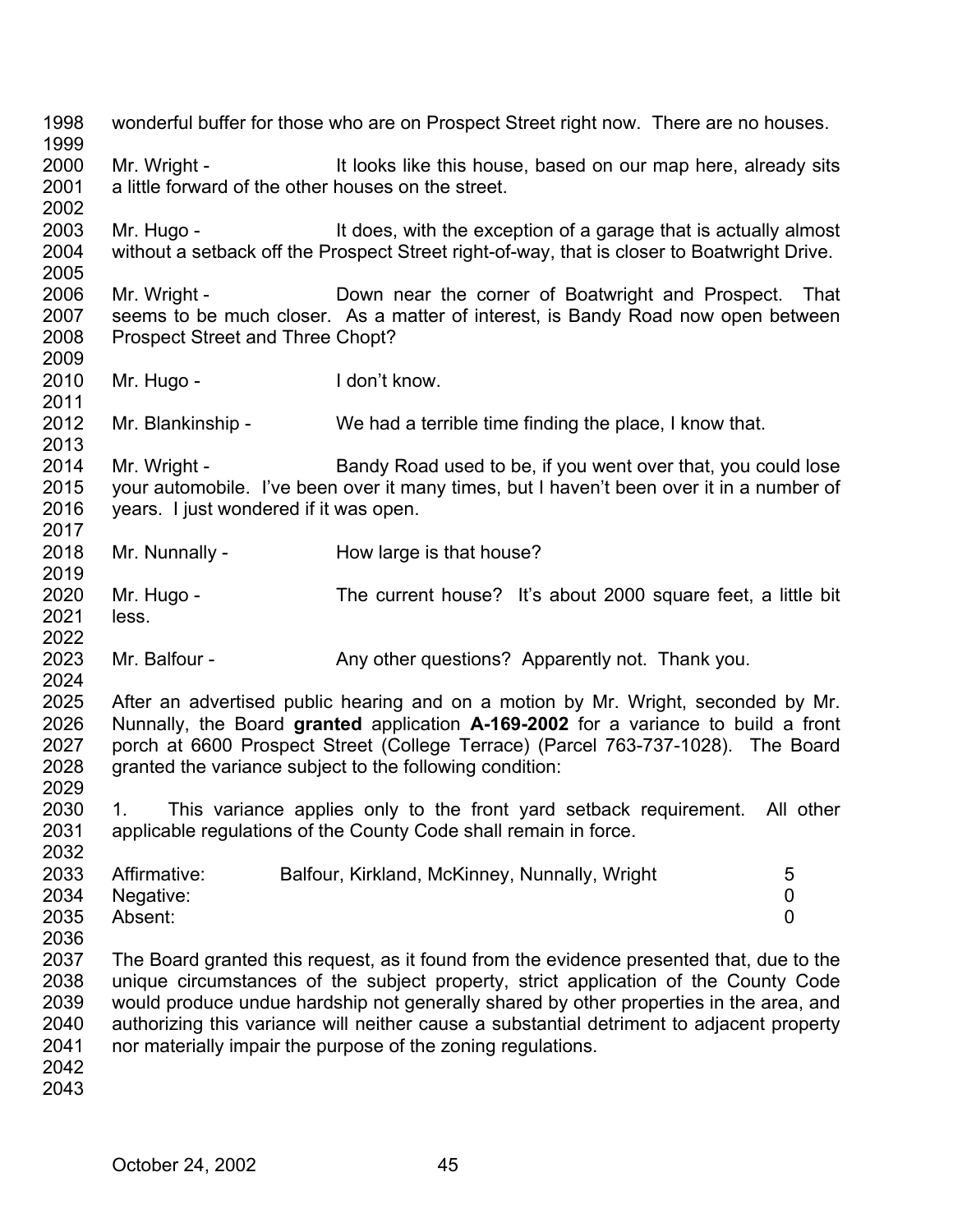**A -170-2002 CHRISTOPHER MORRIS** requests a variance from Section 24-94 of Chapter 24 of the County Code to build a Florida room at 1027 Bogart Road (Clarendon Farms) (Parcel 812-734-8523), zoned R-3C, One-family Residence District (Conditional) (Fairfield). The rear yard setback is not met. The applicant has 37 feet rear yard setback, where the Code requires 40 feet rear yard setback. The applicant requests a variance of 3 feet rear yard setback. 2043 2044 2045 2046 2047 2048 2049 2050 2051 2052 2053 2054 2055 2056 2057 2058 2059 2060 2061 2062 2063 2064 2065 2066 2067 2068 2069 2070 2071 2072 2073 2074 2075 2076 2077 2078 2079 2080 2081 2082 2083 2084 2085 2086 2087 Mr. Balfour - Any others to testify in this matter? Would you raise your right hand and be sworn please. Mr. Blankinship - Do you swear that the testimony you are about to give is the truth, the whole truth, and nothing but the truth, so help you God? Mr. Ford - The Yes I do. Leon Ford. We're actually the contractors to build this for him. Mr. Morris couldn't make it here this morning. We just want to put a Florida Room on the back of his home. He needs the room for his expanding family. His lot is at the end of the cul-de-sac. There's a common area behind it, and he's 3 feet shy of the room he needs to do this. Mr. Nunnally - It is a funny shaped lot. Mr. Wright - What's to the rear of this property? Mr. Ford - The He's got a small creek running through his property, and then beyond that is a common area. Mr. Wright - Looks like it's Hanover County. Is that wooded area? Are any houses back there? Mr. Ford - Yes it is a wooded area. No houses back there. Mr. Wright - What's this addition to be used for? Mr. Ford - The Music of the It's my understanding it's basically just a room for his children and it's a Florida Room, just to sit back there and relax. He said he's planning on having another child and just needs more room. Mr. Nunnally - There's a 100-year flood plain in the rear. Mr. Ford - It's my understanding that goes in the opposite direction. Mr. Balfour - Any further questions? Thank you. We're going to take these cases in reverse, after we call the passed cases.